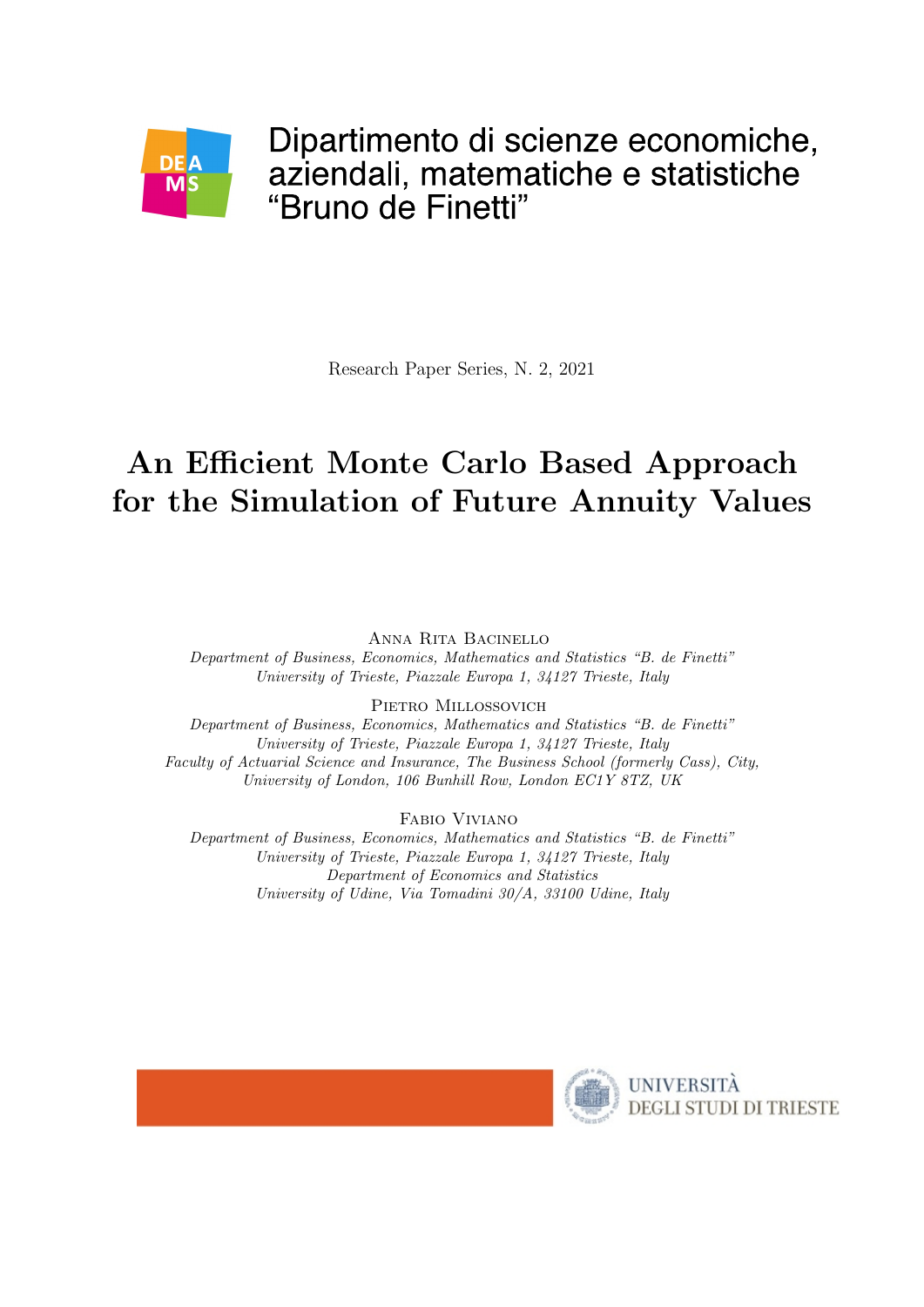Research Paper Series

Dipartimento di Scienze Economiche, Aziendali, Matematiche e Statistiche "Bruno de Finetti" Piazzale Europa 1 34127, Trieste Tel. +390405587927 Fax +390405587033 http://www.deams.units.it

EUT Edizioni Università di Trieste Via E.Weiss, 21 - 34128 Trieste Tel. +390405586183 Fax +390405586185 http://eut.units.it eut@units.it



ISBN: 978-88-5511-257-4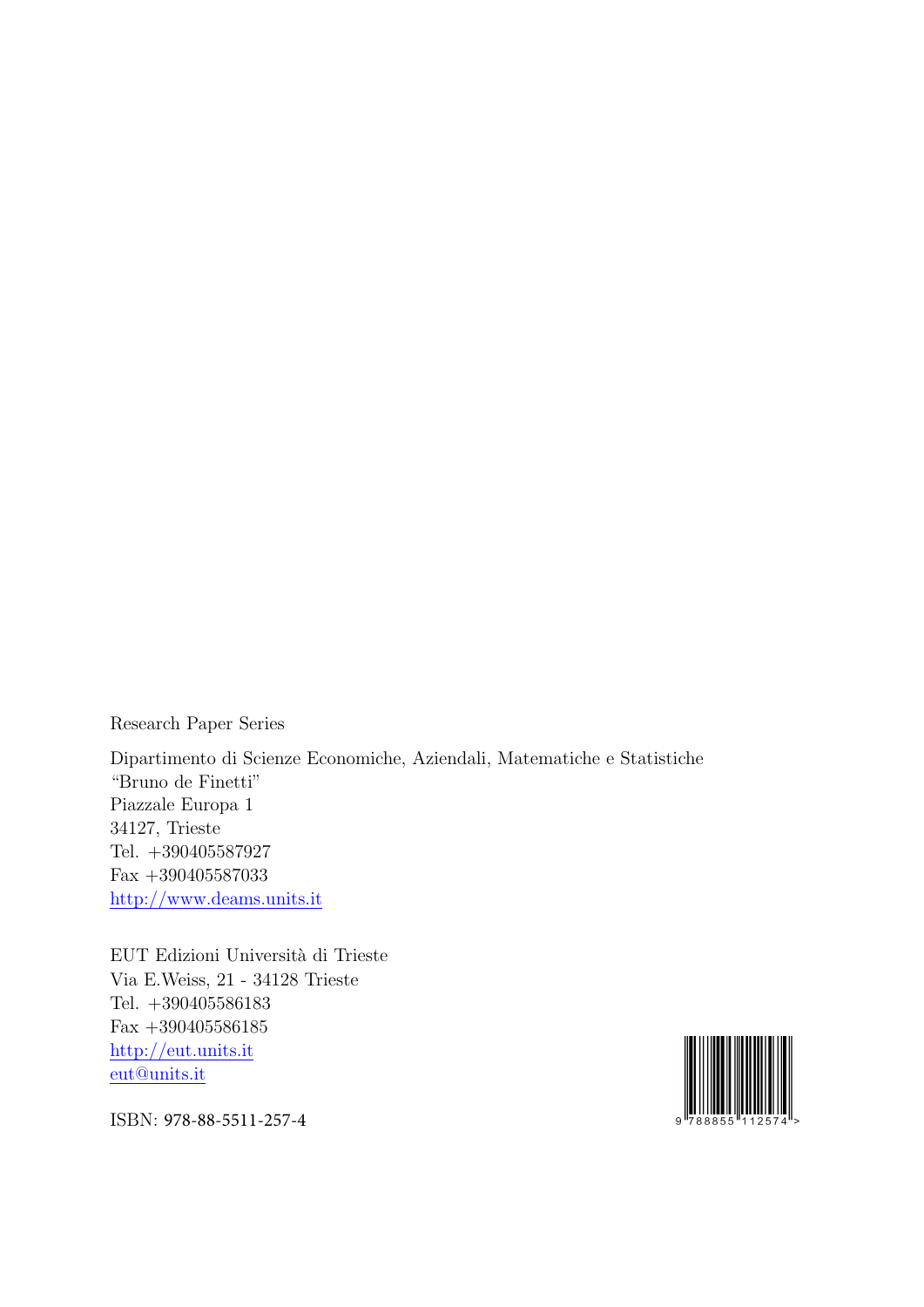# An Efficient Monte Carlo Based Approach for the Simulation of Future Annuity Values

Anna Rita Bacinello

Department of Business, Economics, Mathematics and Statistics "B. de Finetti" University of Trieste, Piazzale Europa 1, 34127 Trieste, Italy

PIETRO MILLOSSOVICH

Department of Business, Economics, Mathematics and Statistics "B. de Finetti" University of Trieste, Piazzale Europa 1, 34127 Trieste, Italy Faculty of Actuarial Science and Insurance, The Business School (formerly Cass), City, University of London, 106 Bunhill Row, London EC1Y 8TZ, UK

Fabio Viviano

Department of Business, Economics, Mathematics and Statistics "B. de Finetti" University of Trieste, Piazzale Europa 1, 34127 Trieste, Italy Department of Economics and Statistics University of Udine, Via Tomadini 30/A, 33100 Udine, Italy

#### ABSTRACT<sup>1</sup>

In this paper we propose a methodology for valuing future annuity contracts based on the Least-Squares Monte Carlo approach. We adopt, as first step, a simplified computational framework where just one risk factor is taken into account, and then we extend it introducing other sources of risk. We give a brief description of the valuation procedure and provide some numerical illustrations. Furthermore, to test the efficiency of the proposed methodology, we compare our results with those obtained by applying a straightforward and time-consuming approach based on nested simulations. Finally, we present some possible applications in the context of de-risking strategies for pension plans and in the

<sup>&</sup>lt;sup>1</sup>Corresponding author: Pietro Millossovich, email: pietro.millossovich@deams.units.it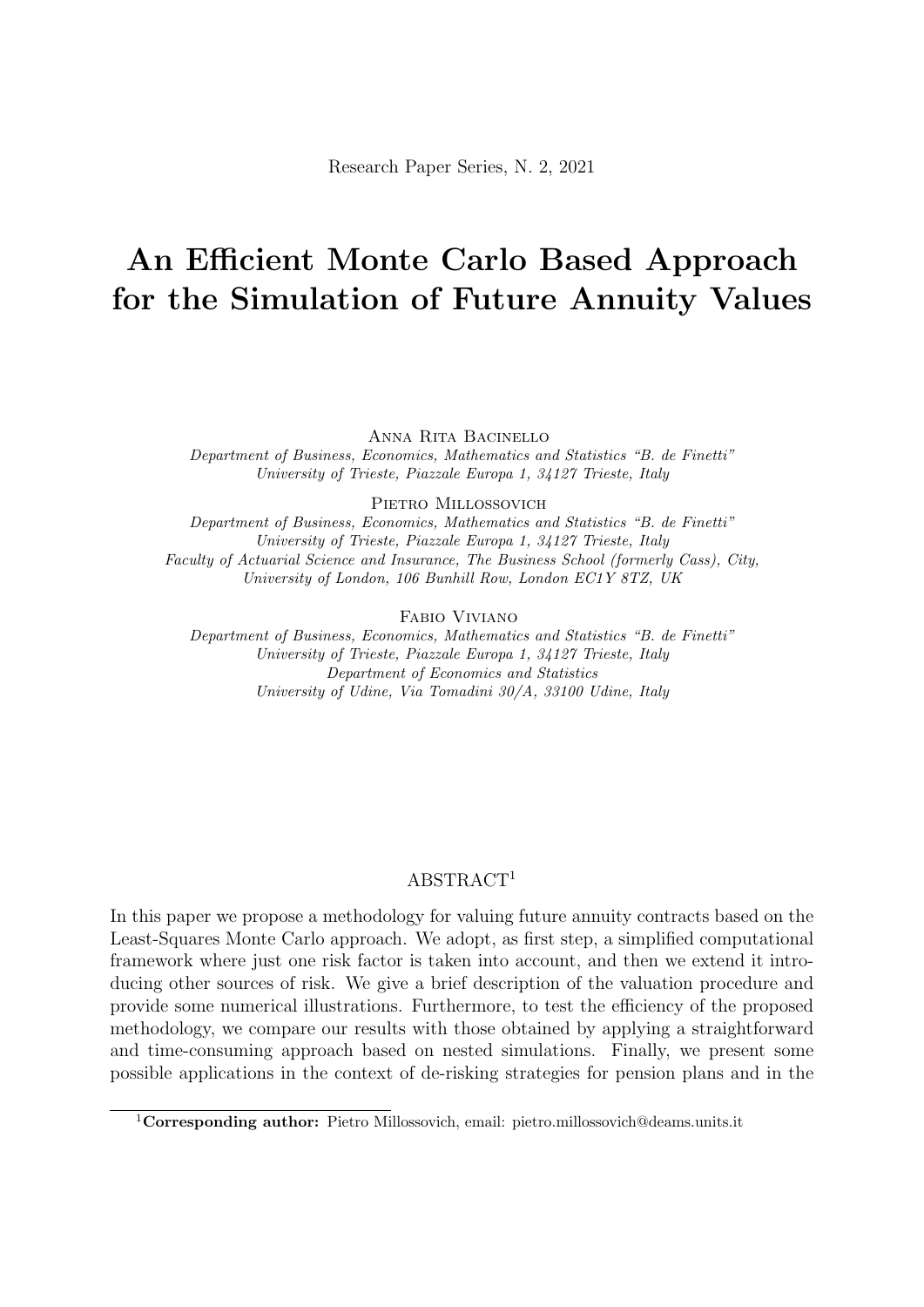valuation of guaranteed annuity options.

KEYWORDS: LSMC, Life annuities, Longevity risk, Stochastic mortality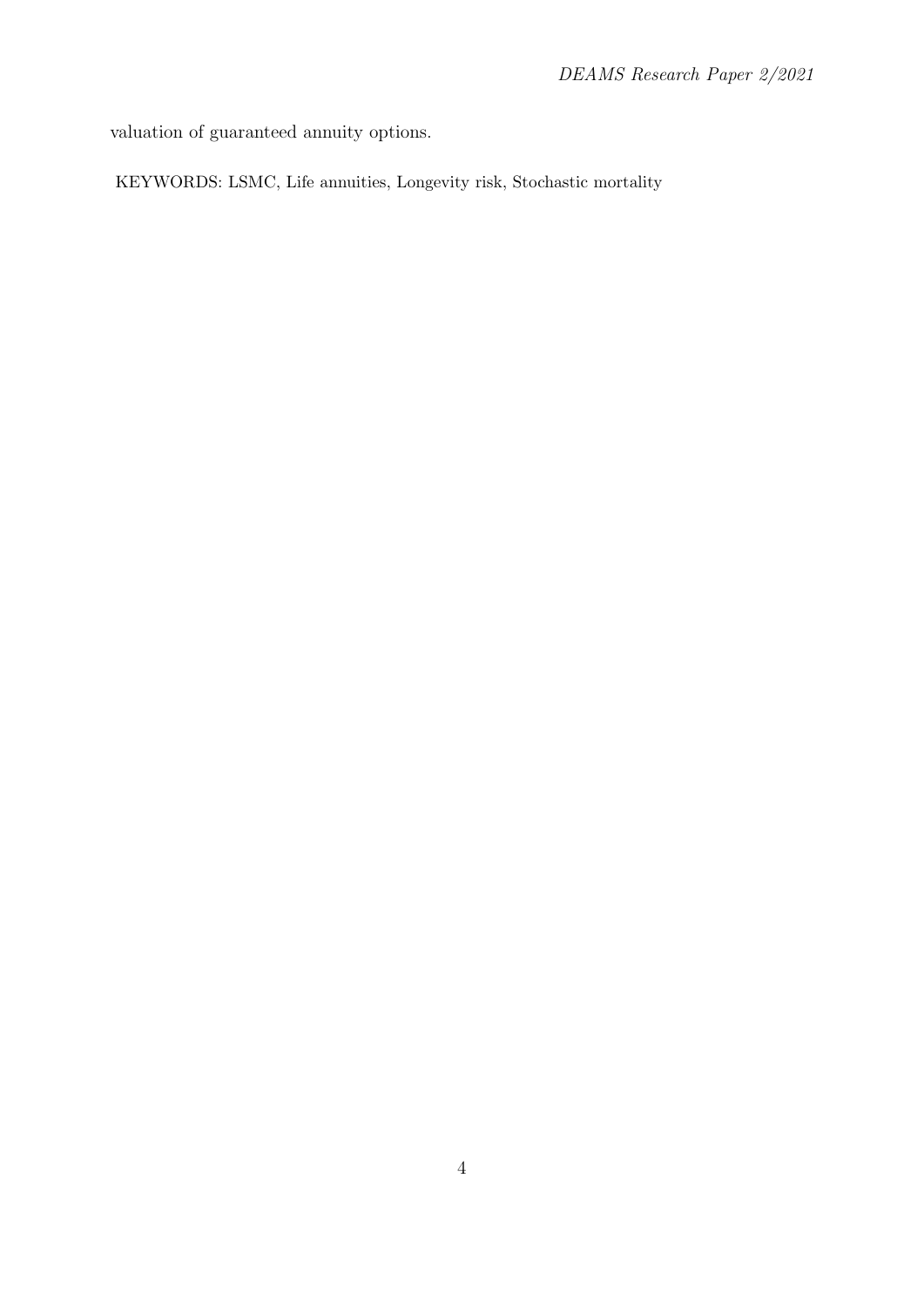### 1. Introduction

Over the 20th century, due to health improvements and medical advances, it has become evident that people tend to live longer and longer. Indeed, the mortality of individuals over time has exhibited many stylized features. In particular, looking at the survival curve for most developed countries around the world, it is immediately clear that mortality levels are decreasing as time passes by, leading to an increase in individual's life expectancy. As a consequence, life insurance companies and pension providers need to face the so-called longevity risk.

The actuarial literature has increasingly focused, in the last decades, on studying and proposing several methods for managing and evaluating this source of risk. The importance of modelling and transferring such a risk is argued in Blake et al. (2013). In particular, it is highlighted how the new longevity-linked capital market instruments could help in facilitating the development of annuity markets and hedging the long-term viability of retirement incomes. As a further consequence, we may recall the non-negligible impact on liabilities of insurers and pension plans, as studied in Oppers et al. (2012).

Recently, some attention has been devoted to the valuation of life annuity contracts issued at a distant future time. This problem has many sources of uncertainty, among which the most relevant are future interest rate and mortality levels. In this regard, Denuit (2008) and Hoedemakers et al. (2005) suggest comonotonic approximations of the life annuity conditional expected present value. Moreover, Cairns (2011), Dowd et al. (2011) and Liu (2013) propose an approach based on a Taylor series approximation of the involved conditional expectation.

The problem of valuing future annuity contracts is getting prominent since it is implicitly present in many contexts such as pricing guaranteed annuity options (GAO) and pension de-risking strategies, i.e. buy-ins and buy-outs. The pricing of GAOs has been faced by many authors (see Ballotta and Haberman, 2003, 2006; Biffis and Millossovich, 2006; Boyle and Hardy, 2003). Concerning the valuation of pension buy-ins and buy-outs, instead, Lin et al. (2017) develop models for pricing both investment and longevity risks embedded in these strategies. Then, Arık et al. (2018) focus in pricing pension buy-outs under dependence between mortality and interest rates. As we will see, facing such a problem requires computing a number of conditional expectations involved in the valuation of annuity contracts at different future times. Hence, avoiding the straightforward and time-consuming approach based on nested simulations would be quite relevant.

For this reason, in this paper we propose a simulation based method to estimate the distribution of future annuity values which is able to strongly decrease the computational demand and at the same time preserves the accuracy of computations. The methodology described in what follows provides an application of the well-established Least-Squares Monte Carlo algorithm (LSMC), originally proposed by Longstaff and Schwartz (2001) for pricing American-type options. The most important advantage of this method is its flexibility to accommodate any type of Markov mortality model, and the possibility to be extended to more complicate frameworks without increasing the complexity of the involved computations. Further, we investigate some variants of the LSMC method in order to improve the accuracy and the robustness of the algorithm. To this end, we exploit the control variates method as suggested by Rasmussen (2005).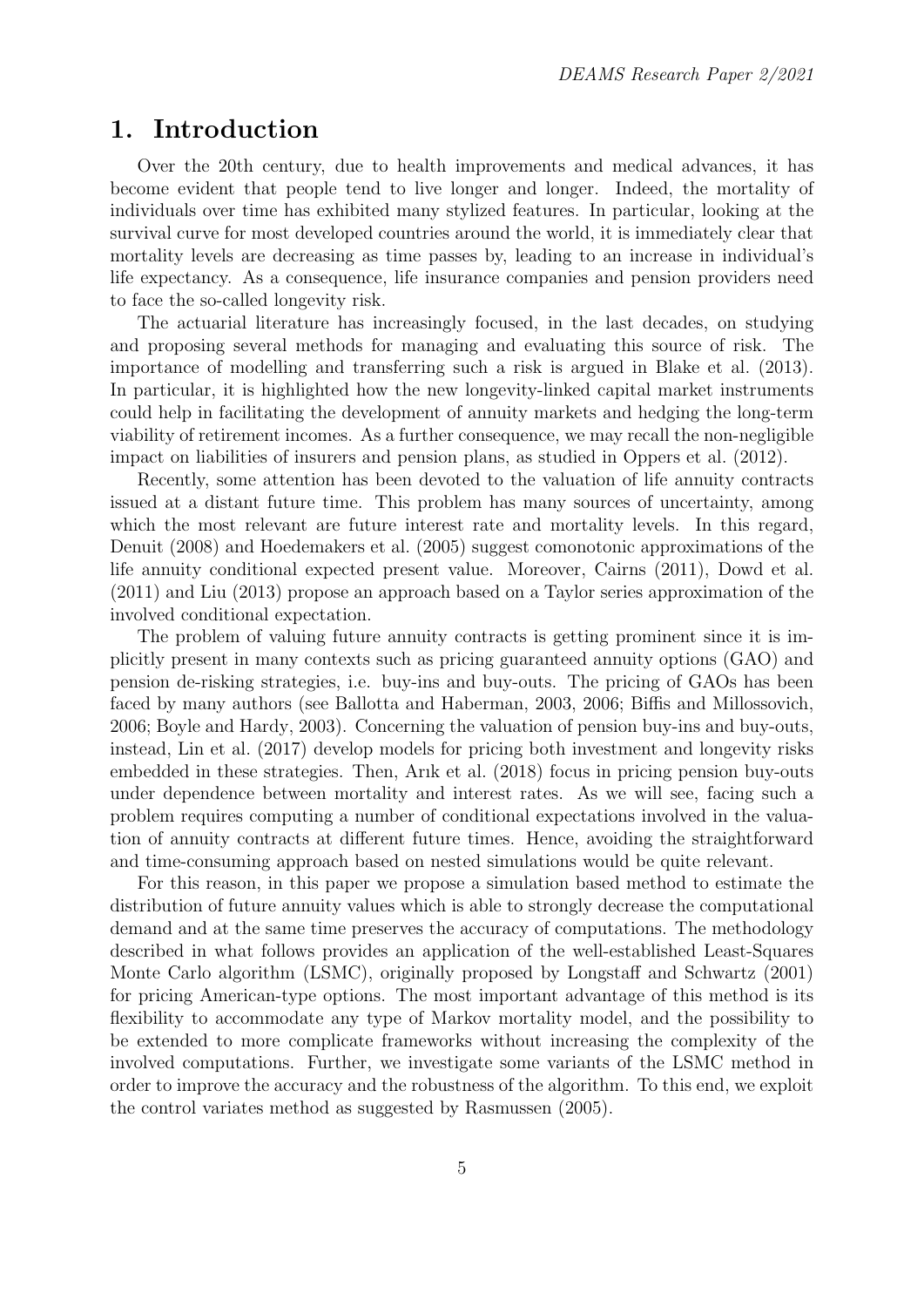The paper is structured as follows. In the next section we introduce the problem under scrutiny and describe our assumptions and the methodology used to solve it, in Section 3 we present a numerical example, and in Section 4 we provide some practical applications. In Section 5, we draw some conclusions.

## 2. Problem and methodology

The ever-increasing interest on adequately evaluating life insurance products or retirement incomes at a future time relates to the need of providing a reliable valuation of the cost of life expectancy, and to prevent somehow possible insolvency issues. In this paper, our primary goal is to simulate the distribution of the value of an immediate life annuity contract issued to an individual aged  $x + T$  at a future time horizon T.

We define the current value at the future time  $T > 0$  of a unitary immediate annuity for an individual then aged  $x + T$  as

$$
a_{x+T}(T) = \sum_{i=1}^{+\infty} B(T, T+i) \, _i p_{x+T}(T) \,, \tag{1}
$$

where  $B(T, T + i)$  is the *i*-th years discount factor prevailing at time  $T > 0$  and  $i p_y(T)$  is the *i*-th years survival probability for an individual aged  $y$  at time  $T$ .

The quantities  $B(T, T + i)$  and  $i p_y(T)$  appearing in Equation (1) are both random variables at time 0 (today), and consequently also  $a_{x+T}(T)$  is random. More precisely, these variables are expectations conditional on the information available at time T.

To evaluate these conditional expectations we need models for describing the stochastic evolution of both interest and mortality rates. Under some circumstances, some closed form formulae for computing them are available, for instance when affine processes are used (see Biffis, 2005), but in general this is not guaranteed. As previously mentioned, a straightforward approach would rely on a simulation within simulation procedure, also known as nested simulations; however, since it is quite computationally time-consuming, we are going to propose an application of the LSMC method.

#### Model framework

In order to evaluate Equation (1), we need to deal with interest and mortality risks. In this Section, we define the computational frameworks which are used to build some numerical results. In a first stage, we assume a stochastic mortality dynamics with a constant interest rate; after, we consider the case in which also the dynamics of interest rates is stochastic.

To this end, we assume to act with a (selected) risk-neutral measure, under which interest and mortality rates are stochastically independent.

#### Stochastic mortality dynamics

As already discussed, one of the main risk factors affecting the value of an annuity contract is mortality. Hence, we need to adopt a stochastic mortality model in order to mimic its possible evolution over time. To this end, we use the Poisson version of one of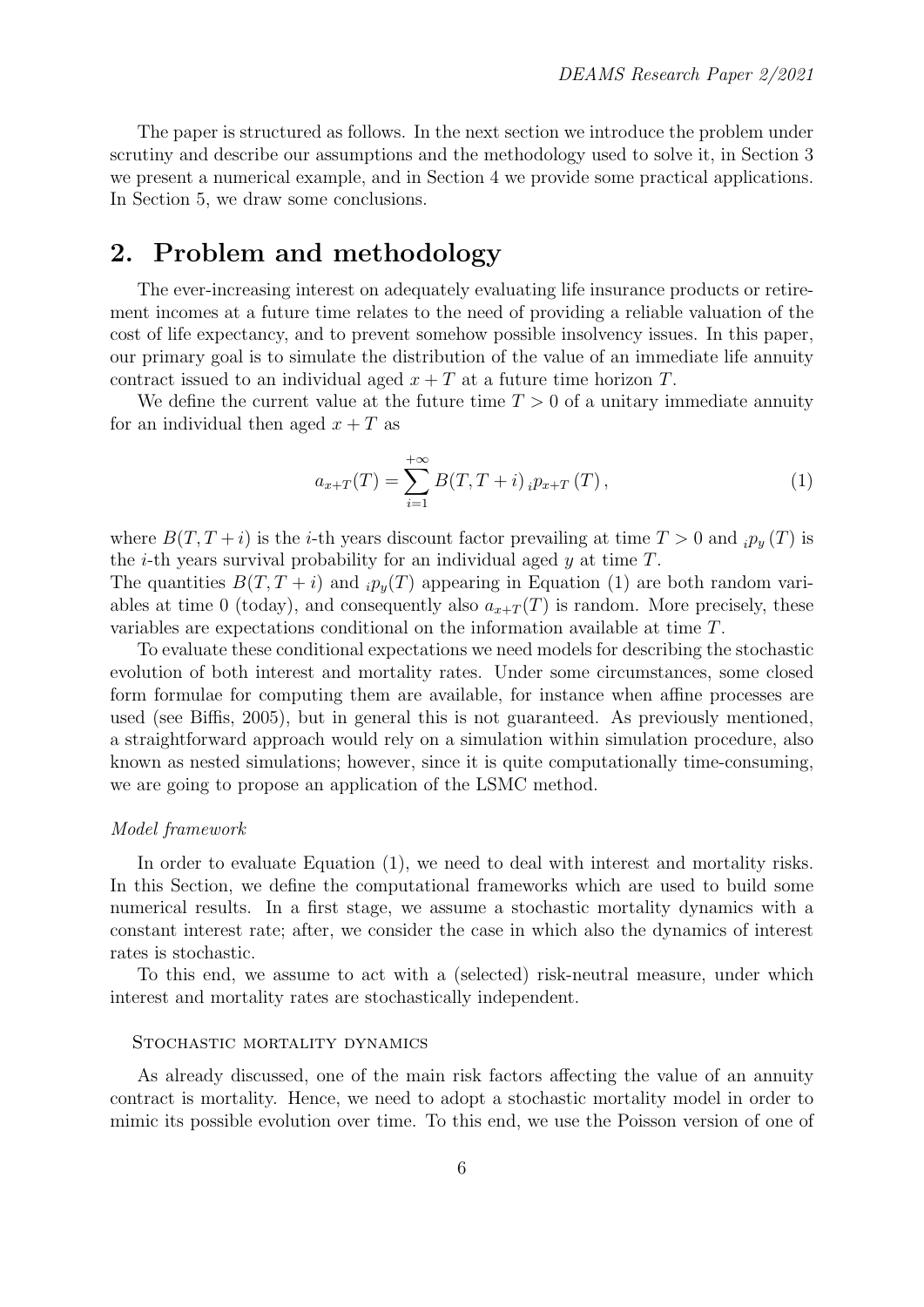the most significant and widely applied stochastic mortality models, i.e. the M7 model (see Cairns et al., 2009). Hence, we assume that the number of deaths at age  $x$  and calendar year t,  $D_{x;t}$ , is Poisson distributed with parameter  $E_{x;t}$ , where  $E_{x;t}$  and  $m_{x;t}$ denote the central exposure and the central death rate, respectively. Moreover, according to Cairns et al. (2009), we assume that the force of mortality is constant over each year of age and calendar and equal to the corresponding central death rate  $m_{x;t}$ , modelled as

$$
\log m_{x;t} = \kappa_t^{(1)} + (x - \bar{x})\kappa_t^{(2)} + ((x - \bar{x})^2 - \hat{\sigma}_x^2)\kappa_t^{(3)} + \gamma_{t-x},
$$

where  $\bar{x}$  is the average age,  $\hat{\sigma}_x^2$  is the average value of  $(x - \bar{x})^2$ ,  $\left\{\kappa_t^{(i)}\right\}$  $t_i^{(i)}, i = 1, 2, 3$  are time indexes, and  $\gamma_{t-x}$  accounts for the cohort effect.

Therefore, by exploiting the fact that  $\kappa_t = \left\{ \kappa_t^{(1)} \right\}$  $t^{(1)}, \kappa_t^{(2)}$  $\mathcal{L}_t^{(2)}, \mathcal{K}_t^{(3)}$  $\{\xi_t^{(3)}, \gamma_t\}$  is usually modelled as a Markov process, we have:

$$
{}_{i}p_{x+T}=\mathbb{E}\left[\exp\left\{-\left(m_{x+T;T}+\cdots+m_{x+T+i-1;T+i-1}\right)\right\}\mid\mathbf{\kappa}_T\right],
$$

and, within this framework, we can rewrite Equation (1) as

$$
a_{x+T}(T) = \mathbb{E}\left[\sum_{i=1}^{\omega-T-x} \exp\left\{-\left(ir+m_{x+T,T}+\cdots+m_{x+T+i-1,T+i-1}\right)\right\} \mid \boldsymbol{\kappa}_T\right],\qquad(2)
$$

where  $\omega$  is the ultimate age and r the constant interest rate.

#### STOCHASTIC INTEREST RATE MODEL

If in a first stage we consider a constant interest rate framework, we then move to extend the complexity of the model by allowing for uncertainty in the future level of the risk-free interest rate.

In this regard, we assume that the interest rate dynamics is described through a CIR process which states that the instantaneous spot interest rate  $r$  obeys the following stochastic differential equation

$$
dr(t) = \alpha(\bar{r} - r(t))dt + \sigma \sqrt{r(t)}dW(t),
$$
\n(3)

where  $\alpha$  indicates the strength of the mean reversion process governing r,  $\bar{r}$  is the longterm mean instantaneous spot interest rate,  $\sigma$  is the interest-rate volatility parameter, and  $W(t)$  is a standard Wiener process.

We know that, under a CIR stochastic interest rate model, the time- $T$  price of a zero-coupon bond with maturity  $\tau$ , given  $r(T)$ , is

$$
B(T,\tau) = \mathbb{E}\left[e^{-\int_T^{T+t} r(t)dt} \mid r(T)\right] = \exp\{A(\tau - T) - C(\tau - T)r(T)\},\tag{4}
$$

where

$$
A(\tau - T) = \frac{2\alpha\bar{r}}{\sigma^2} \ln \left[ \frac{2\gamma e^{(\gamma + \alpha)(\tau - T)/2}}{(\gamma + \alpha) (e^{\gamma(\tau - T)} - 1) + 2\gamma} \right],
$$
  

$$
\gamma = \sqrt{\alpha^2 + 2\sigma^2},
$$
  

$$
C(\tau - T) = \frac{2 (e^{\gamma(\tau - T)} - 1)}{(\gamma + \alpha) (e^{\gamma(\tau - T)} - 1) + 2\gamma}.
$$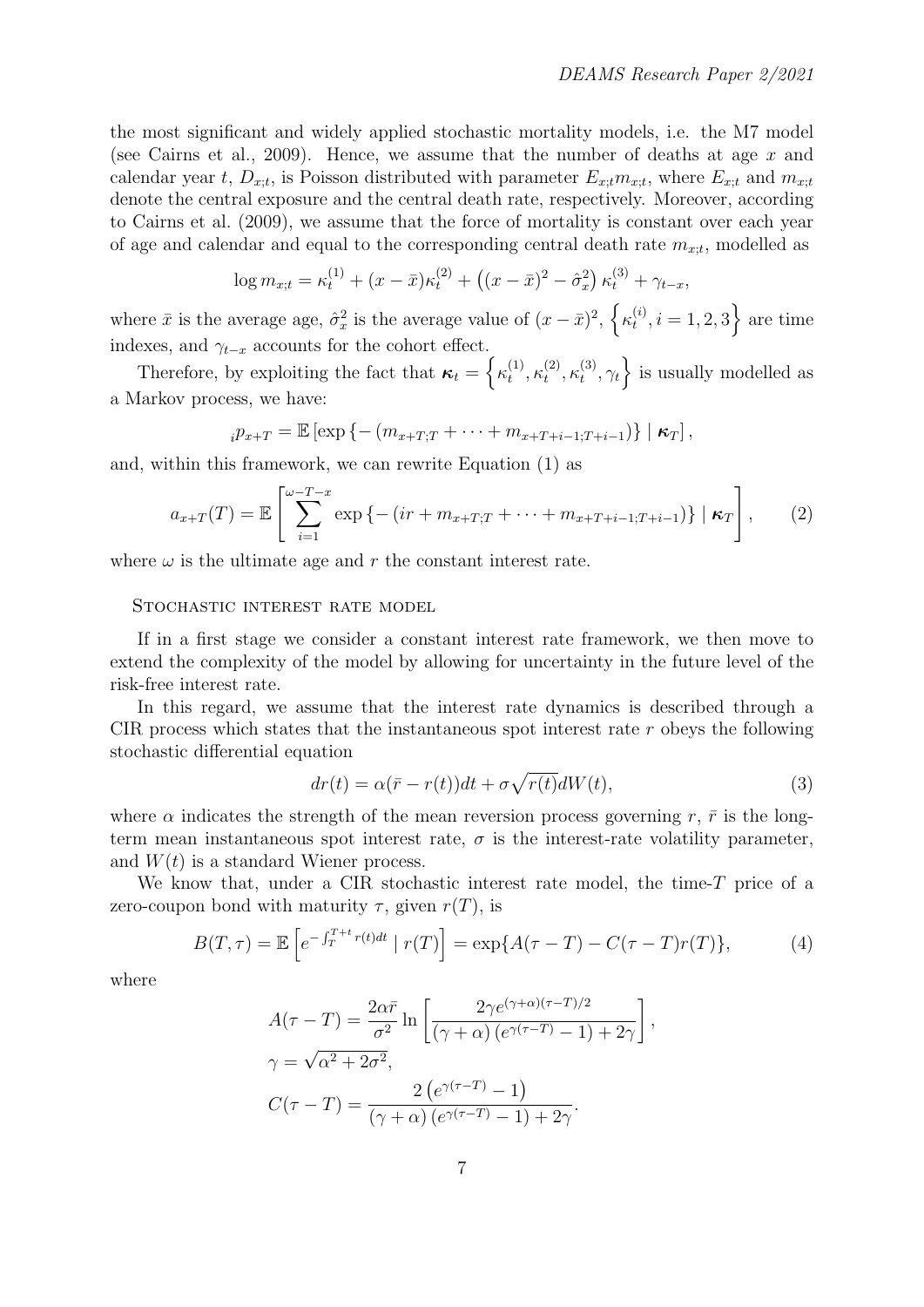Then Equation (1) can be rewritten as follows

$$
a_{x+T}(T) = \mathbb{E}\left[\sum_{i=1}^{\omega-T-x} \exp\left\{-\left(\int_{T}^{T+i} r(t)dt + m_{x+T,T} + \dots + m_{x+T+i-1,T+i-1}\right)\right\} \mid r_T, \kappa_T\right].
$$
 (5)

The analytic solution in Equation (4) will be used in the construction of the benchmark; specifically, we firstly produce different possible values of  $r(T)$  using the SDE in Equation (3), and then we calculate the discount rate through Equation (4). Concerning instead the LSMC algorithm, we will not exploit this analytic solution but the representation of  $B(T, \tau)$  in terms of conditional expectation in order to check the reliability of the proposed methodology in a fully simulated framework.

#### Valuation procedure

The previously introduced framework does not produce a closed form formula for (2), as typically the central death rates have a lognormal distribution so each exponent in (2) involves the sum of lognormal variables. Hence, a possible strategy is to evaluate the involved conditional expectation through simulation based methods.

A straightforward approach would rely on a nested simulations procedure. This strategy requires first to simulate all relevant risk factors up to time  $T$  (outer scenarios); then, for each simulated time T value of such factors, one would need to simulate forward starting from that particular value (inner simulations), and finally compute conditional expectations by averaging across all inner simulations. It follows that this method can be computationally expensive, in particular when several annuity values (at different times and/or ages) are needed.

Therefore, in order to reduce the computational complexity, we propose an alternative methodology based on the LSMC approach. It consists on estimating each annuity value at time T by means of a few inner simulations. Obviously, this would lead to biased estimates. Nevertheless, the bias can be reduced by regressing them on a set of basis functions.

Therefore, the LSMC method essentially consists in modelling Equation (1) as a linear combination of basis functions depending on the T-time state vector of the risk factors,  $z_T$ . Hence

$$
a_{x+T}(T) \approx \tilde{a}_{x+T}(T) = \sum_{j=1}^{M} \beta_j e_j (\mathbf{z}_T),
$$

where  $e_i(\mathbf{z}_T)$  is the j-th basis function in the regression, the  $\beta_i$ s represent the coefficients to be estimated, and M is the number of basis functions.

Therefore, the LSMC approach involves two main steps: firstly, we need to perform simulations of the future evolution of the risk factors; then, we use regression across the simulated trajectories in order to obtain estimates of future annuity values. In this way, the conditional expectation is evaluated through regression taking into account the information available at time T (i.e. the simulated values of the state vector  $z_T$  exploited as predictor). Moreover, this method allows to obtain an estimate of the probability distribution of annuity values at future time horizon T for individuals aged  $x + T$  at that date. Note that a single set of simulations, without increasing the computational demand, can be used for different ages and time horizons.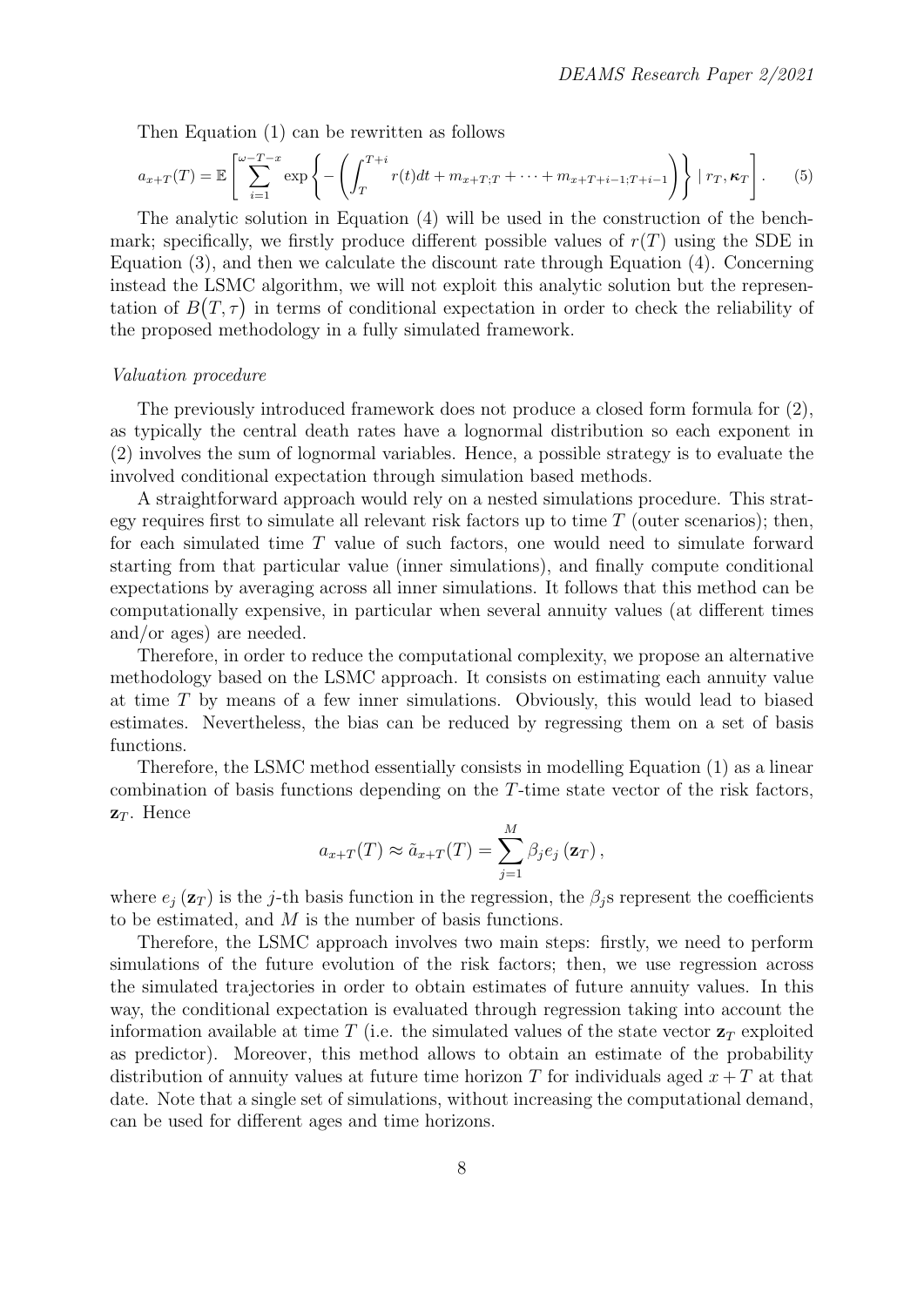## 3. Numerical results

In this Section we provide some numerical examples by considering two main scenarios: a constant interest rate framework and stochastic mortality evolution, and then we extend the previous model by assuming that also interest rates are stochastic.

Concerning the dynamics of mortality over time, we exploit in both frameworks the M7 mortality model, which has been fitted to the Italian male population data over the period 1965 − 2016 and ages 35 − 89 obtained through the Human Mortality Database. Further, we assume that year 2016 corresponds to the evaluation time 0 (today).

To check the accuracy of the estimates, we compare them with those obtained through a nested simulations algorithm, so that the latter act as benchmarks for evaluating the efficiency and the accuracy of the LSMC procedure (see Boyer and Stentoft, 2013).

#### Constant interest rate framework

In this section, we provide an example based on an immediate life annuity issued to an individual aged 65 at different future time horizons  $T \in \{5, 10, 15, 20, 30, 40, 50\}$ . The risk-free interest rate is set at the (constant) level  $r = 0.03$ . Moreover, we simulate a different number of outer trajectories of future mortality (i.e.  $n \in \{1000, 5000, 10000, 20000\}$ ). As basis functions, we use polynomials in three or four variables (depending on whether the cohort term is used or not) with degree  $p \in \{1, 2, 3, 4\}$ . All the results are then compared with a benchmark obtained through a nested simulations procedure consisting in simulating  $20000 \times 20000$  scenarios; in total this amounts to 400 millions inner simulations.

Table 1 reports some statistics of the distributions of future annuity values obtained through the two valuation algorithms. Looking at the results, it immediately turns out that, as the time horizon  $T$  increases, the distribution changes. Specifically, its mean increases, which is quite reasonable and in line with the ever-increasing life expectancy registered in the last decades. In addition, its standard deviation increases as well, which implies a more dispersed distribution. This result also seems to be reasonable due to the higher uncertainty caused by the longer time horizon. Furthermore, it seems that the distribution tends to be increasingly left-skewed, which implies a longer left tail, hence the distribution is concentrated on the right tail (i.e. higher values of the annuity contract). Finally, we see that the kurtosis increases, meaning that we recognize a heavier tailed distribution, hence a greater propensity to result in extreme annuity values with respect to the Gaussian case.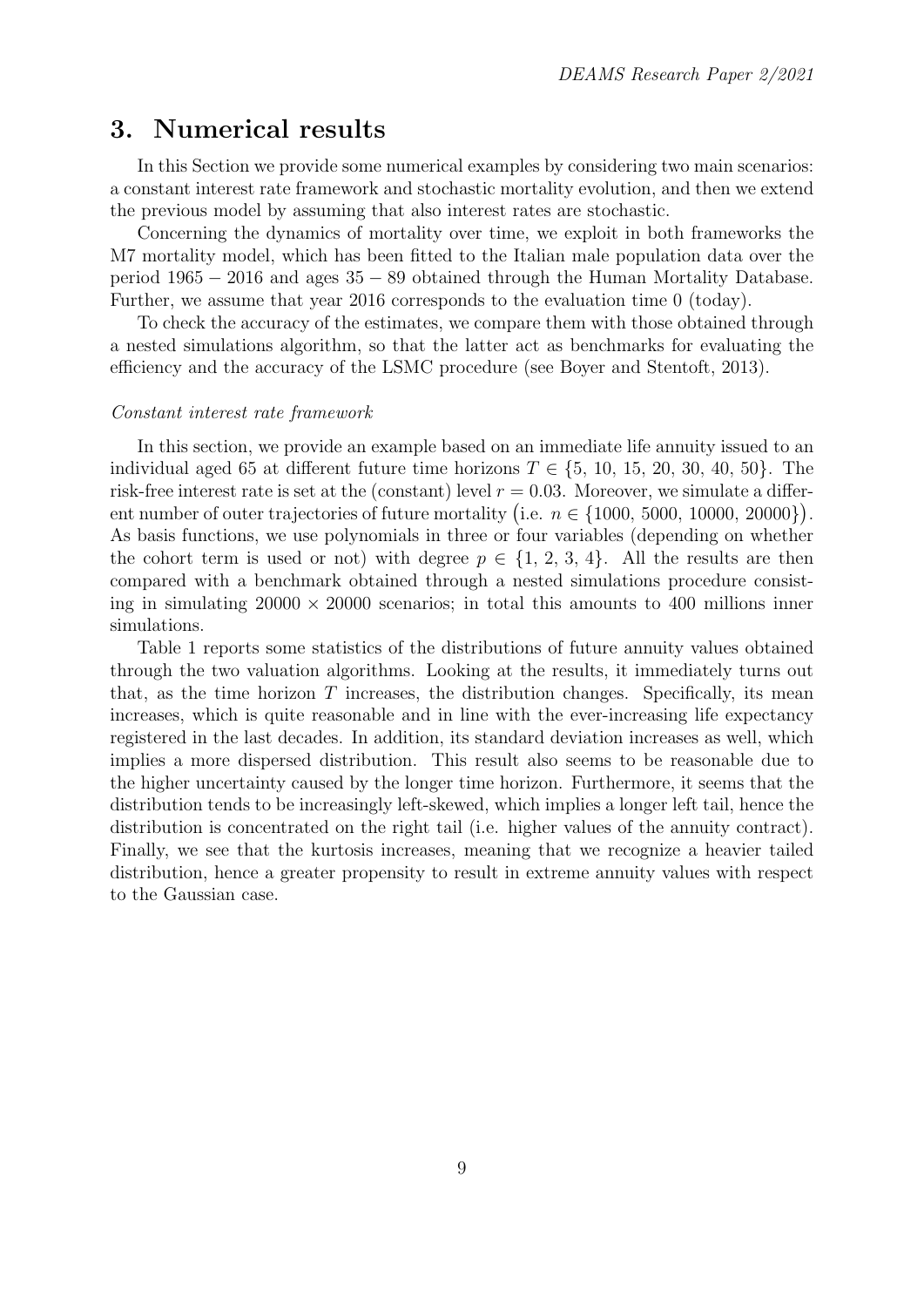|        |             | Mean     | Std Dev | <b>Skewness</b> | Kurtosis | 10th perc. | Median   | 90th perc. |
|--------|-------------|----------|---------|-----------------|----------|------------|----------|------------|
| $T=5$  | <b>MC</b>   | 13.65110 | 0.17810 | $-0.09301$      | 2.96378  | 13.42178   | 13.65369 | 13.87852   |
|        | <b>LSMC</b> | 13.65221 | 0.17765 | $-0.09354$      | 2.94450  | 13.42258   | 13.65587 | 13.87793   |
| $T=10$ | MC          | 13.85305 | 0.24099 | $-0.15187$      | 3.01885  | 13.54231   | 13.85969 | 14.15719   |
|        | <b>LSMC</b> | 13.85527 | 0.23900 | $-0.15067$      | 3.12398  | 13.54861   | 13.86207 | 14.15362   |
| $T=15$ | MC          | 14.65545 | 0.27960 | $-0.23850$      | 3.06219  | 14.28781   | 14.66690 | 15.00814   |
|        | <b>LSMC</b> | 14.30860 | 0.26243 | $-0.19230$      | 3.09234  | 13.96858   | 14.31593 | 14.63883   |
| $T=20$ | <b>MC</b>   | 14.65545 | 0.27960 | $-0.23850$      | 3.06219  | 14.28781   | 14.66690 | 15.00814   |
|        | <b>LSMC</b> | 14.65588 | 0.27676 | $-0.22483$      | 3.12117  | 14.29383   | 14.66667 | 15.00440   |
| $T=30$ | MC          | 15.42633 | 0.25877 | $-0.33438$      | 3.14273  | 15.08635   | 15.44058 | 15.74709   |
|        | <b>LSMC</b> | 15.42780 | 0.25820 | $-0.34241$      | 3.15839  | 15.08894   | 15.44244 | 15.74712   |
| $T=40$ | <b>MC</b>   | 15.64073 | 0.29064 | $-0.41765$      | 3.21743  | 15.25552   | 15.66414 | 15.99685   |
|        | <b>LSMC</b> | 15.64056 | 0.28999 | $-0.41974$      | 3.18686  | 15.25324   | 15.66416 | 15.99541   |
| $T=50$ | <b>MC</b>   | 15.84853 | 0.30152 | $-0.51156$      | 3.33996  | 15.44801   | 15.87344 | 16.21229   |
|        | <b>LSMC</b> | 15.84871 | 0.29998 | $-0.49213$      | 3.28021  | 15.45142   | 15.87253 | 16.21280   |

TABLE 1. Distribution of annuity values at time horizon  $T$  for individuals aged 65 in year  $2016 + T$ . MC  $20000 \times 20000$  simulations. LSMC  $20000 \times 1$  simulations, Polynomials order  $p = 4$ .

Concerning the validation procedure, we can see from Table 1 that the LSMC approach provides quite accurate estimates. Moreover, the reliability of the proposed approach is evidenced by the fact that the obtained distribution overlaps substantially with the one produced through nested simulations; this is also confirmed by the Kolmogorov–Smirnov test (KS, see Table 2). In addition, we have constructed the Q-Q plots by considering the distribution obtained through nested simulations as the theoretical one, and these graphs, once again, confirm the goodness of the proposed method in approaching this kind of problem (see Figure 1).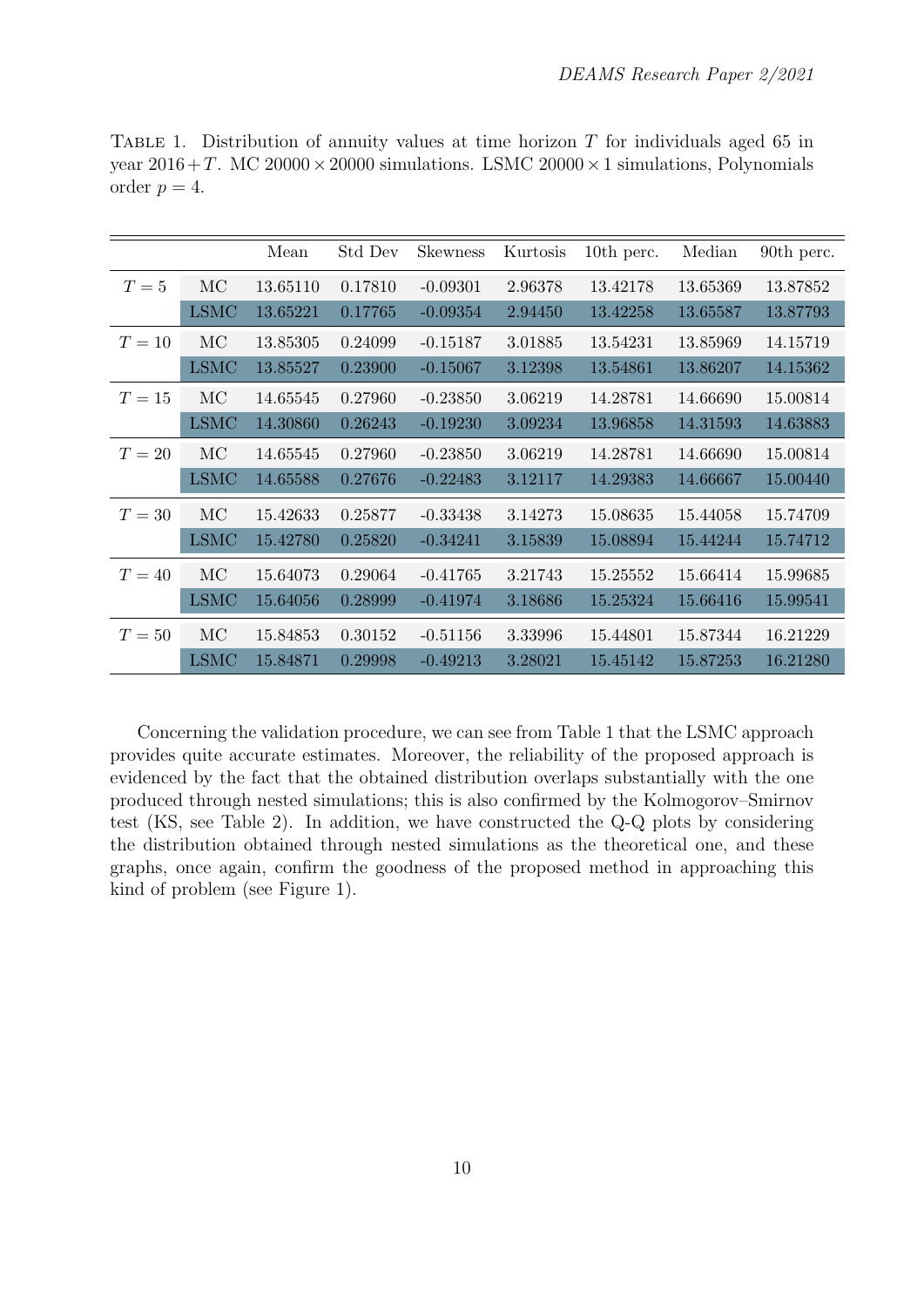

Fig. 1. Q-Q plots of future annuity value distributions for an individual aged 65 at different future times  $T \in \{5, 10, 15, 20, 30, 40, 50\}$ . MC 20000 × 20000 simulations; LSMC 20000  $\times$  1 simulations, Polynomials up to order  $p = 4$ .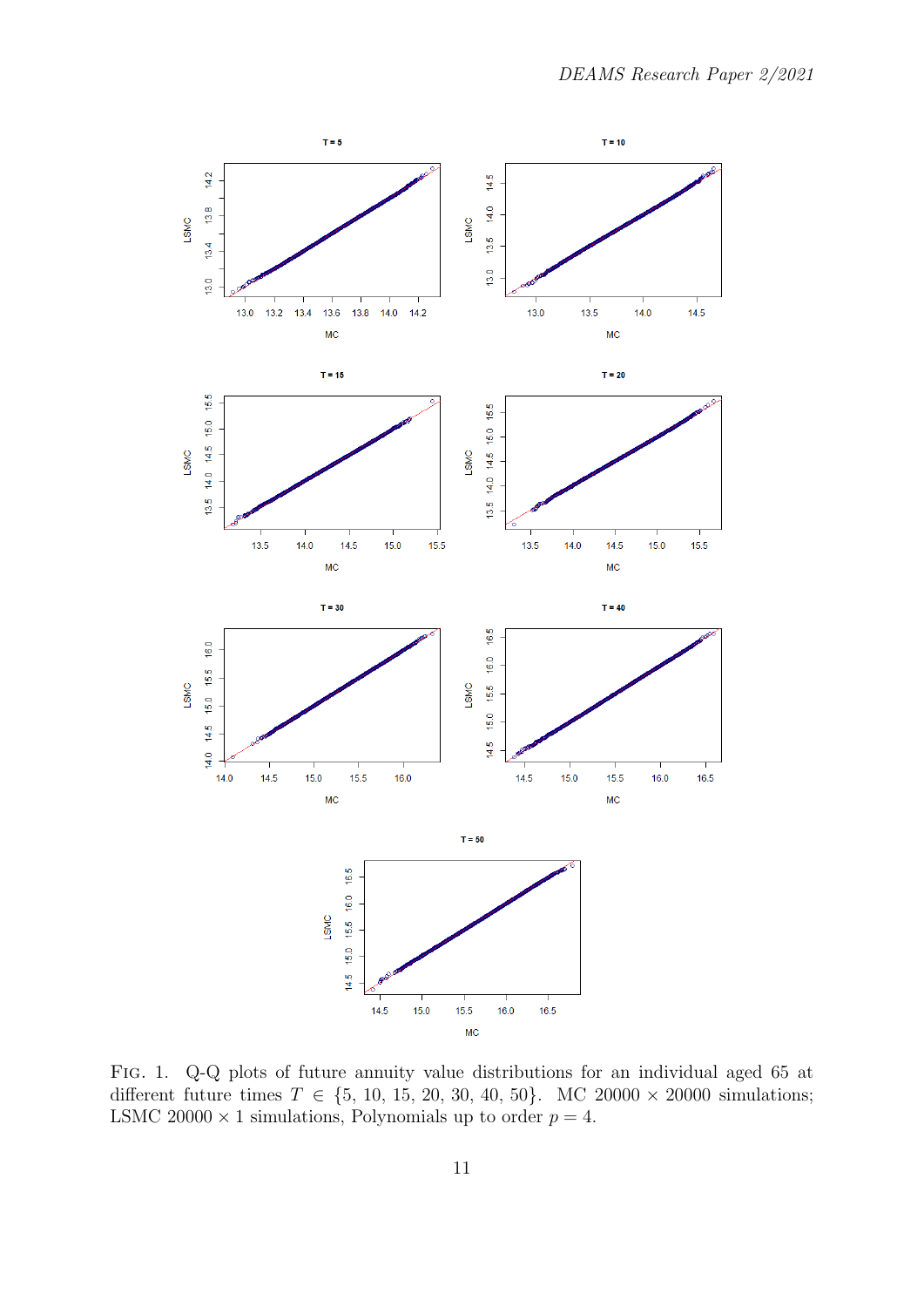Further, for a more comprehensive analysis, we checked whether the LSMC approach tends to over- or under-estimate the quantities of interest. In this regard, in Table 2 we report the frequency with which the LSMC mean estimates lie inside the 95% confidence interval obtained through the nested simulations procedure or outside (on the left or on the right, respectively). We can see that, in each of the considered scenarios, most of the time the estimates tend to lie outside the confidence interval. Moreover, there is evidence of over-estimation which could be due to biases stemming from the regression.

To improve the accuracy and the stability of the LSMC approach, we may rely on some variance reduction techniques (e.g. control variates or antithetic variates methods) or we may slightly increase the number of inner trajectories. In this regard, Table 3 shows the same quantities already presented in Table 2 obtained by slightly increasing the number of inner trajectories (i.e. 10 inner paths) for each outer level.

Table 2. Frequency of hitting the confidence intervals (columns 1 to 3) and KS Test (columns 4 and 5). MC 20000  $\times$  20000 simulations. LSMC 20000  $\times$  1 simulations, Polynomials order  $p = 4$ .

|        | Left                               | Inside                | Right    | KS Stat. Value p-value |        |
|--------|------------------------------------|-----------------------|----------|------------------------|--------|
|        | $T = 5$ 20.355\% 47.005\% 32.640\% |                       |          | 0.0056                 | 0.9124 |
| $T=10$ | $22.850\%$                         | 28.460\%              | 48.690%  | 0.0082                 | 0.5199 |
|        | $T = 15$ 32.775\%                  | 28.480\%              | 38.745\% | 0.0055                 | 0.9228 |
| $T=20$ | 34.165\%                           | 26.765\% 39.070\%     |          | 0.0048                 | 0.9777 |
| $T=30$ | 19.460\%                           | 33.265\%              | 47.275%  | 0.0045                 | 0.9874 |
| $T=40$ | 34.475\%                           | 28.020\%              | 37.505%  | 0.0021                 | 1.0000 |
| $T=50$ | $35.220\%$                         | $33.045\%$ $31.735\%$ |          | 0.0026                 | 0.9999 |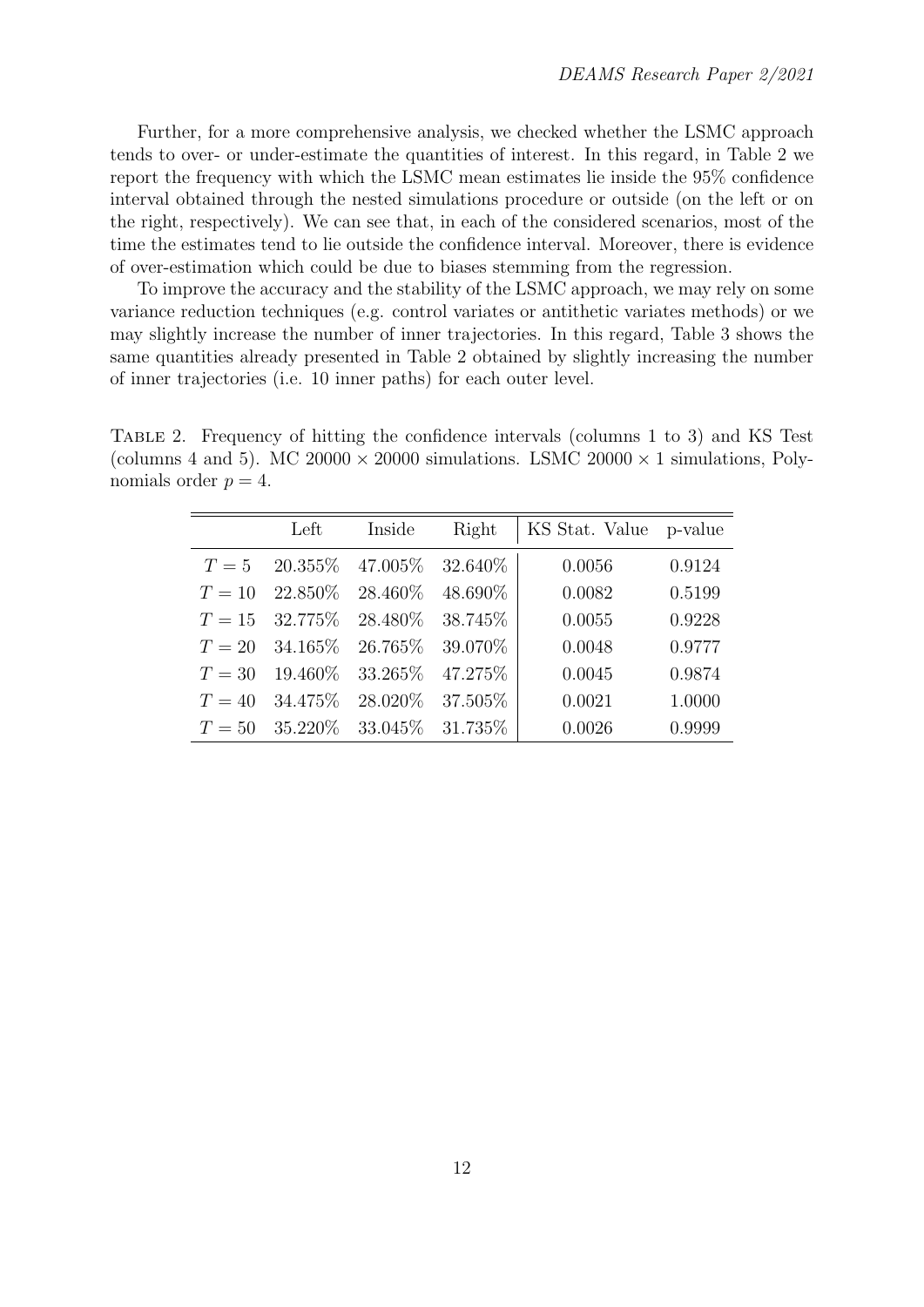Table 3. Frequency of hitting the confidence intervals (columns 1 to 3) and KS Test (columns 4 and 5). MC 20000  $\times$  20000 simulations. LSMC 20000  $\times$  10 simulations, Polynomials order  $p = 4$ .

|        | Left                       | Inside            | Right     | KS Stat. Value p-value |        |
|--------|----------------------------|-------------------|-----------|------------------------|--------|
| $T=5$  |                            | 16.195\% 72.675\% | 11.130\%  | 0.00275                | 1.0000 |
| $T=10$ | $17.600\%$                 | $71.565\%$        | 10.835%   | 0.00235                | 1.0000 |
| $T=15$ | 14.695\%75.845\%           |                   | 9.460\%   | 0.00205                | 1.0000 |
| $T=20$ |                            | 16.210\% 73.385\% | 10.405%   | 0.00240                | 1.0000 |
| $T=30$ | 16.145\%74.855\%           |                   | $9.000\%$ | 0.00185                | 1.0000 |
| $T=40$ | 22.600\%                   | $62.665\%$        | 14.735%   | 0.00145                | 1.0000 |
|        | $T = 50$ 25.470\% 55.820\% |                   | 18.710%   | 0.00125                | 1.0000 |

Concerning the variance reduction techniques, we adopt the control variates method to improve the accuracy of the LSMC approach (see Appendix A for further details). The corresponding results are reported in Table 4.

Table 4. Frequency of hitting the confidence intervals (columns 1 to 3) and KS Test (columns 4 and 5). MC  $20000 \times 20000$  simulations. LSMC with control variates based on  $20000 \times 1$  simulations and sub-optimal  $\theta = -1$ , Polynomials order  $p = 4$ .

|        | Left                                | Inside              | Right   | KS Stat. Value p-value |        |
|--------|-------------------------------------|---------------------|---------|------------------------|--------|
| $T=5$  |                                     | $14.590\%$ 65.885\% | 19.525% | 0.0023                 | 1.0000 |
|        | $T = 10$ 12.105\% 49.370\% 38.525\% |                     |         | 0.0052                 | 0.9535 |
|        | $T = 15$ 20.280\% 62.655\% 17.065\% |                     |         | 0.0024                 | 1.0000 |
|        | $T = 20$ 29.130\% 46.410\% 24.460\% |                     |         | 0.0034                 | 0.9999 |
| $T=30$ | $11.745\%$ 61.580\% 26.675\%        |                     |         | 0.0031                 | 1.0000 |
| $T=40$ | $27.690\%$                          | $45.510\%$ 26.800\% |         | 0.0016                 | 1.0000 |
|        | $T = 50$ 17.335\% 55.910\% 26.755\% |                     |         | 0.0014                 | 1.0000 |

If we compare Tables 2 and 4, we can see that the control variates technique effectively improves the stability and the accuracy of the LSMC method. However, we can see from Tables 3 and 4 that increasing the number of inner simulations would be more helpful.

Furthermore, we investigate how the choice of the order of polinomials affects the results. For this purpose, we consider polynomials of degree  $p \in \{1, 2, 3, 4\}$  and for each of the considered scenarios we perform the KS test in order to measure the statistical distance between the two distributions (LSMC and MC). In particular, Table 5 reports the case of a LSMC algorithm and nested simulations procedure constructed on  $20000 \times 1$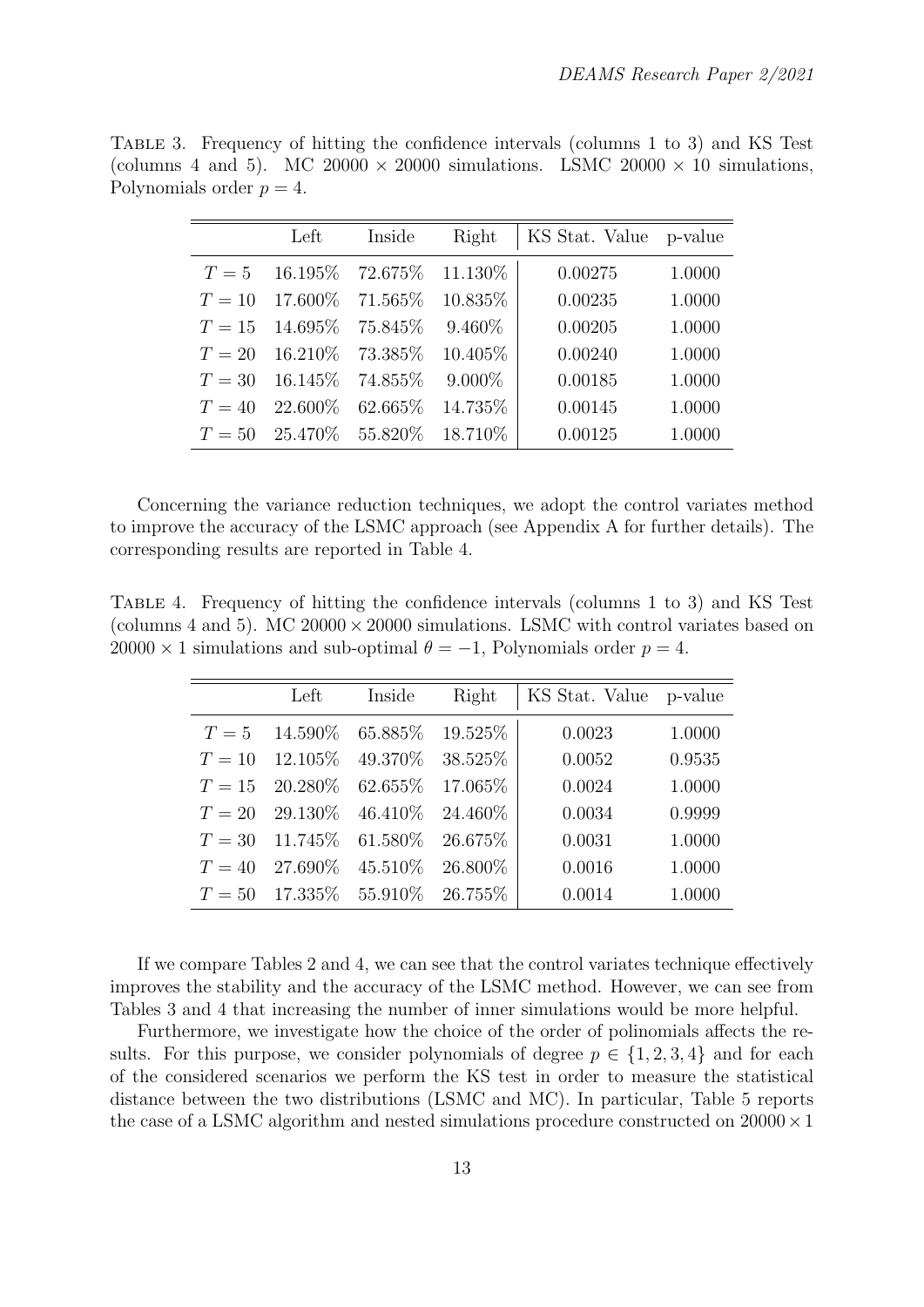and  $20000 \times 20000$  trajectories, respectively.

TABLE 5. KS test statistic value and the corresponding  $p$ -value (in brackets) obtained by varying the order of the polynomials and the time horizon  $T$ . Results refer to the future annuity value distribution for an individual aged 65 at future time T. LSMC:  $20000 \times 1$ simulations. MC:  $20000 \times 20000$ .

|        | Ord. 1         | Ord. 2    | Ord. 3    | Ord. 4    |
|--------|----------------|-----------|-----------|-----------|
| $T=5$  | 0.00525        | 0.00480   | 0.00415   | 0.00560   |
|        | (0.94567)      | (0.97532) | (0.99532) | (0.91242) |
| $T=10$ | 0.00745        | 0.00605   | 0.00775   | 0.00815   |
|        | (0.63559)      | (0.85759) | (0.58530) | (0.51994) |
| $T=15$ | 0.01400        | 0.00480   | 0.00525   | 0.00550   |
|        | (0.03968)      | (0.97532) | (0.94567) | (0.92282) |
| $T=20$ | 0.01740        | 0.00405   | 0.00515   | 0.00475   |
|        | (0.00469)      | (0.99665) | (0.95353) | (0.97773) |
| $T=30$ | 0.02125        | 0.00365   | 0.00405   | 0.00450   |
|        | (0.00024)      | (0.99935) | (0.99665) | (0.98741) |
| $T=40$ | 0.03220        | 0.00155   | 0.00185   | 0.00205   |
|        | $(1.973e-0.9)$ | (1.000)   | (1.000)   | (1.000)   |
| $T=50$ | 0.03850        | 0.00240   | 0.00210   | 0.00260   |
|        | $(2.669e-13)$  | (1.000)   | (1.000)   | (1.000)   |

If we look at Table 5 by row, we can see that using higher order of polynomials helps to improve the approximation of the desired distribution up to a certain order. The results seem to be totally coherent with the convergence analysis of the LSMC algorithm discussed in Bauer and Ha (2013). Essentially, higher polynomial orders need to be coupled with an increase in the number of simulations in order to achieve better results, see Table 6.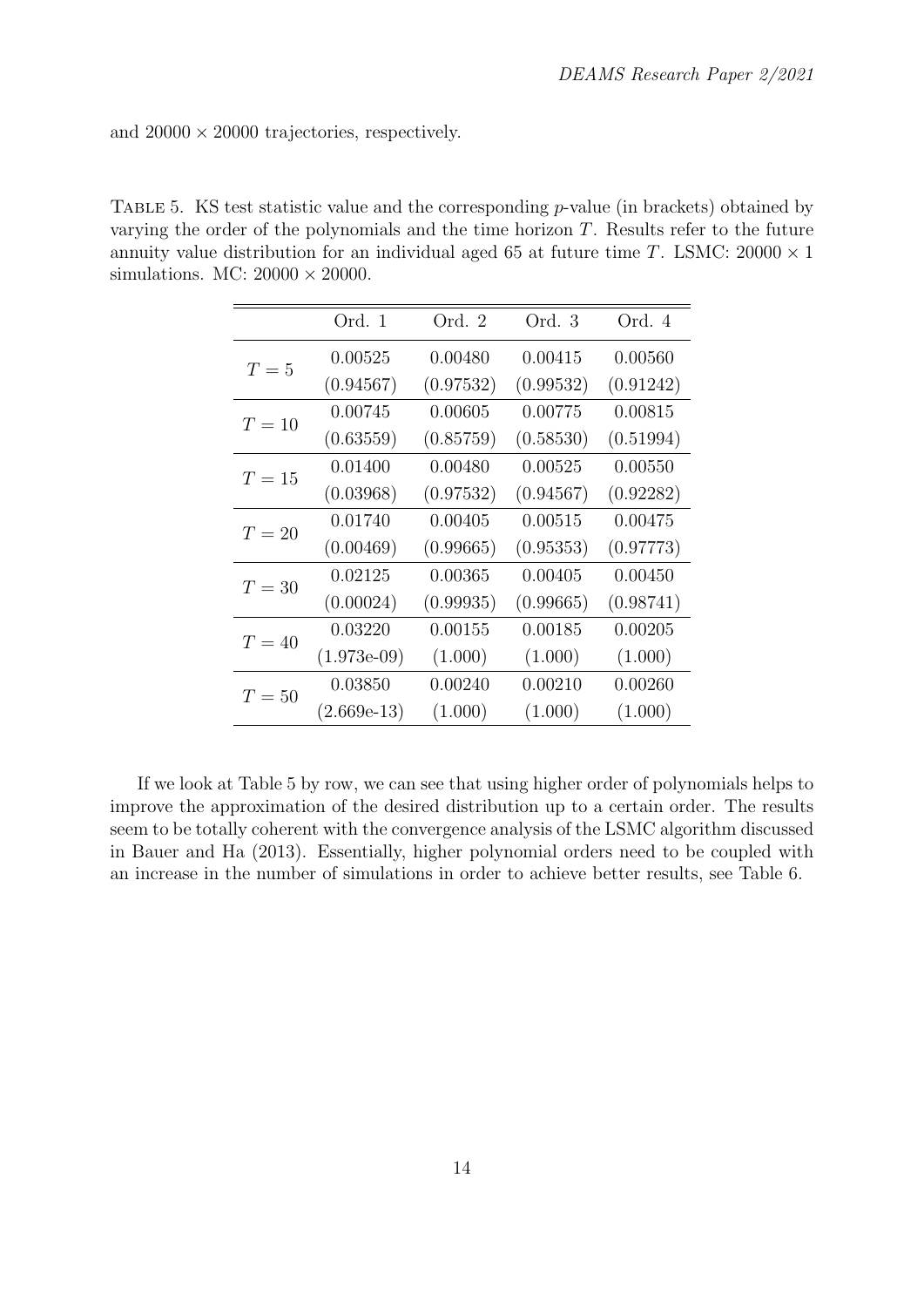|        | $n = 1000$ | $n = 5000$ | $n = 10000$ | $n = 20000$ |
|--------|------------|------------|-------------|-------------|
| Ord. 1 | 0.04705    | 0.02435    | 0.02370     | 0.01740     |
|        | (0.02950)  | (0.01742)  | (0.00112)   | (0.00469)   |
| Ord. 2 | 0.04495    | 0.01410    | 0.00925     | 0.00405     |
|        | (0.04262)  | (0.40421)  | (0.61832)   | (0.99665)   |
| Ord. 3 | 0.04845    | 0.01580    | 0.00870     | 0.00515     |
|        | (0.02287)  | (0.27081)  | (0.69394)   | (0.95353)   |
| Ord. 4 | 0.05035    | 0.01575    | 0.00810     | 0.00475     |
|        | (0.01599)  | (0.27422)  | (0.77421)   | (0.97773)   |

TABLE 6. KS test statistic value and the corresponding  $p$ -value (in brackets) obtained by varying the order of the polynomials and the number of outer simulations. Results refer to the future annuity value distribution for an individual aged 65 at future time  $T = 20$ . LSMC:  $n \times 1$  simulations. MC: 20000  $\times$  20000 simulations.

For a more comprehensive analysis, we perform multiple runs of the LSMC algorithm in order to check the variability of the corresponding estimates. In particular, we run 100 times the LSMC method, by varying both the number of outer scenarios and the future time horizon  $T$ . We report in Table 7 the mean absolute percentage error (MAPE) for each scenario computed with respect to the corresponding benchmark value. Figure 2 shows the boxplots relative to the 100 mean estimates obtained through the LSMC approach for an annuity contract issued to an individual aged 65 at the future time  $T = 30$ .

Table 7. This table illustrates the MAPE of the mean estimates. Each value was computed by considering a sample of 100 estimated measures. The benchmark value is based on a nested simulations algorithm with 20000  $\times$  20000 simulations. LSMC  $n \times 1$ simulations, polynomials order  $p = 4$ .

|        | $n = 1000$ | $n = 5000$ | $n = 10000$ | $n = 20000$ |
|--------|------------|------------|-------------|-------------|
| $T=5$  | 0.0527%    | $0.0216\%$ | 0.0163%     | 0.0115%     |
| $T=10$ | $0.0609\%$ | 0.0253%    | $0.0200\%$  | $0.0126\%$  |
| $T=15$ | 0.0621%    | 0.0285%    | 0.0221%     | 0.0179%     |
| $T=20$ | 0.0618%    | $0.0289\%$ | 0.0211%     | $0.0184\%$  |
| $T=30$ | 0.0514%    | 0.0237%    | $0.0156\%$  | $0.0140\%$  |
| $T=40$ | 0.0576%    | $0.0304\%$ | $0.0240\%$  | $0.0234\%$  |
| $T=50$ | $0.0544\%$ | 0.0265%    | $0.0199\%$  | 0.0193%     |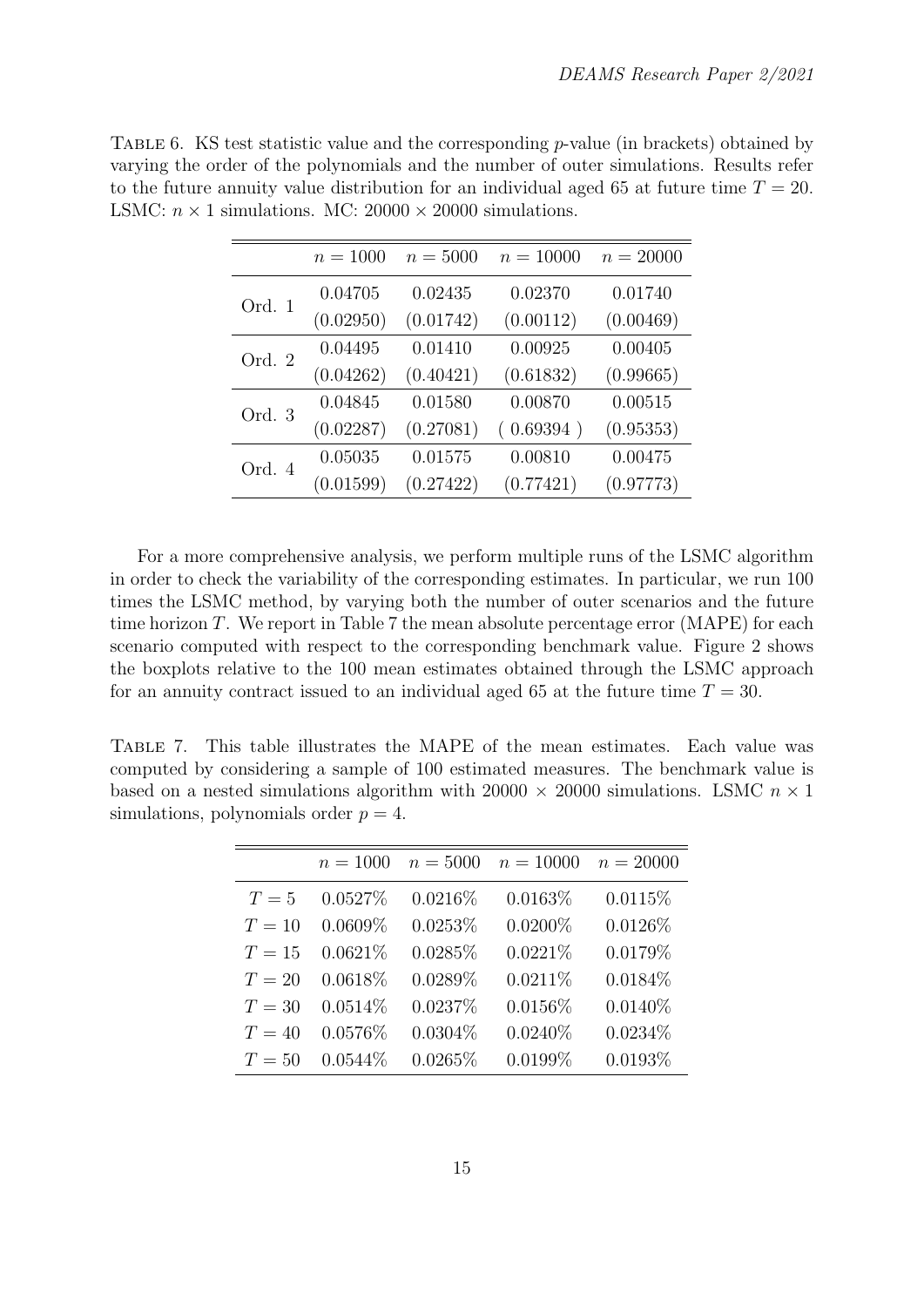

Fig. 2. Box-plots relative to the 100 mean estimates obtained by considering different numbers of outer scenarios and different polynomial orders. Age 65 at time  $T = 30$ . LSMC  $n \times 1$  simulations, varying polynomial orders p. The red line is the benchmark value based on  $20000 \times 20000$  simulations.

As we can see from Table 7 and Figure 2, increasing the simulated outer scenarios helps the LSMC algorithm to converge. In addition, looking at Figure 2, it seems that, if the number of simulations is taken fixed, the choice of the polynomial order does not affect the reliability of the desired quantity at least for the mean estimate of the distribution. However, we may be interested in analysing the performance of the LSMC in estimating some extreme values of the distribution. In this regard, we present in Table 8 and Figure 3 the MAPE and box-plots relative to the 90-th percentile estimates for an immediate life annuity issued to an individual aged 65 at time  $T = 30$ , respectively. Once again, each box-plot was generated by considering 100 estimates, by varying the number of outer simulations and the order of the polynomials.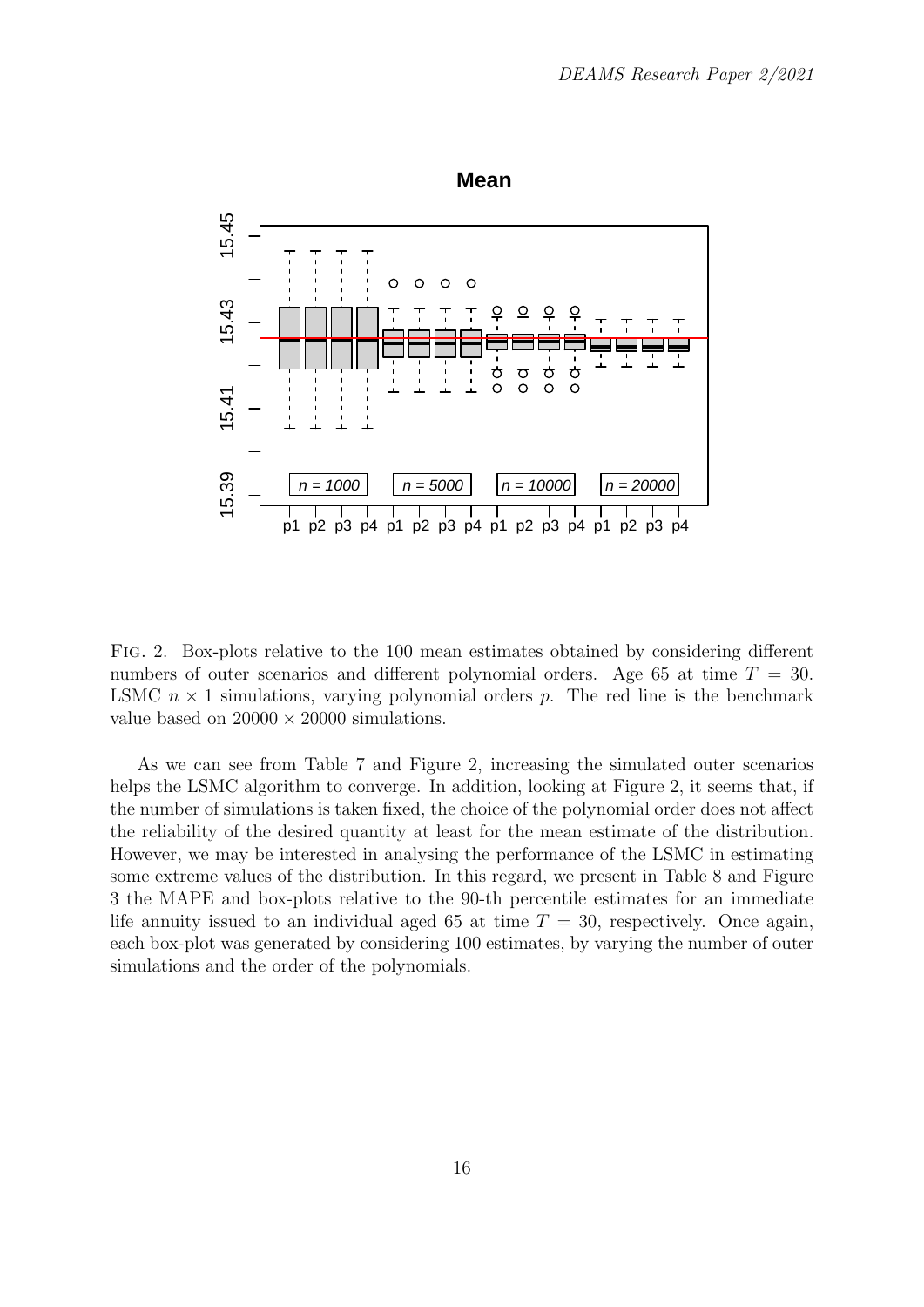Table 8. MAPE of the 90-th percentile estimates computed with the LSMC method for the immediate life annuity issued to an individual aged 65 at time  $T = 30$  by varying the number of outer simulations n and the polynomial order  $p \in \{1, 2, 3, 4\}$ . Each value was computed by considering a sample of 100 estimated percentiles. Benchmark value based on  $20000 \times 20000$  simulations.

|                                                                         | Ord. 1 Ord. 2 Ord. 3 Ord. 4 |  |
|-------------------------------------------------------------------------|-----------------------------|--|
| $n = 1000$ 0.1010\% 0.0682\% 0.0688\% 0.0738\%                          |                             |  |
| $n = 5000$ 0.0893\% 0.0371\% 0.0366\% 0.0371\%                          |                             |  |
| $n = 10000 \quad 0.0875\% \quad 0.0329\% \quad 0.0306\% \quad 0.0308\%$ |                             |  |
| $n = 20000 \quad 0.0842\% \quad 0.0245\% \quad 0.0230\% \quad 0.0229\%$ |                             |  |

**90th Perc.**



FIG. 3. Box-plots relative to the 90-th percentile estimates of the immediate life annuity distribution issued to an individual aged 65 at time  $T = 30$ . Each box-plot was generated by considering 100 estimates by varying the number of simulations  $n$  and the order of the involved polynomials. The red line corresponds to the 90-th percentile estimate obtained through nested simulations  $(20000 \times 20000)$ .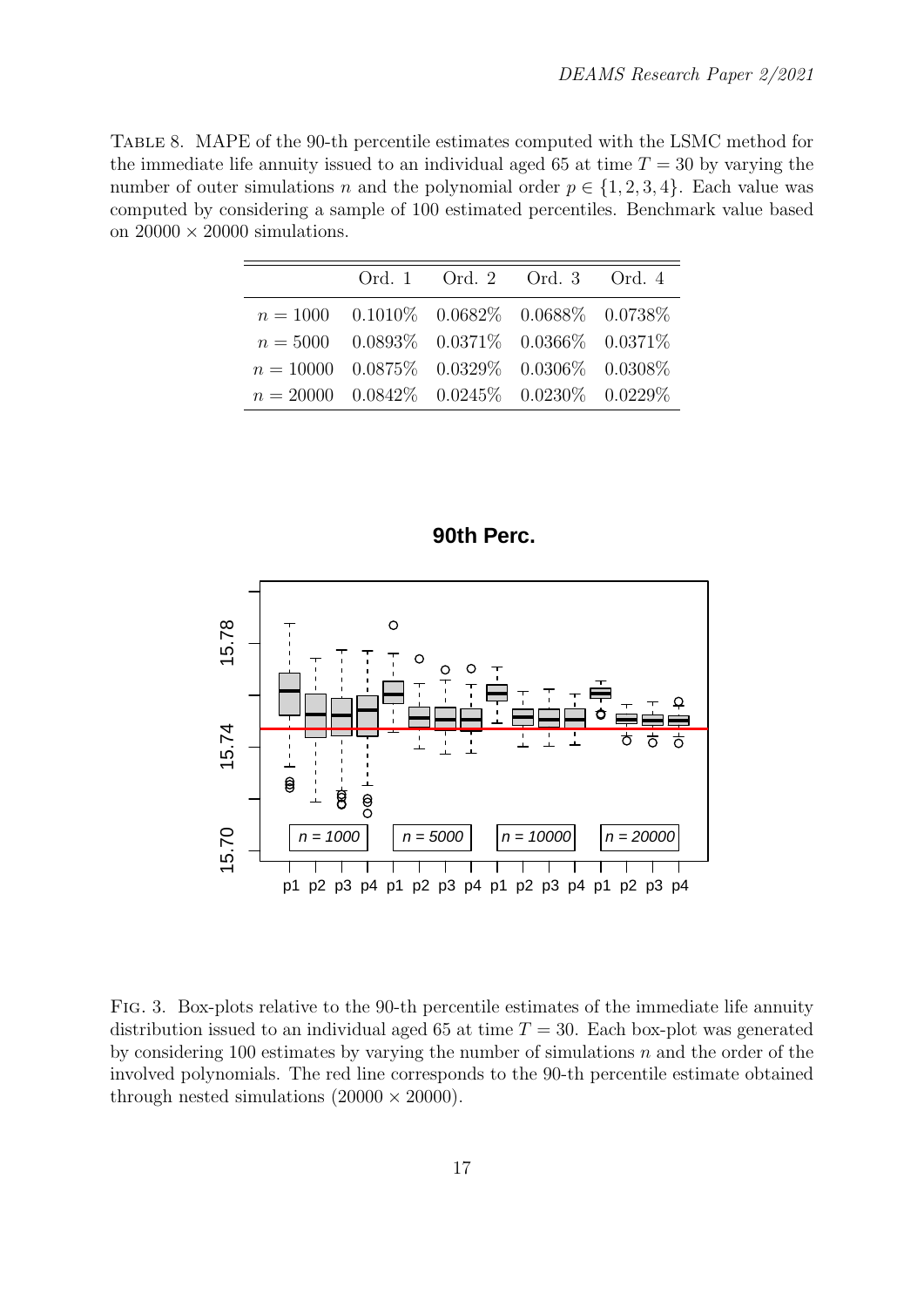From Table 8 and Figure 3, it is evident that, for higher number of simulations, we need to exploit higher polynomial orders. Indeed, we can see from Table 8 that, by simulating 1000 trajectories, it is sufficient to use a lower polynomial order (i.e.  $p = 2$ ); instead, once we increase the simulated trajectories, then we need to increase at the same time p. Moreover, by looking at Figure 3, it seems that the LSMC approach tends to overestimate the desidered quantity in all the scenarios. However, the magnitude of such overestimation is quite negligible (see Table 8).

Note that we can exploit as basis functions other types of polynomials. For instance, we have conducted a similar analysis by using the so-called orthogonal polynomials (such as Hermite, Legendre, Laguerre and Chebyshev). However, here we do not report the corresponding results since they turned out to be quite similar to the previously discussed and hence, at least in this simplified framework, they do not provide any significant improvement.

Finally, in Figure 4 we compare the accuracy of the LSMC method with and without control variates and the LSMC approach with a greater number of inner scenarios. In particular, Figure 4 shows the MAPEs relative to the mean and the 90-th percentile estimates obtained by varying the number of outer trajectories.



Fig. 4. MAPEs relative to the mean (left) and the 90-th percentile (right) estimates of the immediate life annuity distribution issued to an individual aged 65 at time  $T = 5$  obtained by running 100 times the LSMC method (LSMC), the LSMC approach with control variates (LSMC CV), and the LSMC method with 10 inner trajectories. Monomials up to order  $p = 4$  have been employed. Benchmark values based on  $20000 \times 20000$  simulations.

As we can see from Figure 4, as the number of outer simulations increases, the level of accuracy of the three algorithms converges. In addition, we can see that applying the control variates technique or increasing the number of inner trajectories produces similar results in terms of accuracy in each of the considered cases. We have conducted a similar analysis by varying the future time horizon  $T$ , and we have obtained similar outcomes.

Now let us examine the speed of the LSMC algorithm and the nested simulations one. Table 9 shows the runtime of the two approaches for different numbers of outer simulations and a specific time horizon (i.e.  $T = 20$ ). Note that we conducted all experiments using a custom-built workstation equipped with an Intel® Xeon® Silver 4116CPU 2.10 GHz processor with 64 GB of RAM and Windows 10 Pro for Workstation operating system.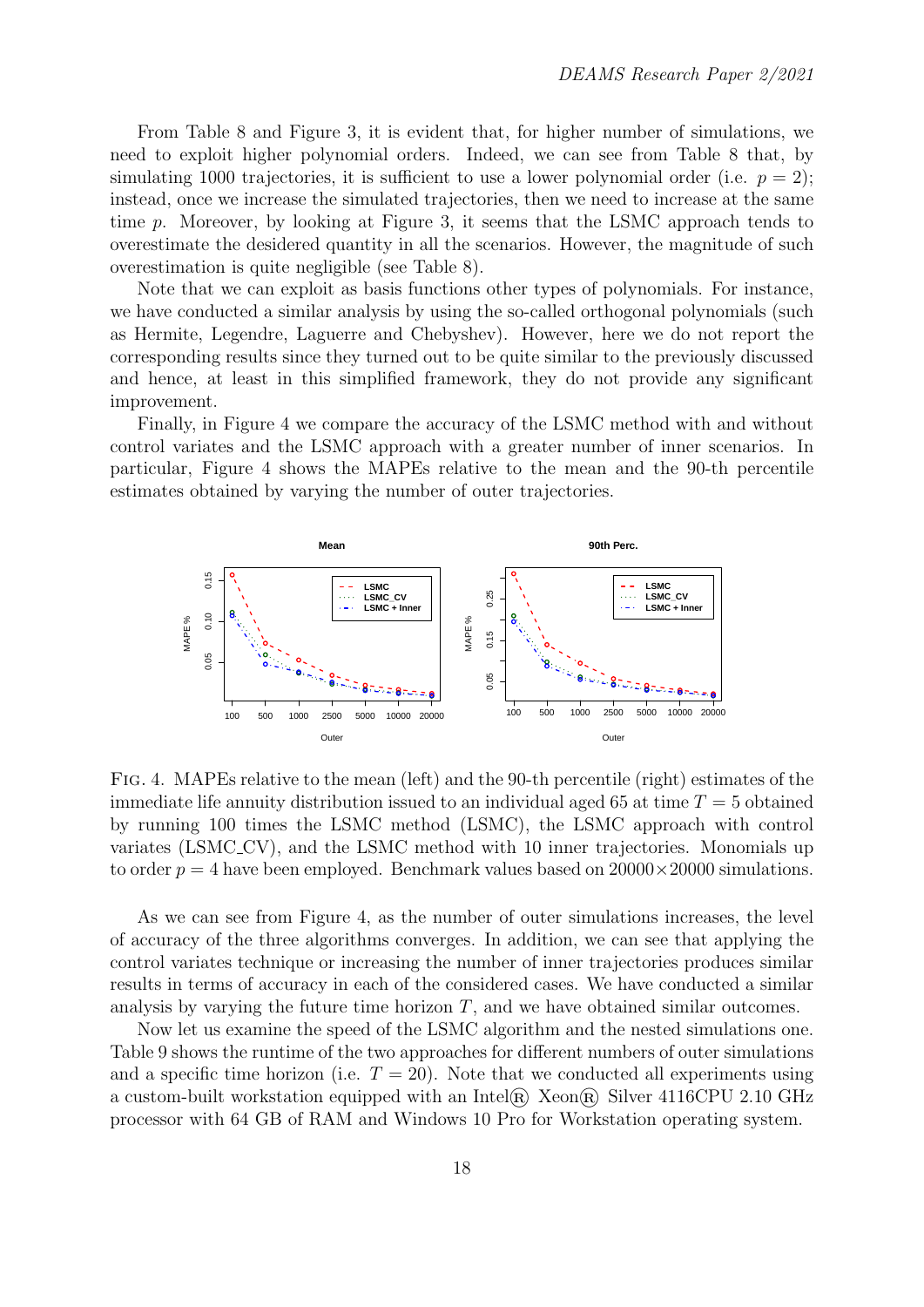|             |          |          | $n = 1000$ $n = 5000$ $n = 10000$ $n = 20000$ |         |
|-------------|----------|----------|-----------------------------------------------|---------|
| <b>LSMC</b> | 16.23    | 74.45    | 148.53                                        | 294.00  |
| MC          | 274.58   | 1350.07  | 2784.07                                       | 5564.53 |
| LSMC / MC   | $5.91\%$ | $5.52\%$ | $5.34\%$                                      | 5.28\%  |

TABLE 9. Time in seconds demanded by the two approaches. MC based on  $n \times 20000$ simulations. LSMC based on  $n \times 1$  simulations, Polynomials order  $p = 4$ . Individual aged 65 at time  $T = 20$ .

From Table 9, we can appreciate in each of the considered scenarios how the LSMC outperforms the nested simulation method. In addition, as we have seen, one possible choice to improve the accuracy of the results would be to slightly increase the number of inner trajectories employed in the LSMC setting (see Table 3). For this reason, in Table 10 we investigate in terms of time the cost of such a procedure.

TABLE 10. Time in seconds demanded by the LSMC method based on  $n \times 1$  and  $n \times 10$ simulations. Polynomials order  $p = 4$ . Individual aged 65 at time  $T = 20$ .

|              |               |           | Inner $n = 1000$ $n = 5000$ $n = 10000$ $n = 20000$ |        |
|--------------|---------------|-----------|-----------------------------------------------------|--------|
| $\mathbf{1}$ | 16.23         | 74.45     | 148.53                                              | 294.00 |
| 10           | 20.89         | 97.21     | 195.04                                              | 394.10 |
|              | $1/10$ 77.69% | $76.59\%$ | $76.17\%$                                           | 74.62% |

We can see from Table 10 that increasing the inner scenarios from 1 to 10, as expected, leads to an increase in the computational time (e.g. it costs around 25% more).

#### Stochastic interest rate framework

In this Section, we provide numerical examples on the estimation of future annuity values by considering the two main risk factors affecting the value of the policy under scrutiny, e.g. future mortality and interest rate levels. For this purpose, we assume that the interest rate dynamics is described by a CIR process (see Section 2), while the evolution of mortality is still described through the M7 mortality model. We set the parameters entering the SDE in Equation (3) as follows:  $r_0 = 0.04$ ,  $\alpha = 0.2$ ,  $\bar{r} = 0.04$  and  $\sigma = 0.1$ , as in Dowd et al. (2011). Again, we consider an annuity contract which will be issued to an individual aged 65 at different future times  $T \in \{5, 10, 15, 20, 30\}$ .

We simulate  $n \in \{1000, 5000, 10000, 20000\}$  outer scenarios both for mortality and interest rates (assuming independence among the two sources of uncertainty). As already said, the nested simulations approach exploits the analytic solution in Equation (4)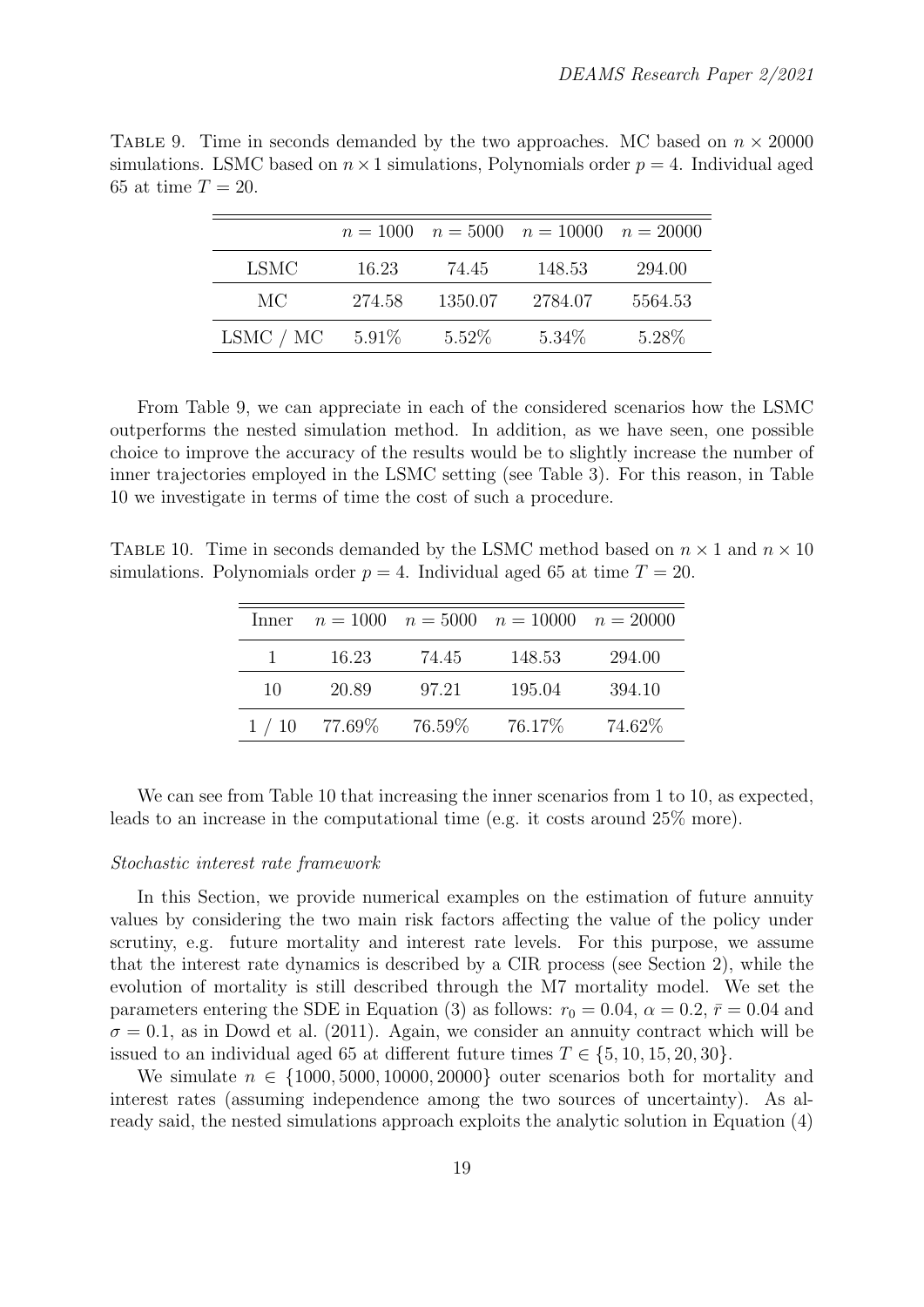while the LSMC method is constructed on a fully simulated scenario based on an Euler discretization setting for the SDE in Equation (3).

Focusing on our proposed methodology, we consider as basis functions employed in the regression model polynomials with different order  $p \in \{1, 2, 3, 4\}$ . Table 11 reports summary statistics about the obtained distributions of future annuity values by considering an individual aged  $65$  at different future times  $T$  and applying both the nested simulation and the LSMC approaches. Figure 5 shows the probability density functions of the annuity contract value issued to an individual aged 65 at the future time  $T = 30$ obtained by the two methodologies.

TABLE 11. Distribution of annuity values at time horizon  $T$  for individuals aged 65 in year  $2016 + T$ . MC  $20000 \times 20000$  simulations. LSMC  $20000 \times 1$  simulations, Polynomials order up to  $p = 4$ .

|        |             | Mean     | Std Dev | <b>Skewness</b> | Kurtosis | 10th perc. | Median   | 90th perc. |
|--------|-------------|----------|---------|-----------------|----------|------------|----------|------------|
| $T=5$  | МC          | 12.72846 | 1.29133 | $-0.74746$      | 3.42607  | 10.92840   | 12.93567 | 14.20394   |
|        | <b>LSMC</b> | 12.74919 | 1.32597 | $-0.80183$      | 3.67530  | 10.92036   | 12.96490 | 14.24625   |
| $T=10$ | MC          | 12.91861 | 1.36829 | $-0.90133$      | 3.93803  | 11.04426   | 13.16814 | 14.42813   |
|        | <b>LSMC</b> | 12.94864 | 1.39122 | $-0.86954$      | 4.01465  | 11.06078   | 13.17963 | 14.49531   |
| $T=15$ | MC          | 13.32751 | 1.42048 | $-0.90174$      | 3.99626  | 11.38111   | 13.58073 | 14.89697   |
|        | <b>LSMC</b> | 13.36619 | 1.44427 | $-0.86384$      | 4.04043  | 11.40266   | 13.60434 | 14.97452   |
| $T=20$ | МC          | 13.65274 | 1.45657 | $-0.89477$      | 3.93755  | 11.64542   | 13.90389 | 15.27137   |
|        | <b>LSMC</b> | 13.66774 | 1.49907 | $-0.90988$      | 3.98496  | 11.58720   | 13.93839 | 15.31676   |
| $T=30$ | MC          | 14.31109 | 1.54101 | $-0.91214$      | 4.00030  | 12.21987   | 14.59021 | 16.01540   |
|        | <b>LSMC</b> | 14.31839 | 1.58931 | $-0.87445$      | 3.95985  | 12.15367   | 14.59332 | 16.09910   |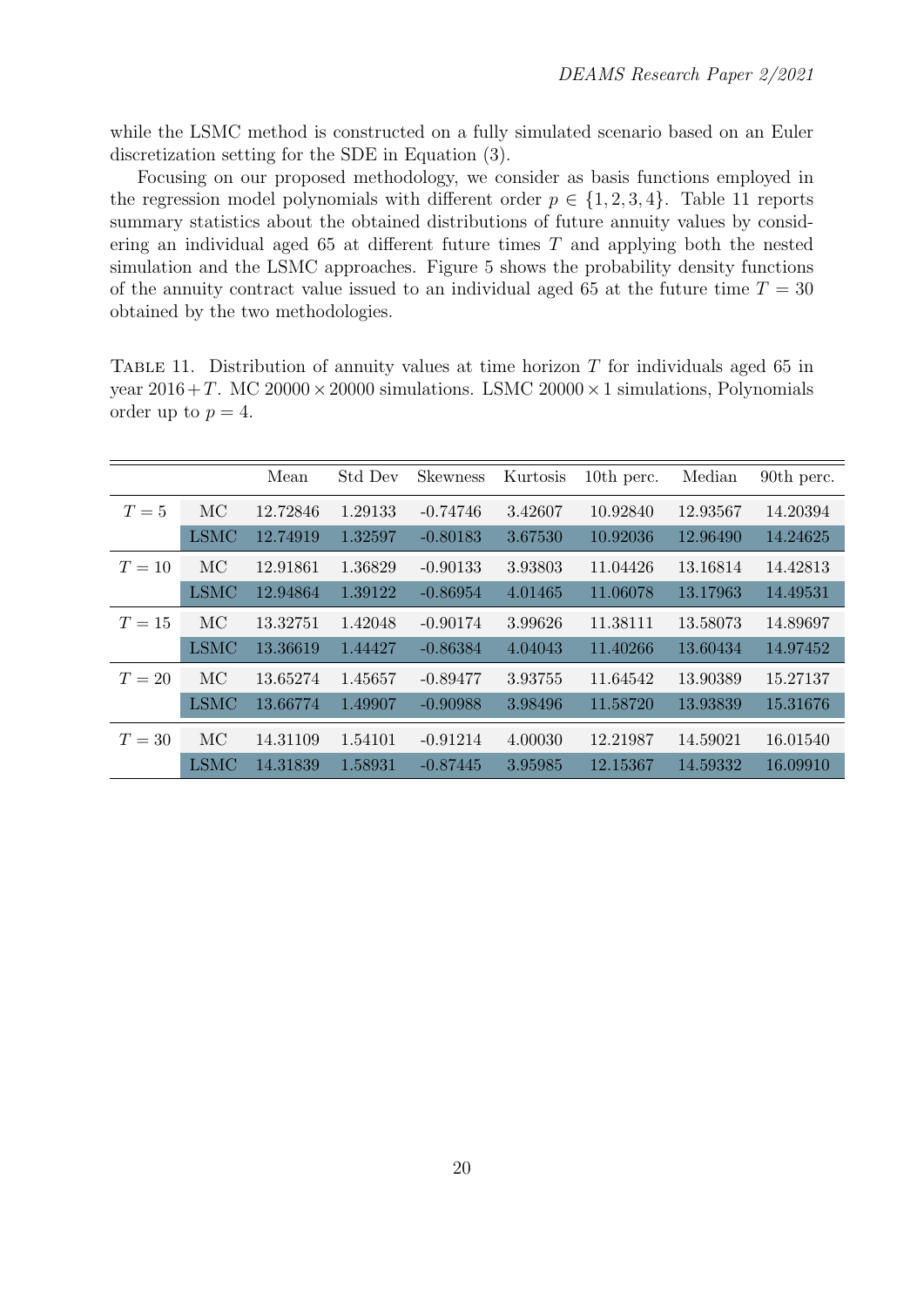

Fig. 5. Probability density function relatives to future annuity values issued to an individual aged 65 at future time  $T = 30$  under stochastic interest rate and mortality framework. LSMC 20000  $\times$  1 simulations, Polynomial order  $p = 2$ . Benchmark based on  $20000 \times 20000$  simulations.

Once again, we can appreciate the reliability of the proposed methodology. Further, as already recognized in Dowd et al. (2011), incorporating interest rate risk makes the distribution much more left-skewed. In Table 12 we report the MAPEs relative to the mean estimates obtained by running 100 times the LSMC algorithm. We can see that, compared to Table 7, the accuracy gets worst. This is obviously due to the increasing uncertainty in the valuation process given by the stochastic evolution of the risk-free rate. Nonetheless, the LSMC method is still able to provide reliable estimates, especially if we increase the number of outer scenarios.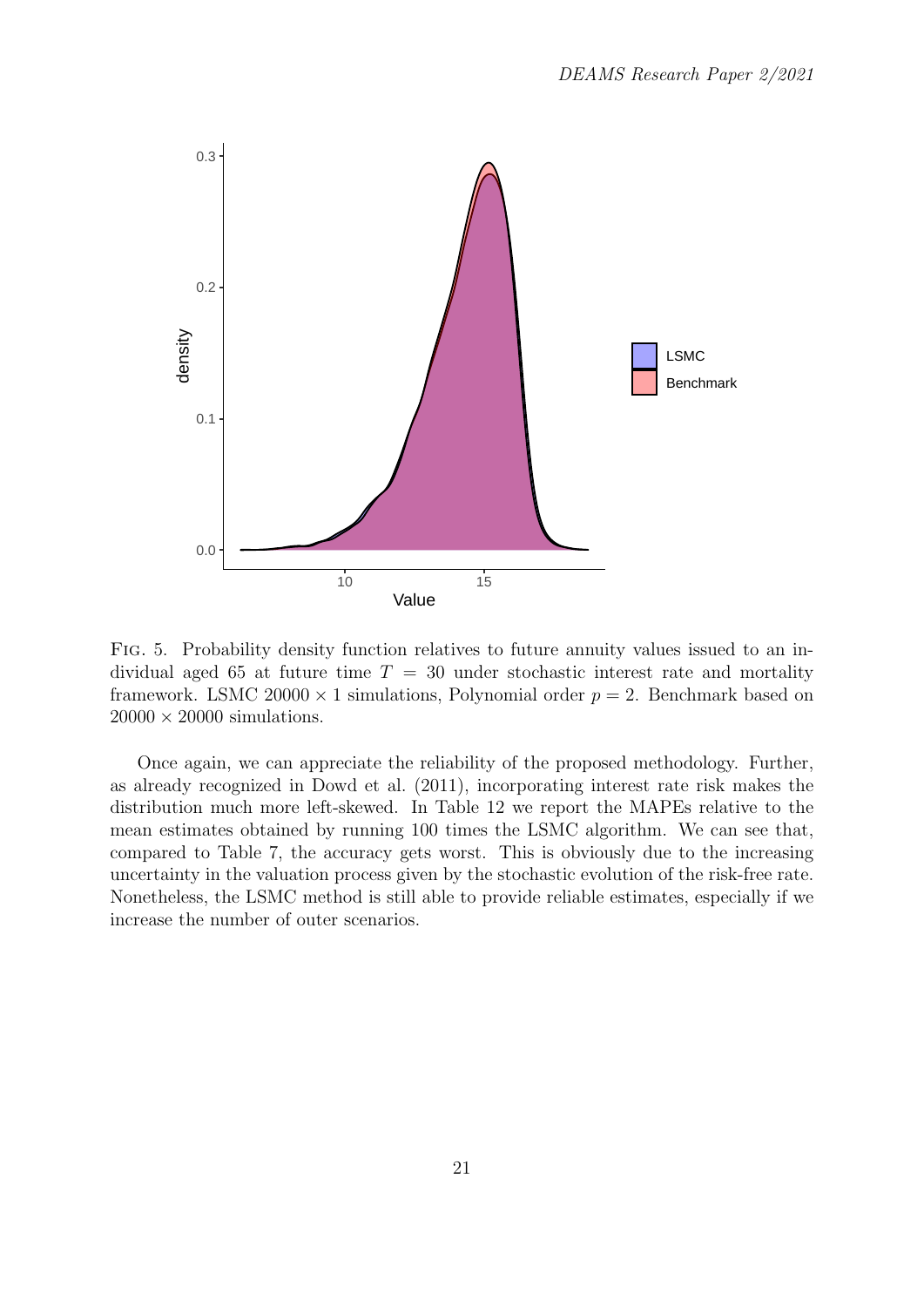Table 12. This table illustrates the MAPE of the mean estimates. Each value was computed by considering a sample of 100 estimated measures. The benchmark value is based on a nested simulations algorithm with  $20000 \times 20000$  simulations. LSMC  $n \times 1$ simulations, polynomials order  $p = 4$ .

|        | $n = 1000$        |            | $n = 5000$ $n = 10000$ $n = 20000$ |            |
|--------|-------------------|------------|------------------------------------|------------|
| $T=5$  | $0.4840\%$        | 0.1417%    | 0.1134\%                           | 0.0979%    |
| $T=10$ | $0.3414\%$        | $0.2594\%$ | 0.1167%                            | 0.0957%    |
|        | $T = 15$ 0.3519\% | $0.1409\%$ | 0.2236\%                           | 0.0997%    |
| $T=20$ | $0.3470\%$        | 0.1718\%   | $0.1051\%$                         | $0.1040\%$ |
| $T=30$ | $0.3499\%$        | $0.2399\%$ | 0.1683%                            | $0.1044\%$ |

Also in this case we investigate the accuracy of the LSMC in approximating extreme values of the distribution. In this regard, Table 13 and Figure 6 show the MAPEs and the boxplots relative to the 90-th percentile estimates obtained by performing 100 times the LSMC approach (for different polynomial orders and number of simulations). As we can see, in this case lower polynomial orders are already sufficient to provide a good performance. This is in line with the theory since in this framework we are considering one more risk-factor entering as predictor in the regression model, i.e. the interest rate  $r(T)^2$ .

Table 13. MAPE of the 90-th percentile estimates computed with the LSMC method for the immediate life annuity issued to an individual aged 65 at time  $T = 30$  by varying the number of outer simulations n and the polynomial order  $p \in \{1, 2, 3, 4\}$ . Each value was computed by considering a sample of 100 estimated percentiles. Benchmark value based on  $20000 \times 20000$  simulations.

|                                                                         | Ord. 1 Ord. 2 Ord. 3 Ord. 4 |  |
|-------------------------------------------------------------------------|-----------------------------|--|
| $n = 1000$ $0.6272\%$ $0.5690\%$ $0.6555\%$ $0.7313\%$                  |                             |  |
| $n = 5000$ $0.3851\%$ $0.5876\%$ $0.6655\%$ $0.6950\%$                  |                             |  |
| $n = 10000$ $0.3214\%$ $0.5655\%$ $0.6472\%$ $0.6562\%$                 |                             |  |
| $n = 20000 \quad 0.5415\% \quad 0.3473\% \quad 0.4067\% \quad 0.4108\%$ |                             |  |

<sup>&</sup>lt;sup>2</sup>If we considered a polynomial order  $p = 1$  or  $p = 2$  and, as in this case, we have 4 risk-factors  $\left(\kappa_T^{(1)}\right)$  $T^{(1)}, \kappa_T^{(2)}$  $_{T}^{(2)}, \kappa_{T}^{(3)}$  $(T(T), r_T)$ , then the number of basis functions would be  $M = 5$  and  $M = 15$ , respectively.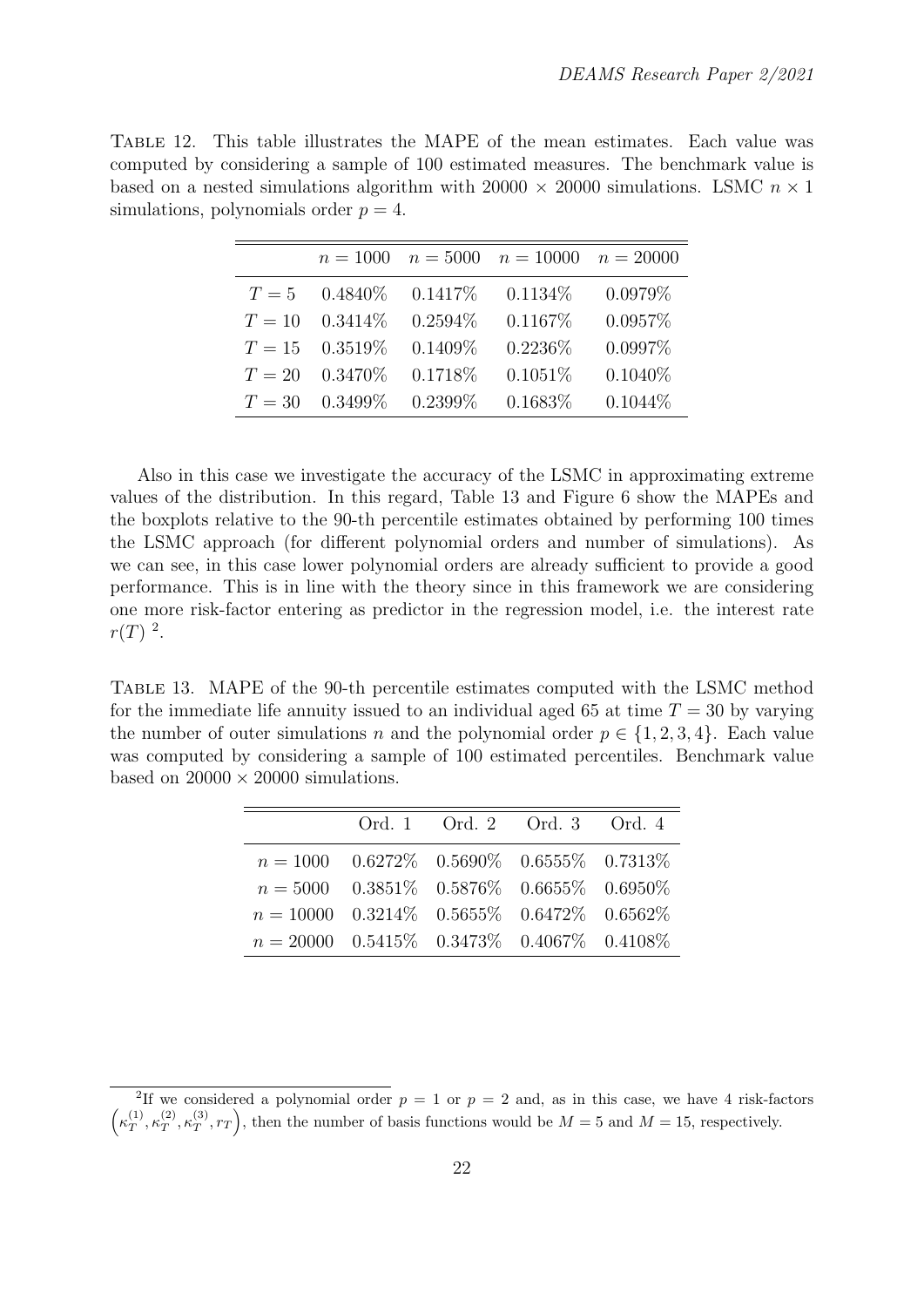

**90th Perc.**

Fig. 6. Box-plots relative to the 90-th percentile estimates of the immediate life annuity distribution issued to an individual aged 65 at time  $T = 30$  under stochastic interest rate and mortality. Each box-plot was generated by considering 100 estimates by varying the number of simulations  $n$  and the order of the involved polynomials. The red line corresponds to the 90-th percentile estimate obtained through nested simulations  $20000 \times$ 20000.

## 4. Applications

In this last part of the paper, we present some possible applications in which the valuation of future annuity contracts plays a relevant role, and hence where our proposed methodology helps in strongly reducing the computational time, while simultaneously ensuring a high reliability.

As already mentioned in Section 1, the problem of valuing future annuity contracts recurs in various contexts, e.g. in developing de-risking strategies for pension providers, or in predicting their pension shortfall distribution in a future time horizon, or for pricing purposes such as valuing Guaranteed Annuity Options, just to name a few. In this regard, the next sections provide numerical applications of the LSMC method in addressing these issues.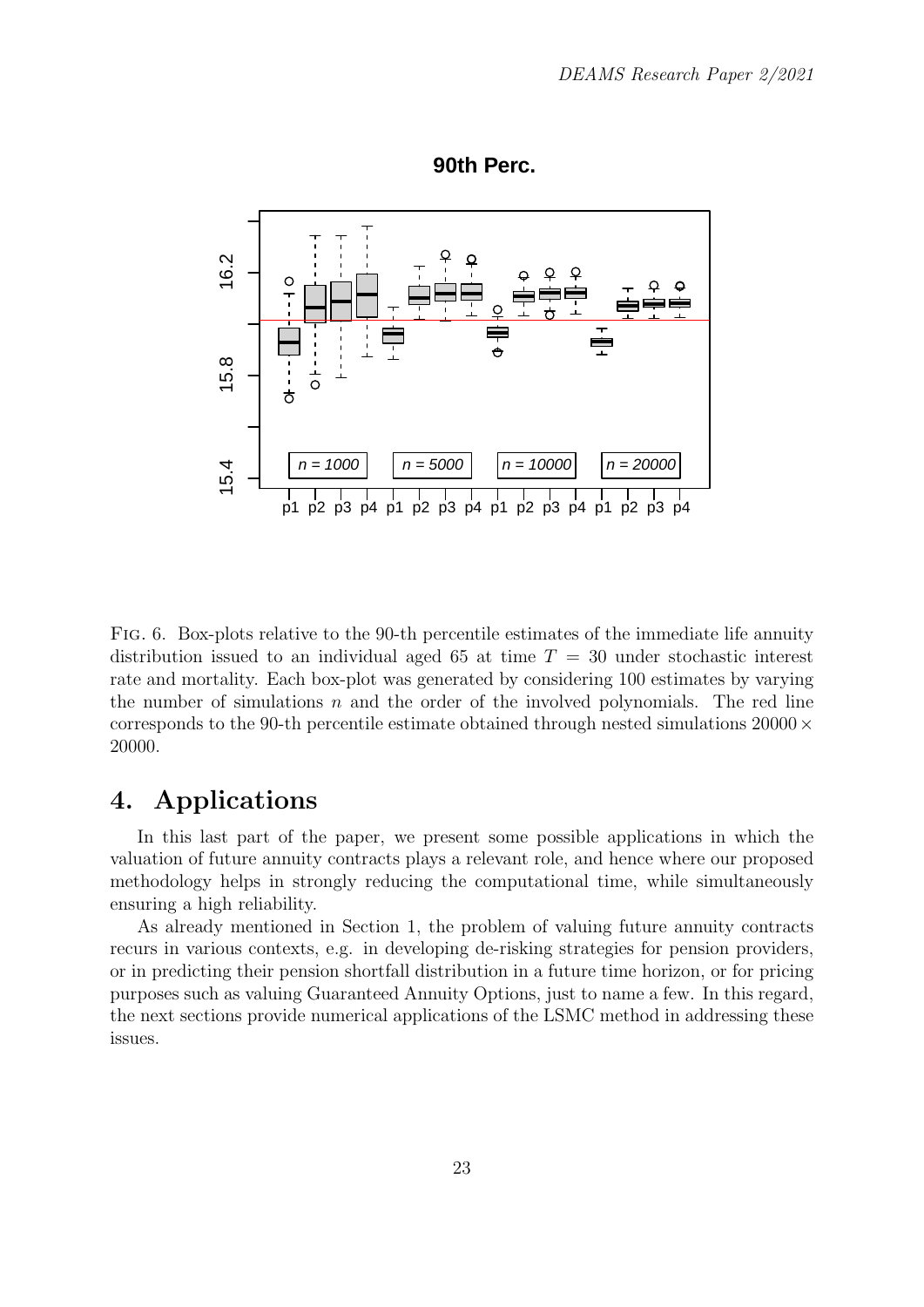#### Pricing pension buy-outs

In this Section, we apply the LSMC methodology for pricing de-risking strategies; in particular, we focus on pricing pension buy-outs.

In the case of a buy-out, a pension provider transfers part of its assets and pension liabilities to an insurance company which plays as contractual counterparty. The latter requires the payment of an amount equal to the actuarial expected present value of possible future pension plan's deficit. In the following, we introduce a simplified computational framework.

Let us consider a pension plan based on a cohort of pensioners  $N_0$  at year  $t = 0$  with age  $x_0$ . Further, we assume that all pensioners receive the same constant pension benefit, b, at the end of each year, if alive. We indicate with  $L_t$  the pension liability at year t, which is given by

$$
L_t = N_t \cdot b \cdot a_{x_0 + t}(t),\tag{6}
$$

where  $N_t$  is the number of survivors at the calendar year t, and  $a_{x_0+t}(t)$  is the value of an ordinary annuity contract issued to an individual aged  $x_0 + t$  in year t (with unitary benefits), see Equations (1) and (2) in Section 2. Then, we denote with  $A_t$  the value of the pension assets in year  $t$ .

At the end of each year, the pension plan must pay the benefits to the survivors, implying a reduction of the pension portfolio value. In case that the portfolio itself is not able to cover such payments, the pension buy-out option obliges the insurer to cover the remaining amount. Therefore, we define such amount as  $O_t$ , which can be formalized as follows:

$$
O_t = \max \{ L_t + N_t \cdot b - A_t , 0 \} \quad t = 1, 2, \dots
$$

Obviously, just after the pensions are paid, the value of the pension portfolio can be expressed as

$$
A_{t+} = A_t - N_t \cdot b + O_t = \max \{ A_t - N_t \cdot b , L_t \} \quad t = 1, 2, \dots,
$$

which will be then re-invested between times t and  $t + 1$ .

Therefore, under this setting, we can define the risk-neutral price of the funding guarantee option of the buy-outs as

$$
G = \mathbb{E}\left[\sum_{t=1}^{\tau} e^{-rt} O_t - e^{-r(\tau+1)} A_{\tau+1}\right],
$$
\n(7)

where  $\tau = \max\{t : N_t > 0\}$  and, again, we have assumed a constant risk-free interest rate,  $r$ . In addition, the price  $G$  can be decomposed in two components

$$
G = G_O - G_A,
$$

where

$$
G_O = \sum_{t=1}^{\tau} e^{-rt} \cdot \mathbb{E}[O_t],
$$
  
\n
$$
G_A = e^{-r(\tau+1)} \cdot \mathbb{E}[A_{\tau+1}].
$$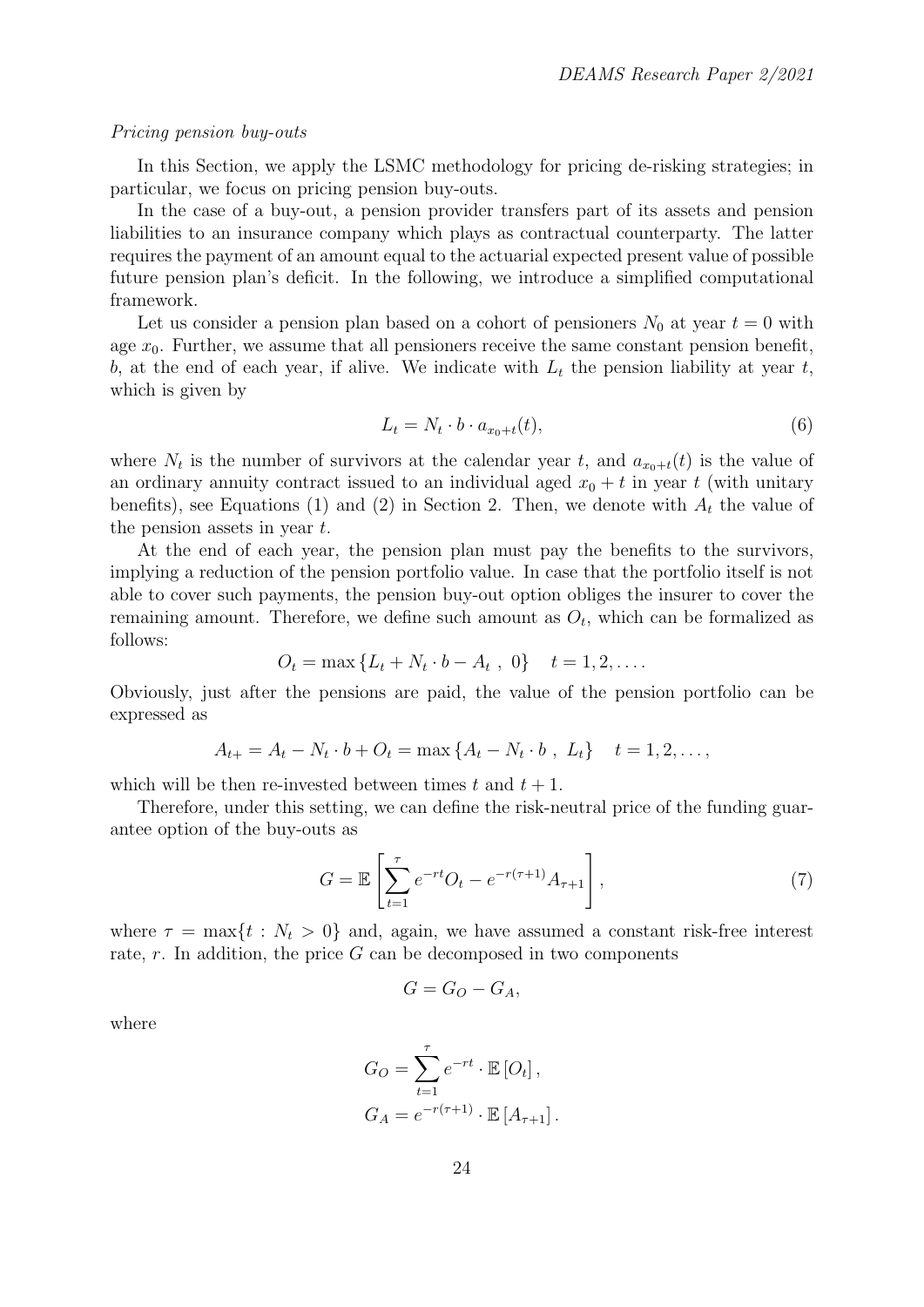Hence,  $G_O$  can be interpreted as the actuarial present value of the future contributions made by the insurer in order to compensate the deficit; and  $G_A$  as the present value of the assets, once the cohort becomes extinct, which will be ceeded to the insurer. The premium in Equation (7) can also be defined as a percentage of the value of the pension liabilities at time  $t = 0$ , i.e.

$$
g = \frac{G}{L_0} = \frac{G_O}{L_0} - \frac{G_A}{L_0} = g_O - g_A.
$$

#### Numerical results

Concerning the dynamics of mortality, in order to take into account the difference in terms of longevity between the target population and that of the retired cohort, we exploit the Augmented Common Factor mortality model proposed in Li and Lee (2005). Indeed, in practice, if the value of future annuity contracts in Equation (6) are derived from a reference population, the number of survivors  $N_t$  instead reflects the mortality evolution of the specific retired cohort belonging to the pension plan. Therefore, we consider as reference population the italian total one, and we assume that the pension plan consists of female italian retirees. We exploit data over the period 1960-2016 and range of ages 65 − 89 obtained from the Human Mortality Database.

Concerning the dynamics of the pension portfolio, for simplicity we assume that  $A_t$ follows a Geometric Brownian Motion with drift equal to the risk-free rate  $r = 0.02$ , and volatility  $\sigma_A \in \{0, 0.05, 0.10, 0.15, 0.20\}$ . Moreover, we assume that at time  $t = 0$  the pension plan is fully funded, i.e.  $A_0 = L_0 = 172299$ .

We assume that at time  $t = 0$  the pension plan signs a pension buy-out contract for the cohort of  $N_0 = 10000$  female pensioners all aged  $x_0 = 65$  at that time, and we fix as ultimate age  $\omega = 110$ , i.e.  $\omega - x_0 = 45$ . The mortality table is completed up to the ultimate age through a log-linear closure.

In order to evaluate Equation (7), we firstly need to evaluate Equation (6) which depends on the value of future annuity contracts. For this purpose, we apply the LSMC methodology based on a set of  $100000 \times 1$  scenarios of mortality rates. Then, concerning the regression part of the algorithm, we exploit polynomials up to order  $p \in \{1, 2\}$ .

In Tables 14 and 15 we report the value at time  $t = 0$  of a pension buy-out obtained through the LSMC approach for different values of  $\sigma_A$  and by varying p.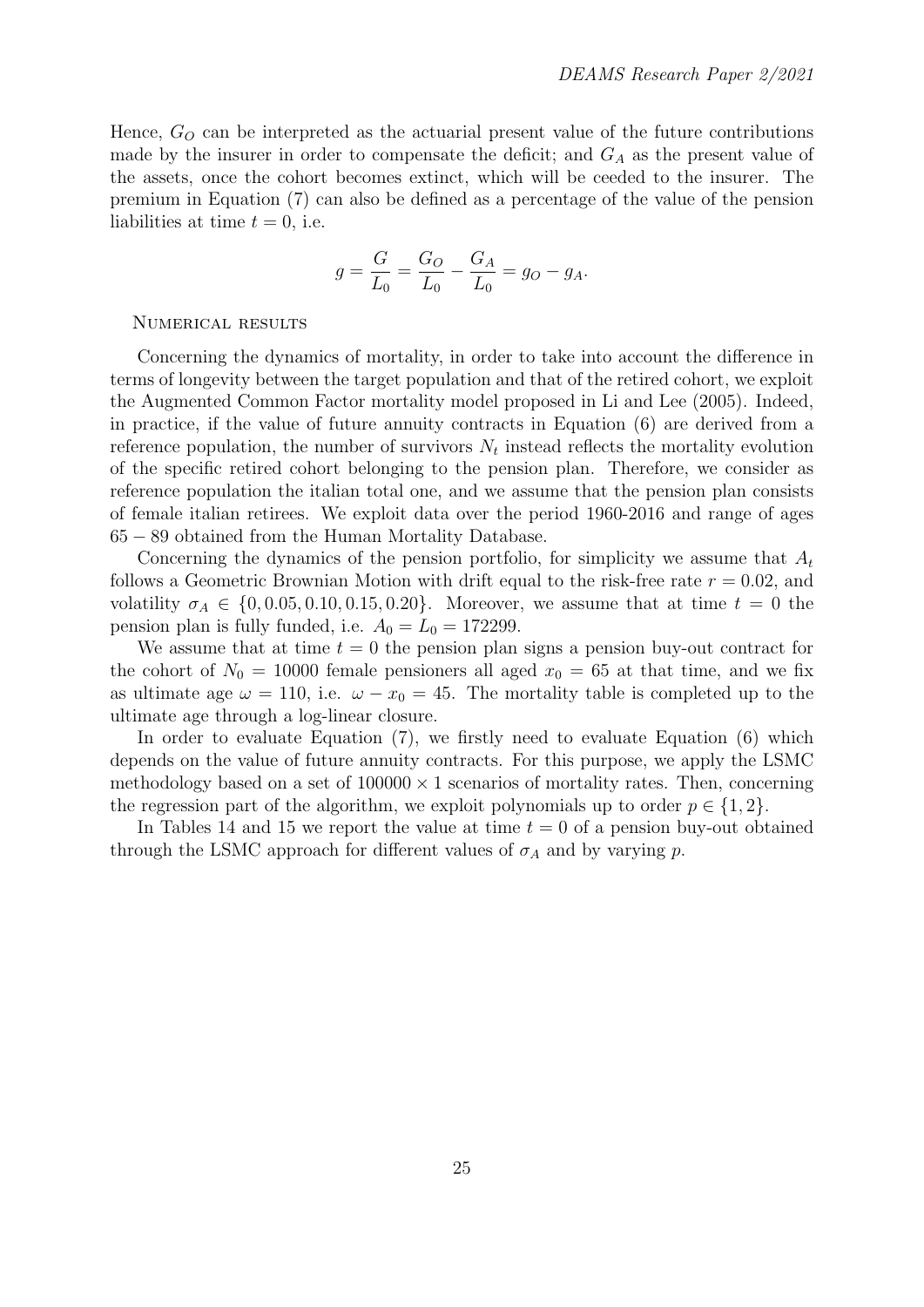| $\sigma_A$    | 90      | У      |
|---------------|---------|--------|
| $\mathcal{O}$ | 5.266%  | 4.561% |
| 0.05          | 12.010% | 4.590% |
| 0.10          | 22.497% | 4.700% |
| 0.15          | 34.145% | 4.968% |
| 0.20          | 46.858% | 5.529% |

TABLE 14. Price of a pension buy-out contract at time  $t = 0$  obtained by varying the level of volatility  $\sigma_A$ . LSMC 100000 × 1 simulations, Polynomials up to order  $p = 1$ .

TABLE 15. Price of a pension buy-out contract at time  $t = 0$  obtained by varying the level of volatility  $\sigma_A$ . LSMC 100000 × 1 simulations, Polynomials up to order  $p = 2$ .

| $\sigma_A$    | $q_O$   | g      |
|---------------|---------|--------|
| $\mathcal{O}$ | 5.261\% | 4.561% |
| 0.05          | 12.009% | 4.590% |
| 0.10          | 22.497% | 4.700% |
| 0.15          | 34.145% | 4.969% |
| 0.20          | 46.858% | 5.529% |

As we can notice from Tables 14 and 15, the higher  $\sigma_A$  the higher the pension buy-out price. Moreover, we can see that the choice of the polynomial order has not a relevant effect on g; similar results were obtained by exploiting higher polynomial orders.

We have reported just a simple numerical application which gives an idea of the potentiality of the LSMC method. Indeed, the approach drastically reduces the computational time which would be required if a simulation within simulation approach is used. Indeed, addressing this problem implies the valuation of a sequence of future annuity contracts (for instance, in this case we need estimates of  $a_{x0+t}(t)$  for  $t = 1, \ldots, \omega - x_0$ ). Specifically, the computational budget passes from  $100000 \times 100000 \times (\omega - x_0)$  simulations in case of nested simulations to  $100000 \times 1 \times (\omega - x_0)$  in the LSMC setting.

#### PENSION SHORTFALL

As a further application, we may be interested in approximating the shortfall distribution for a pension provider in a distant future time  $T$ , which would be essential for solvency capital valuations. In this regard, we exploit the same framework introduced in the previous subsections to approximate the shortfall distribution at time  $T = 1$  year, but instead of a female retirees cohort a male one is taken into account. In particular, we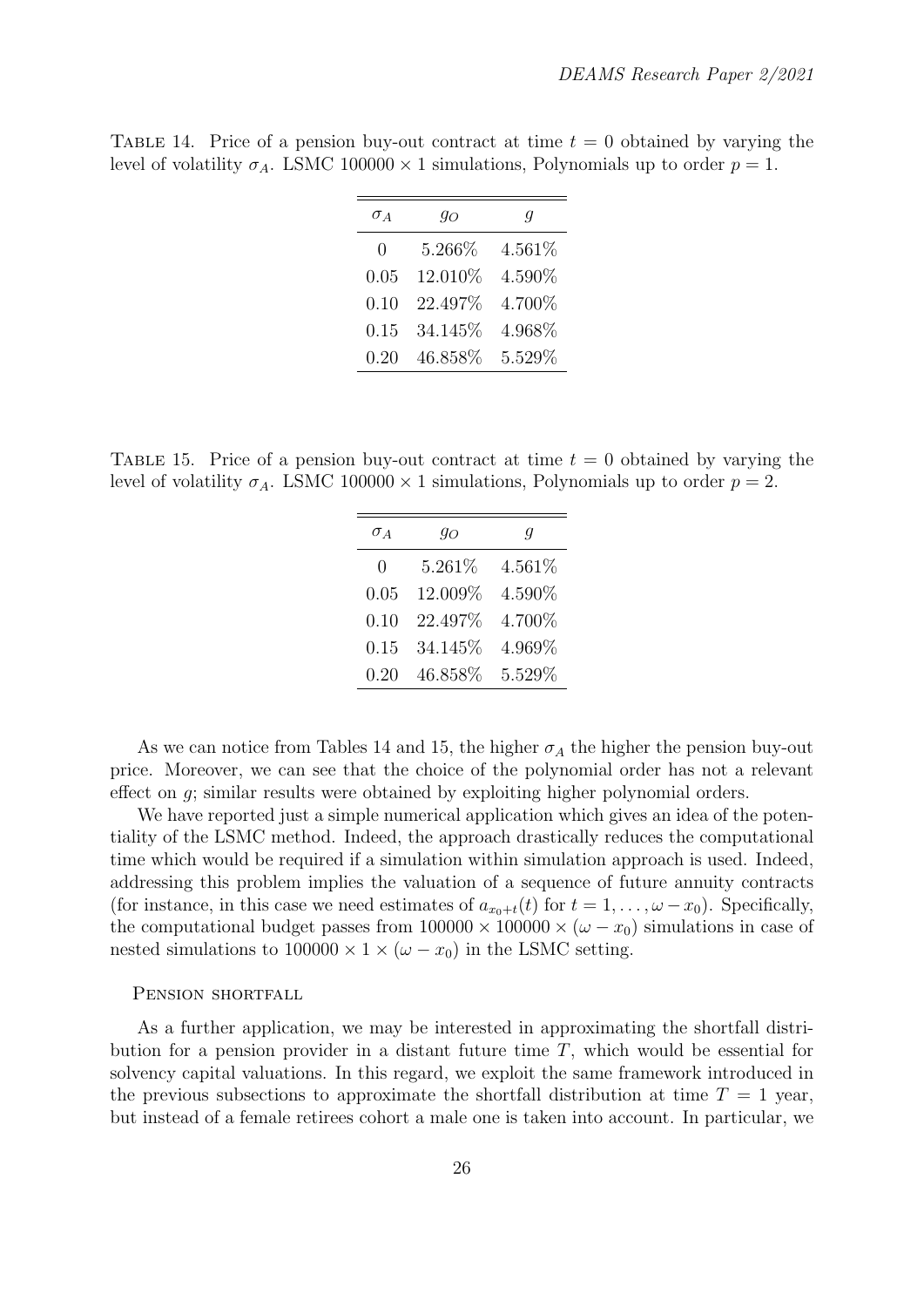define the pension shortfall after 1 year and discounted at time  $t = 0$  as

$$
S = e^{-r} [L_1 - A_{1+}] = e^{-r} [N_1 \cdot b \cdot a_{x_0+1}(1) - A_{1+}], \qquad (8)
$$

again with  $r = 0.02$ ,  $L_1$  denotes the pension liabilities at time  $t = 1$ , and  $A_{1+}$  is the pension portfolio value just after the pensions are paid at the end of the first year.

In order to evaluate Equation (8), we need to work under two probability measures. A physical (or real-world) probability measure  $\mathbb P$  over the first year to simulate the possible evolution of the relevant risk-factors; and the risk-neutral probability measure over the remaining time horizion (up to the last date in which the pension plan has survivors). In particular, looking at Equation (8), the number of survivors and the value of the pension assets at time  $t = 1$  should be valued under  $\mathbb{P}$ , while  $a_{x_0+1}(1)$  under the risk-neutral measure. In this regard, we assume now to start from the dynamics of mortality under the physical measure  $\mathbb P$  and, to obtain that under the risk-neutral measure, we apply the valuation method suggested in Wang (2000) (see Appendix B for details).

The exploited mortality data are those already used in the previous subsection. Moreover, we assume that, under  $\mathbb{P}$ , the pension portfolio value evolves according to a GBM with constant drift  $\mu = 0.08$  and volatility  $\sigma_A \in \{0.05, 0.10, 0.20\}$ . The hypothesis that the pension plan is fully funded at the initial time is still valid.

We simulate  $n = 100000$  P-trajectories of the risk-factors up to time  $t = 1$ , and then we project just 1 inner scenario to which is applied the Wang Transform. The LSMC method is then applied in order to evaluate  $a_{66}(1)$ , by exploiting polynomials up to order  $p \in \{1, 2, 3\}.$ 

We investigate the 1-year shortfall distribution for different values of the longevity risk premium  $\lambda \in \{0.0456849, 0.1320511, 0.2209899\}$  which were obtained by setting different values for  $a_{65}(0)^3$ . For each scenario, we estimate the corresponding Value-at-Risk (VaR) and Conditional Value-at-Risk (CVaR) at the 99.5-th level, which are usually used for valuing solvency capital requirements.

Table 16 reports the  $VaR_{99.5\%}$  and  $CVaR_{99.5\%}$  of the 1-year shortfall distribution discounted at time  $t = 0$  (see Figure 7) expressed as percentage of the initial pension liabilities value  $L_0 = 172299$ , obtained by varying the longevity risk premium  $\lambda$  and the pension portfolio volatility  $\sigma_A$ .

<sup>&</sup>lt;sup>3</sup>The longevity risk premium were obtained by setting  $a_{65}(0) = \{17.5, 18, 18.5\}.$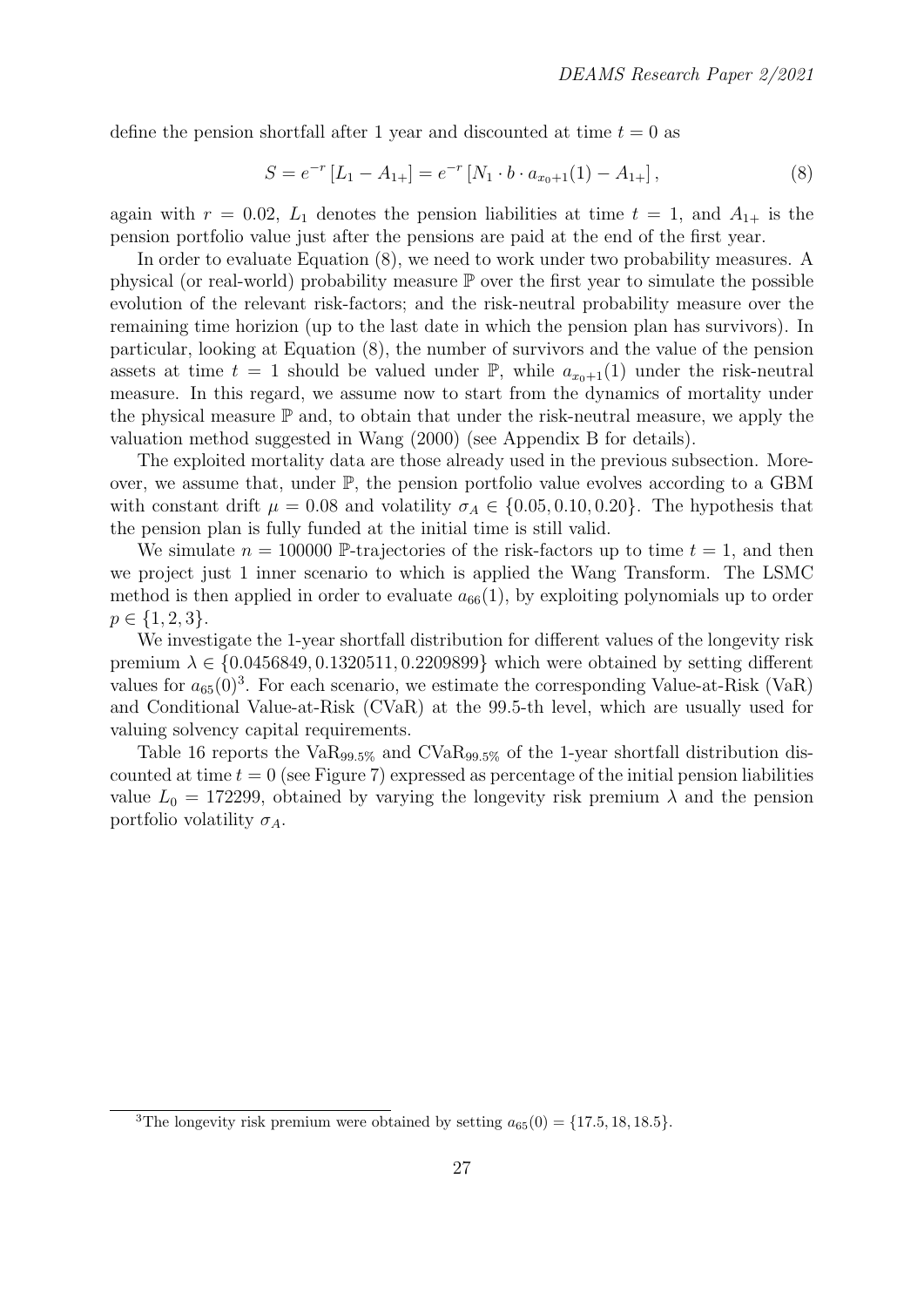| TABLE 16. This table reports the 99.5% VaR and CVaR estimates of the pension shortfall                  |
|---------------------------------------------------------------------------------------------------------|
| distribution after 1 year, discounted at time $t = 0$ , as a percentage of the initial level of the     |
| pension liabilities for different values of the longevity risk premium $\lambda$ , different polynomial |
| order p, and volatility levels $\sigma_A$ . Note that $L_0 = 172299$ .                                  |

|               |            |                | $\lambda = 0.0456849$ |                | $\lambda = 0.1320511$ |                | $\lambda = 0.2209899$ |  |
|---------------|------------|----------------|-----------------------|----------------|-----------------------|----------------|-----------------------|--|
| $\mathcal{p}$ | $\sigma_A$ | $VaR_{99.5\%}$ | $CVaR_{99.5\%}$       | $VaR_{99.5\%}$ | $CVaR_{99.5\%}$       | $VaR_{99.5\%}$ | $CVaR_{99.5\%}$       |  |
|               |            |                |                       |                |                       |                |                       |  |
|               | 0.05       | 9.210\%        | 10.777\%              | 14.138\%       | 15.715\%              | 18.986\%       | 20.581\%              |  |
| $\mathbf{1}$  | 0.10       | 20.587\%       | 23.292\%              | 25.555\%       | 28.236\%              | 30.434\%       | 33.110\%              |  |
|               | 0.20       | 39.936\%       | $43.901\%$            | 44.872%        | 48.849\%              | 49.752%        | 53.728\%              |  |
|               |            |                |                       |                |                       |                |                       |  |
|               | 0.05       | 9.213\%        | 10.778\%              | 14.145\%       | 15.716\%              | 18.985\%       | 20.582\%              |  |
| 2             | 0.10       | 20.593%        | 23.292\%              | 25.561\%       | 28.236\%              | 30.437\%       | 33.110\%              |  |
|               | 0.20       | 39.935\%       | $43.901\%$            | 44.890\%       | 48.850\%              | 49.766\%       | 53.729\%              |  |
|               |            |                |                       |                |                       |                |                       |  |
|               | 0.05       | 9.214\%        | 10.779%               | 14.143%        | 15.717%               | 18.985%        | 20.583\%              |  |
| 3             | 0.10       | $20.591\%$     | 23.292\%              | 25.558%        | 28.237%               | 30.435\%       | 33.110\%              |  |
|               | 0.20       | 39.932\%       | 43.901\%              | 44.893\%       | 48.850\%              | 49.769\%       | 53.729\%              |  |
|               |            |                |                       |                |                       |                |                       |  |



FIG. 7. Distribution of the pension shortfall after 1 year discounted at time  $t = 0$  by considering different levels of the longevity risk premium  $\lambda$ . LSMC 100000 × 1, Monomials order  $p = 1. \, \sigma_A = 0.05.$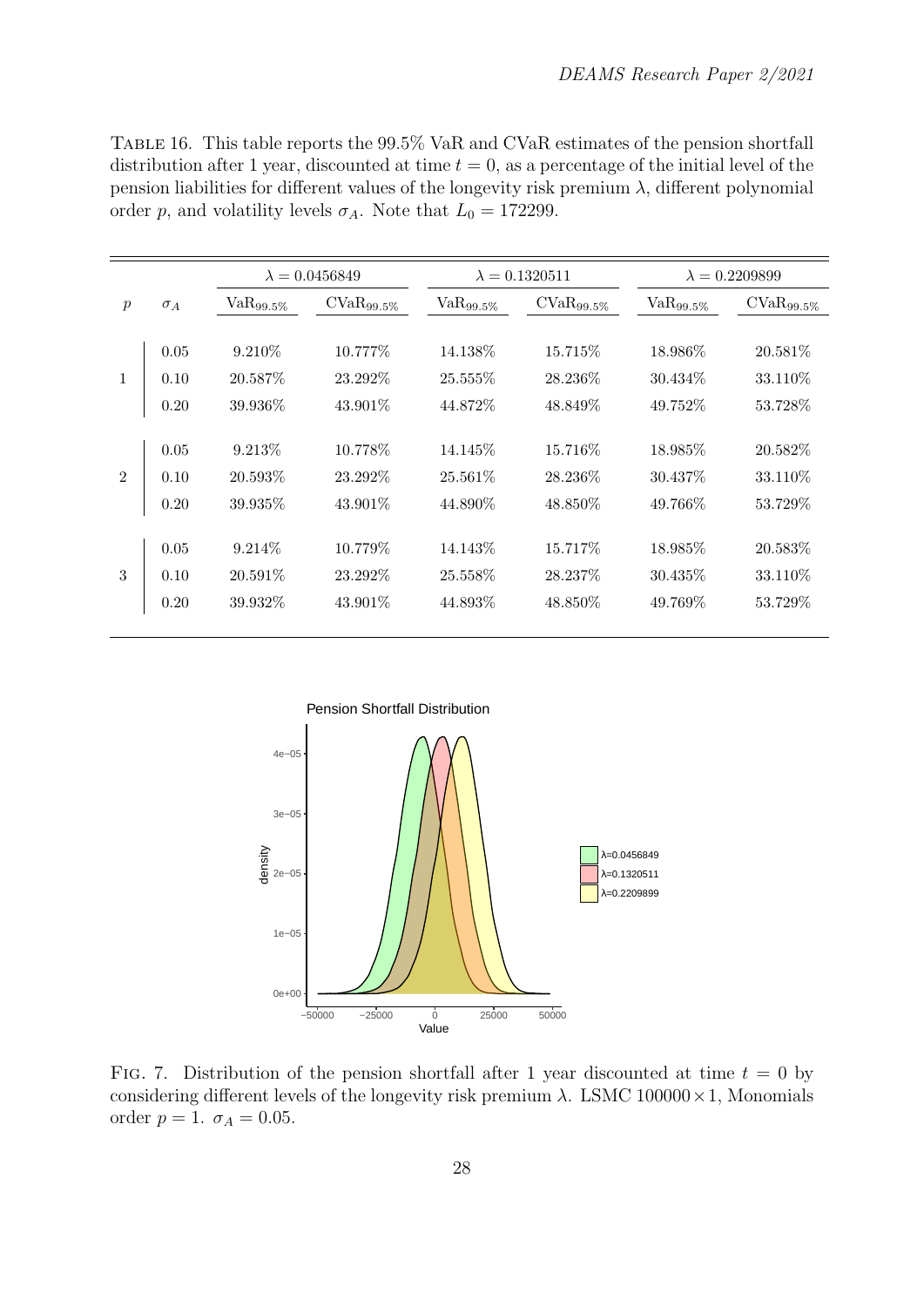As we can see from Table 16, an increase in the volatility  $\sigma_A$  as well as in the longevity risk premium  $\lambda$  (i.e. increasing life expectancy) imply higher levels for both VaR and CVaR; this is quite reasonable since an unexpected increase in longevity leads to higher possible losses for pension sponsors. In addition, changing the polynomial order in the LSMC algorithm does not particularly affect the results.

#### Pricing Guaranteed Annuity Options

In this Section, we present a further context where future annuity contract values are needed, and so where our proposed methodology could be applied. In particular, we focus on estimating the price of a future Guaranteed Annuity Option contract. In addition, we remind the readers to consult Ballotta and Haberman (2003, 2006), Boyle and Hardy (2003), and Biffis and Millossovich (2006) for deeper details.

#### **DESCRIPTION**

A guaranteed annuity option (GAO) is a contract that provides the policyholder the right to convert a specific amount at maturity (e.g. benefits embedded in unit-linked policies) into a life annuity at some guaranteed conversion rate, c (fixed at inception). In particular, the option is exercised at maturity if the future annuity value prevailing in the market is greater then the guaranteed annuity (the reciprocal of the conversion rate,  $c$ ) granted by the insurer at inception.

Let us consider a policyholder aged x years at the inception date  $t = 0$ . We assume that the amount available at maturity, i.e. at time  $T > 0$ , is given by the value of a reference fund with price process S, and that the guaranteed conversion rate  $0 < c < 1$  is fixed at inception. Then, the time-0 value of a GAO with maturity  $T$  can be expressed as

$$
V_0 = \mathbb{E}\left[e^{-\int_0^T (r_s + \mu_{x+s})ds} cS_T \max\left\{a_{x+T}(T) - \frac{1}{c}, 0\right\}\right],
$$
\n(9)

where  $S_T$  is the account value at time T which can be converted into an annuity. Therefore, as we can see from Equation (9), a Guaranteed Annuity Option can be interpreted as a call option on the annuity value, and the strike is the reciprocal of the guaranteed conversion rate. We refer to Biffis and Millossovich (2006) for deeper details.

#### Numerical results

The computational framework is the same as the one introduced in Section 3, hence we exploit a CIR process and the M7 model for simulating the dynamics of interest rates and mortality over time, respectively.

In our numerical example, we consider diffent individuals aged  $x < 65$  in 2016 ( $t = 0$ ), and that the GAO matures when they reach age  $x + T = 65$ ; at that time they can choose to convert the account value  $S_T = 100$  into annuities at the conversion rate  $c = \frac{1}{13}$ . Therefore, just for simplicity and without loss of generality, we ignore the dynamics of a hypothetical reference fund.

The LSMC method is then applied to estimate the value of a future annuity contract which enters in Equation (9), by performing  $n \times 1$  simulations of the risk-factors and by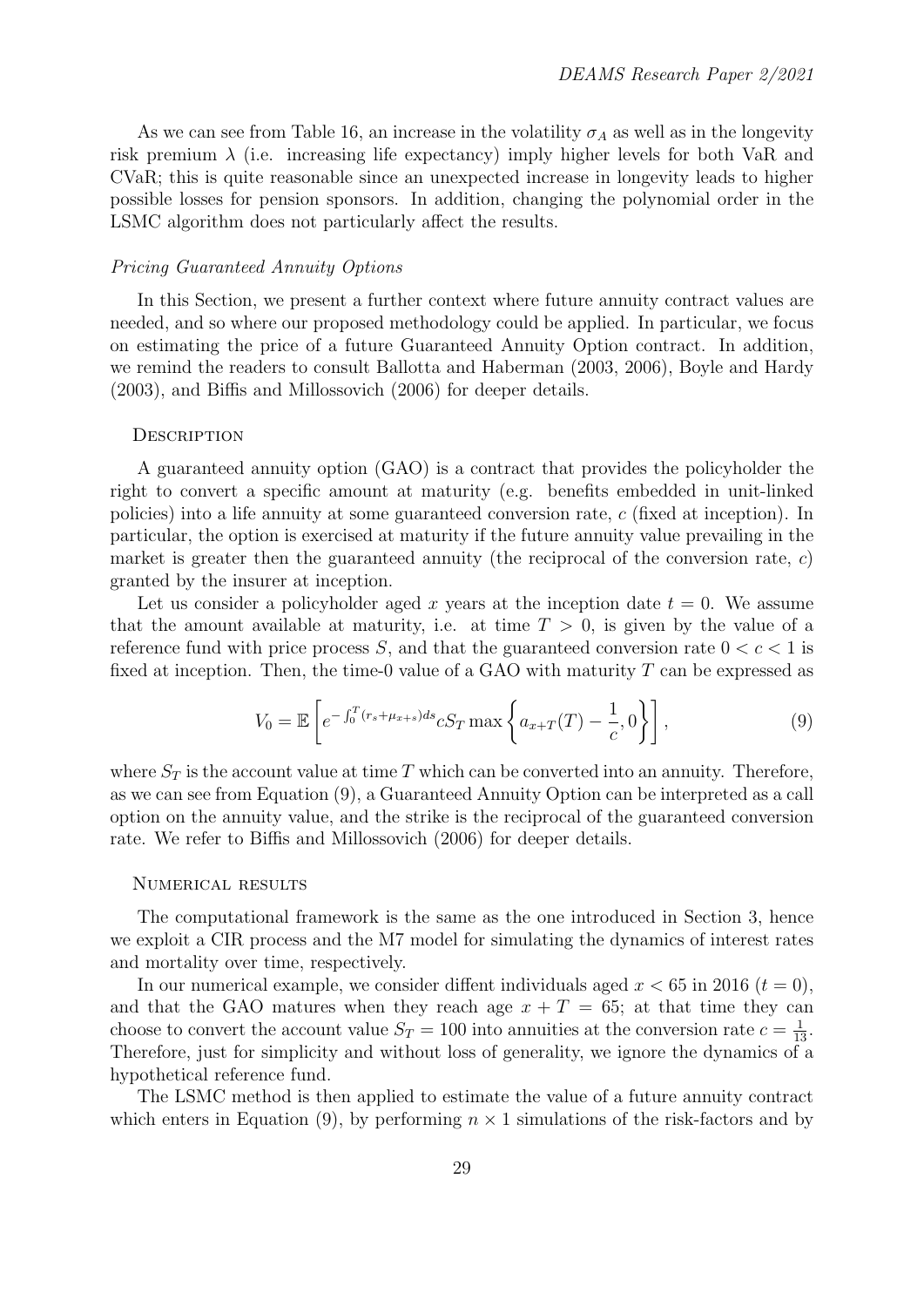exploiting polynomials up to order  $p \in \{1, 2, 3, 4\}$ . In this case, we compare these results with respect to the corresponding benchmark based on nested simulations  $(20000 \times 20000$ trajectories). Table 17 reports the price of a GAO for an individual aged  $x$  today with maturity  $T$  together with the probability that the option ends in-the-money, obtained by both the LSMC and the simulation within simulation algorithms.

Table 17. This table reports the price of a Guaranteed Annuity Option with maturity T for an individual aged x today together with the probability that the option ends inthe-money. The values are computed both by exploiting the LSMC approach for the evaluation of the future annuity contracts, and the nested simulations procedure. The LSMC method is based on  $20000 \times 1$  simulations of the risk factors, polynomials with order  $p = 1$ . Nested simulations based on  $20000 \times 20000$  scenarios.

| $\boldsymbol{x}$                                                                | 60    | 55                | 50   | 45                              | 35    |
|---------------------------------------------------------------------------------|-------|-------------------|------|---------------------------------|-------|
| T                                                                               | 5     | 10                | - 15 | 20                              | 30    |
|                                                                                 |       |                   |      |                                 |       |
| $V_0^{LSMC}$                                                                    |       | 2.362 2.594 3.382 |      | 3.666                           | 3.970 |
| $\Pr\left[a_{x+T}(T) > \frac{1}{c}\right]_{LSMC}$ 0.515 0.578 0.684 0.740 0.830 |       |                   |      |                                 |       |
|                                                                                 |       |                   |      |                                 |       |
|                                                                                 |       |                   |      |                                 |       |
| $V_0^{MC}$                                                                      | 2.353 |                   |      | 2.594 3.315 3.614 3.923         |       |
| $\Pr\left[a_{x+T}(T) > \frac{1}{c}\right]_{MC}$                                 | 0.480 |                   |      | $0.547$ $0.651$ $0.716$ $0.816$ |       |
|                                                                                 |       |                   |      |                                 |       |

As we can see from Table 17, the LSMC method provides quite accurate estimates; indeed, the mean percentage error among all the prices is around 1%. This result is quite notable since the nested simulations approach exploits the closed formula in Equation (4), while the LSMC algorithm is based on a fully simulated framework bringing with itself all the errors related to the discretization of the interest rate stochastic process.

Moreover, we investigate the accuracy of the LSMC method by performing multiple runs, varying both the number of outer scenarios,  $n$ , and the polynomial order,  $p$ . In this regard, Table 18 and Figure 8 report the MAPEs and box-plots relative to the GAO price estimates obtained by running 100 times the LSMC and compared to the corresponding benchmark based on  $20000 \times 20000$  simulations. The results refer to a GAO subscribed by an individual aged  $x = 55$  today and maturity  $T = 10$ .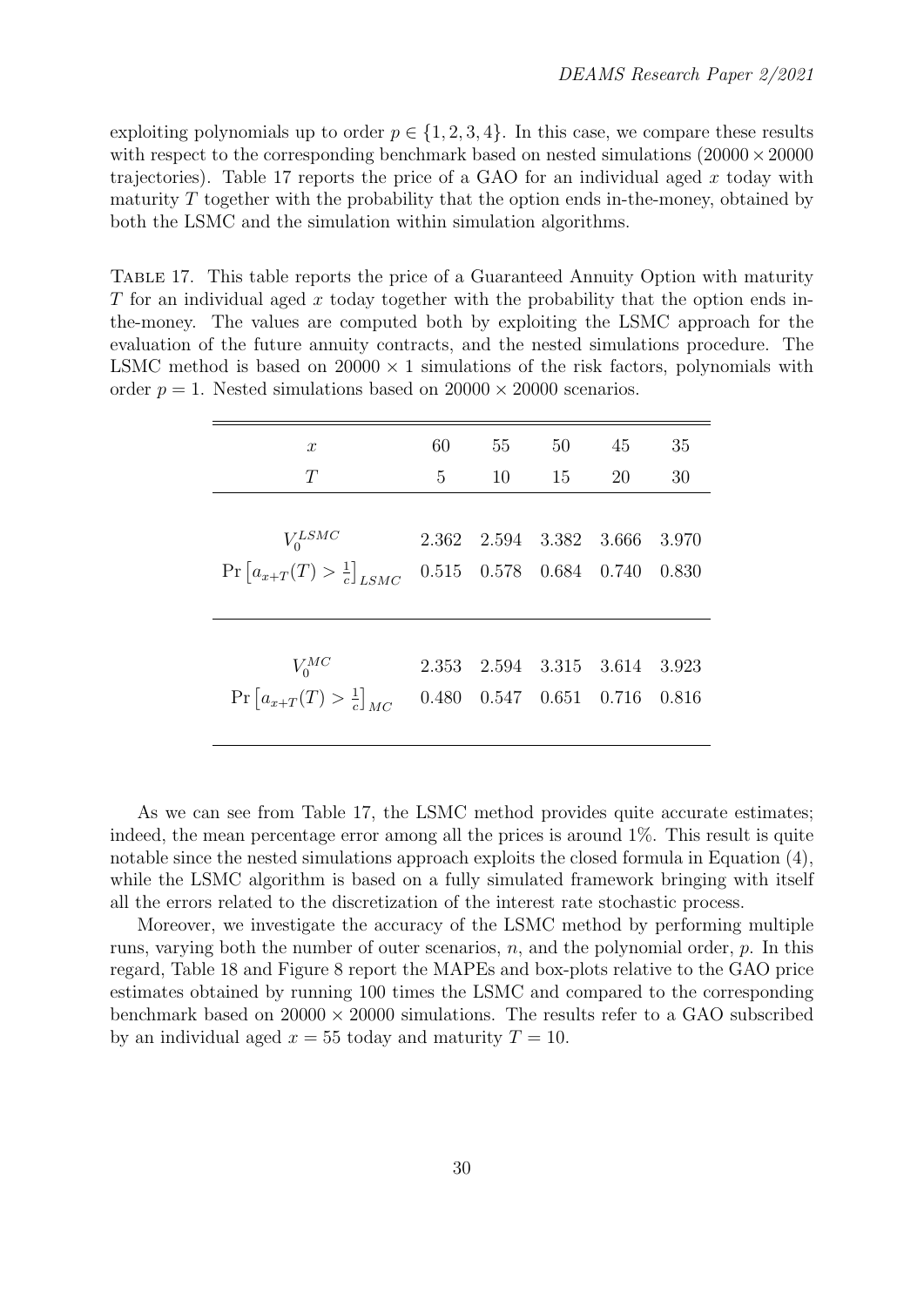Table 18. This table illustrates the MAPE of the GAO price estimates obtained by performing 100 runs of the LSMC method by varying both the number of outer scenarios and the polyinomial order. The benchmark value is based on a nested simulations algorithm with  $20000 \times 20000$  simulations. GAO subscribed by an individual aged  $x = 55$  today with maturity  $T = 10$ .

| n     | $p=1$   | $p=2$   | $p=3$   | $p=4$   |
|-------|---------|---------|---------|---------|
| 1000  | 5.009\% | 7.143\% | 7.936\% | 9.435\% |
| 5000  | 2.736\% | 5.952\% | 6.179%  | 6.447\% |
| 10000 | 1.763%  | 4.827\% | 4.938\% | 4.968\% |
| 20000 | 1.464\% | 4.589%  | 4.673%  | 4.684\% |



#### Polynomial Order

Fig. 8. Box-plots relative to the 100 GAO price estimates obtained by considering different numbers of outer scenarios and different polynomial orders. The horizontal red line refers to the benchmark value obtained through nested simulations  $(20000 \times 20000$ trajectories). GAO subscribed by an individual aged  $x = 55$  today with maturity  $T = 10$ .

Once again, from Table 18 and Figure 8, we can appreciate the good performance of the LSMC approach. In particular, we can see that increasing the number of outer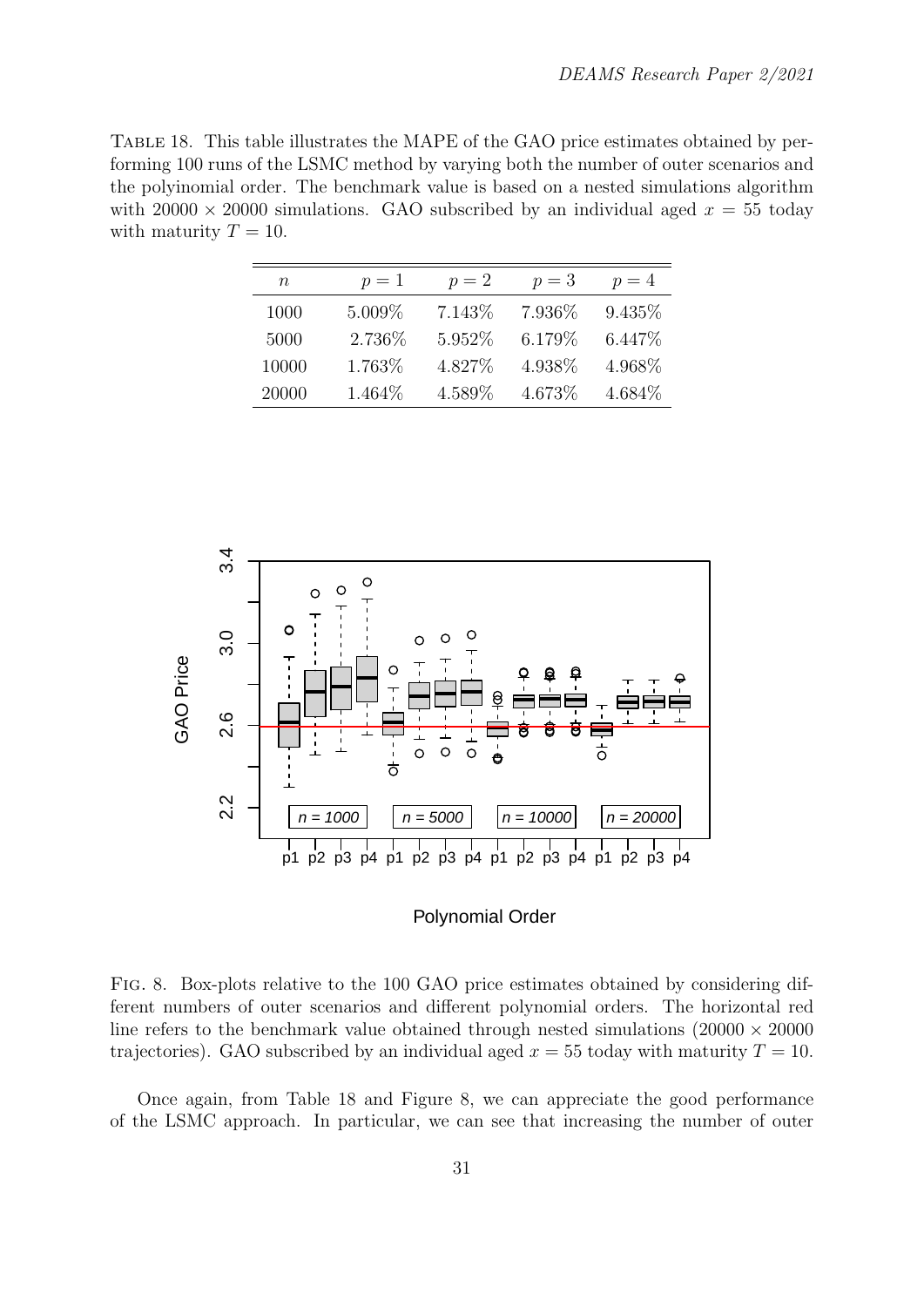scenarios helps in decreasing the variability of the LSMC estimates. Moreover, we can notice that, as in Section 3, increasing the polynomial order is not a profitable choice due to the higher number of regressors used without increasing sufficiently the number of outer trajectories.

## 5. Conclusions

In this paper we faced the problem of approximating future annuity values. We proposed a methodology, based on the LSMC approach, which turned out to be quite accurate. Our results highlight the need of developing reliable actuarial models able to capture the source of risk arising from longevity and interest rate. These are not negligible aspects, especially for solvency purposes. Further, the paper has shown many contexts in which the valuation of future annuity contracts plays a relevant role, and hence where the LSMC algorithm helps in reducing the computational demand by preserving at the same time the accuracy of any desired quantities. The LSMC method turned out to be quite flexible to accomodate any computational framework withouth increasing the computational complexity.

## APPENDIX A

## Least-Squares Monte Carlo with Control Variates

Among the variance reduction techniques, the control variates method is the most effective approach to improve the efficiency of Monte Carlo simulation (see Glasserman, 2004). The idea is to exploit the information about the errors in estimates of known quantities to reduce the error in an estimate of an unknown quantity. It consists in replacing the random variable of interest,  $Y$ , with a new random variable  $Z$  which has the same expectation. In particular, we have the new random variable Z defined as

$$
Z = Y - \theta \left( X - \mathbb{E} \left[ X \right] \right),
$$

where X is the control variate,  $\theta$  is a (real-valued) parameter, and the term  $X - \mathbb{E}[X]$ serves as a control in estimating  $\mathbb{E}[Y]$ . Then, an estimator of  $\mathbb{E}[Z]$  can be its sample mean

$$
\bar{Z}(\theta) = \frac{1}{n} \sum_{i=1}^{n} \left( Y_i - \theta \left( X_i - \mathbb{E}[X] \right) \right). \tag{A1}
$$

It can be shown that the variance of the estimator defined in Equation (A1) is minimized if

$$
\theta = \frac{\text{Cov}[Y, X]}{\text{Var}[X]}.
$$

A similar idea can be exploited also in a LSMC framework as suggested by Rasmussen (2005), and further empirically applied by Mozgin (2010), where a new random variable with the same conditional expectation needs to be identified.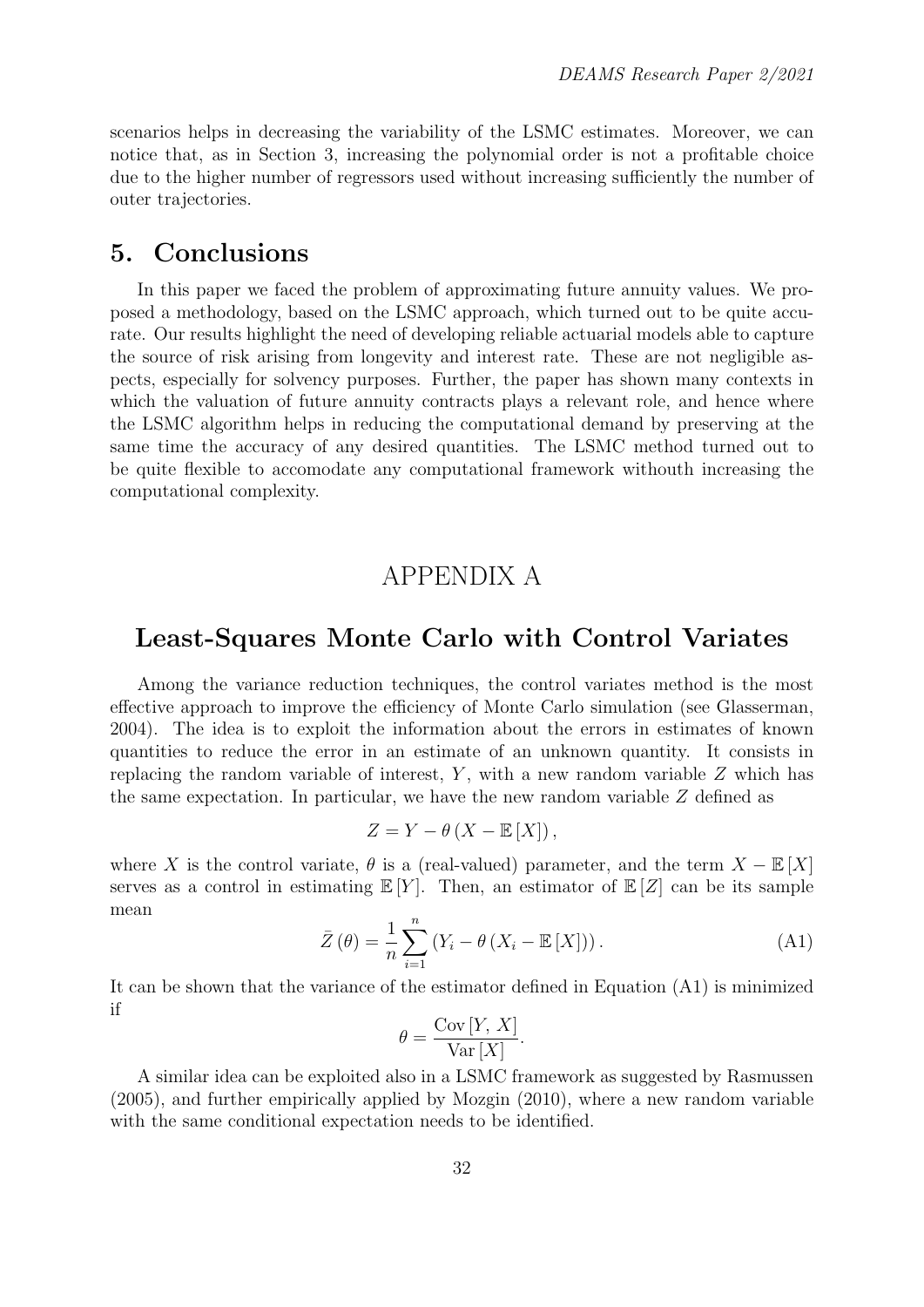#### Control Variate: the GAPC family

Let us consider the mathematical framework defined in Section 3 where only mortality risk is taken into account, and denote with  $A_{x+}^{(i)}$  $x_{x+T}^{(i)}(T)$  the value of the annuity contract referring to the i-th outer scenario obtained by averaging across the few inner simulations. Then, we define the new set of observations as

$$
\left\{ A_{x+T}^{(i)}(T) - \theta \left( M_{x+T}^{(i)}(T,l) - \mathbb{E} \left[ M_{x+T}^{(i)}(T,l) \mid \mathbf{z}_T \right] \right) \right\}_{i=1,\dots,n},
$$

where  $\mathbf{z}_T$  is the state-vector, and  $M_{x+T}(T, l)$  is the control variate defined as follows

$$
M_{x+T}(T,l) = \sum_{h=0}^{l-1} m_{x+T+h,T+h}.
$$

In what follows, we compute the conditional expectation of the control variate which has then been used to obtain the numerical results in Section 3. In particular, we consider the class of Generalized-Age-Period-Cohort stochastic mortality models where we know that, under a Poisson setting, the logs of mortality rates are modelled through the following equation:

$$
\log m_{x;t} = \alpha_x + \sum_{i=1}^{N} \beta_x^{(i)} \kappa_t^{(i)} + \beta_x^{(0)} \gamma_{t-x}, \tag{A2}
$$

where  $\alpha_x$  is a static-age function,  $N \geq 0$  is an integer indicating the number of age-period terms describing the mortality trends, with each time index  $\kappa_t^{(i)}$  $t_t^{(i)}$  contributing in specifying the mortality trend and  $\beta_x^{(i)}$  modulating its effect across ages, and  $\gamma_{t-x}$  accounts for the cohort effect with  $\beta_x^{(0)}$  modulating its effect across ages. We assume that the period indexes follow a multivariate random walk with drift as in Cairns et al. (2006, 2011), Haberman and Renshaw  $(2011)$  and Lovász  $(2011)$ , i.e.

$$
\boldsymbol{\kappa}_t = \boldsymbol{\delta} + \boldsymbol{\kappa}_{t-1} + \boldsymbol{\epsilon}_t, \qquad \boldsymbol{\kappa}_t = \begin{bmatrix} \kappa_t^{(1)} \\ \kappa_t^{(2)} \\ \vdots \\ \kappa_t^{(N)} \end{bmatrix}, \qquad \boldsymbol{\epsilon}_t \sim \mathrm{N}(\boldsymbol{0}, \boldsymbol{\Sigma}),
$$

where  $\delta$  is the vector of drift parameters, and  $\Sigma$  is the  $N \times N$  variance-covariance matrix of the multivariate white noise  $\epsilon_t$ .

Hence, we have that, conditional on  $\kappa_T$ ,

$$
\kappa_{T+h} \mid \kappa_T \sim \mathrm{N}(h\boldsymbol{\delta} + \kappa_T, h\boldsymbol{\Sigma}).
$$

Our first objective is to determine the distribution of  $m_{x+h:T+h}$  |  $\mathbf{z}_T$ , where  $\mathbf{z}_T$  =  $[\kappa_T, \gamma_{T-x}]$  is the state-vector. To this end, we define the vectors

$$
\boldsymbol{\beta}_{x+h} = \begin{bmatrix} \beta_{x+h}^{(1)} \\ \beta_{x+h}^{(2)} \\ \vdots \\ \beta_{x+h}^{(N)} \end{bmatrix}, \qquad \boldsymbol{\mu}_h = \begin{bmatrix} \kappa_T^{(1)} + h\delta^{(1)} \\ \kappa_T^{(2)} + h\delta^{(2)} \\ \vdots \\ \kappa_T^{(N)} + h\delta^{(N)} \end{bmatrix},
$$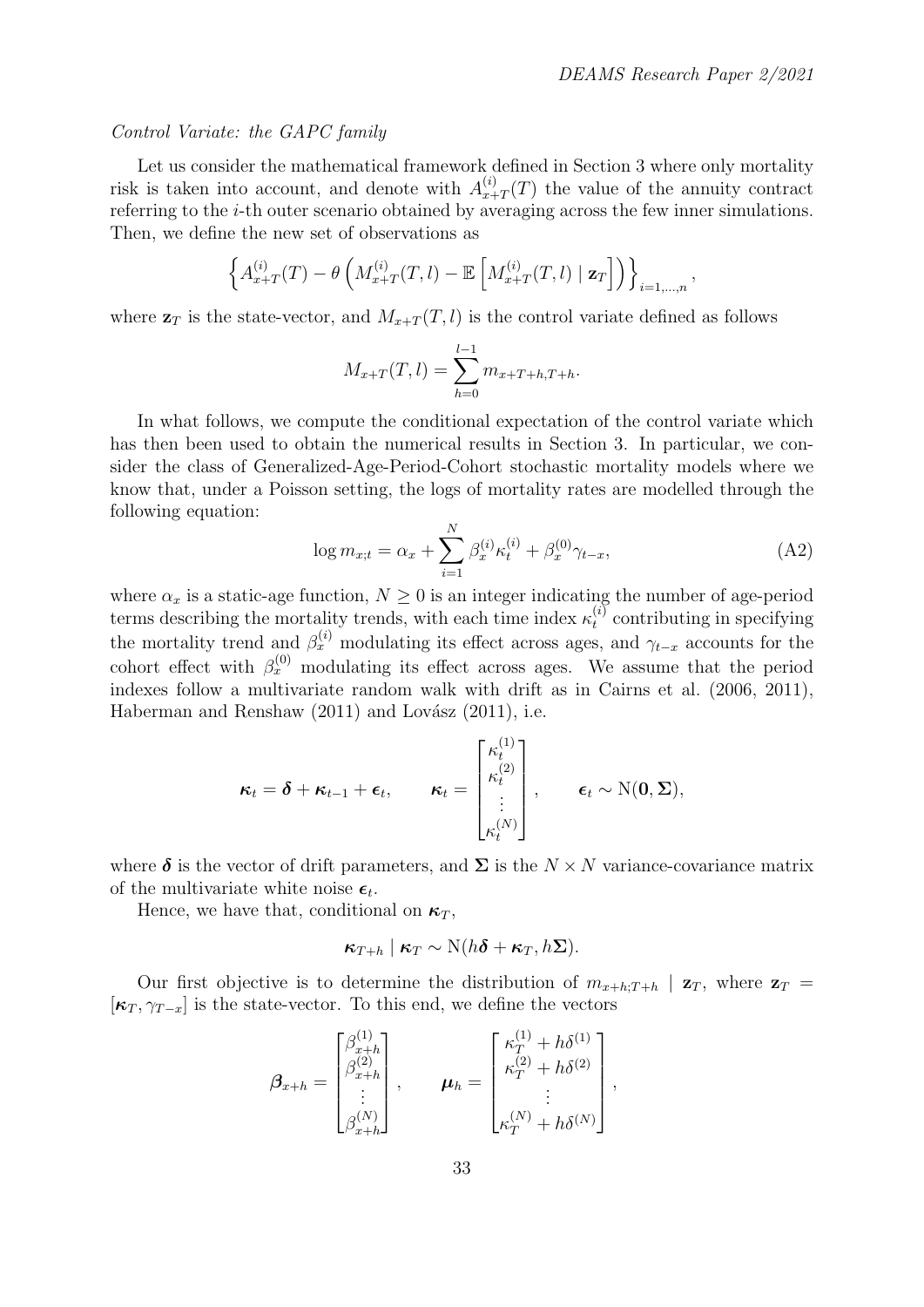and the variance-covariance matrix

$$
\Sigma_h = \begin{bmatrix}\n\sigma_{\epsilon_1}^2 & \rho_{\epsilon_1 \epsilon_2} \sigma_{\epsilon_1} \sigma_{\epsilon_2} & \cdots & \rho_{\epsilon_1 \epsilon_N} \sigma_{\epsilon_1} \sigma_{\epsilon_N} \\
\rho_{\epsilon_1 \epsilon_2} \sigma_{\epsilon_1} \sigma_{\epsilon_2} & \sigma_{\epsilon_2}^2 & \cdots & \rho_{\epsilon_2 \epsilon_N} \sigma_{\epsilon_2} \sigma_{\epsilon_N} \\
\vdots & \vdots & \ddots & \vdots \\
\rho_{\epsilon_1 \epsilon_N} \sigma_{\epsilon_1} \sigma_{\epsilon_N} & \rho_{\epsilon_2 \epsilon_N} \sigma_{\epsilon_2} \sigma_{\epsilon_N} & \cdots & \sigma_{\epsilon_N}^2\n\end{bmatrix}.
$$

Therefore, we can write

$$
m_{x+h;T+h} \mid \mathbf{z}_T = e^{\alpha_{x+h} + \beta_{x+h}^{\mathsf{T}} \cdot \boldsymbol{\mu}_h + \beta_{x+h}^{(0)} \cdot \gamma_{T-x}} \mid \mathbf{z}_T \sim \exp\left\{ \mathcal{N}\left( \alpha_{x+h} + \beta_{x+h}^{\mathsf{T}} \cdot \boldsymbol{\mu}_h + \beta_{x+h}^{(0)} \gamma_{T-x} , \ \beta_{x+h}^{\mathsf{T}} \Sigma_h \beta_{x+h} \right) \right\},\,
$$

and so, we have that  $m_{x+h:T+h} | \mathbf{z}_T$  is log-normally distributed

$$
m_{x+h;T+h} \mid \mathbf{z}_T \sim \text{LN}\left(\alpha_{x+h} + \boldsymbol{\beta}_{x+h}^{\mathsf{T}} \cdot \boldsymbol{\mu}_h + \boldsymbol{\beta}_{x+h}^{(0)} \gamma_{T-x} , \ \boldsymbol{\beta}_{x+h}^{\mathsf{T}} \boldsymbol{\Sigma}_h \boldsymbol{\beta}_{x+h}\right). \tag{A3}
$$

It follows that

$$
\mathbb{E}\left[m_{x+h;T+h}\mid \mathbf{z}_T\right] = e^{\alpha_{x+h} + \beta_{x+h}^{\mathsf{T}} \cdot \boldsymbol{\mu}_h + \beta_{x+h}^{(0)} \gamma_{T-x} + \frac{1}{2}\beta_{x+h}^{\mathsf{T}} \Sigma_h \beta_{x+h}}.
$$

Considering the control variate

$$
M_{x+T}(T,l) = \sum_{h=0}^{l-1} m_{x+T+h,T+h},
$$

we have that its conditional expectation can be easily computed as

$$
\mathbb{E}\left[M_{x+T}(T,l) \mid \mathbf{z}_T\right] = \mathbb{E}\left[\sum_{h=0}^{l-1} m_{x+h;T+h} \mid \mathbf{z}_T\right] = m_{x;T} + \sum_{h=1}^{l-1} \mathbb{E}\left[m_{x+h;T+h} \mid \mathbf{z}_T\right]
$$
  
=  $m_{x;T} + \sum_{h=1}^{l-1} e^{\alpha_{x+h} + \beta_{x+h}^{T} \cdot \boldsymbol{\mu}_h + \beta_{x+h}^{(0)} \cdot \gamma_{T-x} + \frac{1}{2} \beta_{x+h}^{T} \Sigma_h \beta_{x+h}.$ 

Concerning the optimal level of  $\theta$ , Rasmussen (2005) suggests to eventually estimate the second and cross-product moments through a linear combination of basis functions. However, in our numerical experiments we have fixed  $\theta$  at a sub-optimal level.

## APPENDIX B

## The Wang Transform

The Wang Transform method consists essentially in distorting the cumulative distribution of a random variable  $Y$ . This yields a new risk-adjusted cumulative distribution of cash-flows that can be discounted at the risk-free rate. Specifically, Wang (2000) defines the following risk-adjusted distribution, that we take as risk-neutral one

$$
\tilde{F}_Y(y) = \Phi \left[ \Phi^{-1}(F_Y(y)) - \lambda \right],\tag{B1}
$$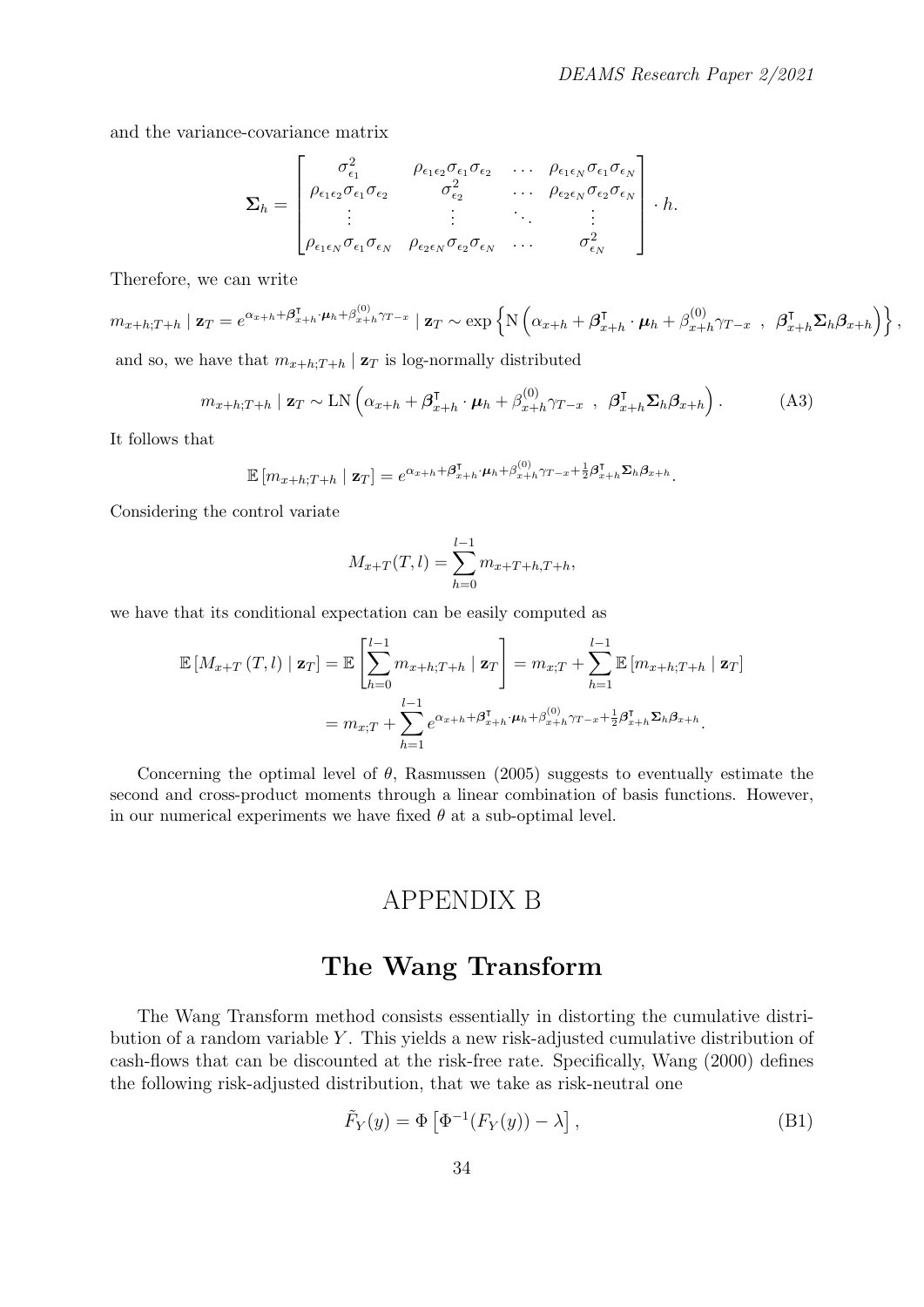where  $F_Y(y)$  is the CDF of the random variable Y under the physical measure  $\mathbb{P}, \Phi$  is the CDF of a standard normal random variable, and  $\lambda$  is the risk premium.

Accordingly to Lin and Cox (2005), in the context of longevity risk transfer, the Wang transform in Equation (B1) can be explicitly written as

$$
\tilde{F}_{T(x,0)}(i) = \Phi \left[ \Phi^{-1} \left( F_{T(x,0)}(i) \right) - \lambda \right],
$$

where  $T(x, 0)$  is the lifetime of a person aged x at time 0. The last equation can also be written as

$$
{}_{i}\tilde{q}_{x,0} = \Phi \left[ \Phi^{-1} \left( {}_{i}q_{x,0} \right) - \lambda \right], \tag{B2}
$$

where  ${}_{i}q_{x,0}$  is the probability that a person aged x at time 0 dies before age  $x + i$ ,  $i =$  $1, 2, \ldots$ 

In bulk annuities, the market price of risk  $\lambda > 0$ , that we assume constant over time, reflects the level of both systematic and firm-specific unhedgeable longevity risk assumed by the insurer.

We can determine  $\lambda$  from a longevity security, so that at time 0 the price of the security is the discounted expected value under the transformed probability  $_i\tilde{p}_{x,0} = 1 - \tilde{q}_{x,0}$ . For instance, the price of an immediate life annuity contract for an individual aged  $x$  at time  $t = 0$  would be

$$
a_{x;0} = \sum_{i=1}^{\omega - x} e^{-ri} \cdot {}_{i}\tilde{p}_{x,0} = \sum_{i=1}^{\omega - x} e^{-ri} \cdot \left(1 - \Phi\left[\Phi^{-1}\left({}_{i}q_{x,0}\right) - \lambda\right]\right). \tag{B3}
$$

## REFERENCES

- Ayşe Arık, Yeliz Yolcu-Okur, Şule Şahin, and Ömür Uğur. Pricing pension buy-outs under stochastic interest and mortality rates. Scandinavian Actuarial Journal, 2018 (3):173–190, 2018. doi: 10.1080/03461238.2017.1328370. URL https://doi.org/10. 1080/03461238.2017.1328370.
- Laura Ballotta and Steven Haberman. Valuation of guaranteed annuity conversion options. Insurance: Mathematics and Economics, 33(1):87–108, 2003. ISSN 0167- 6687. doi: https://doi.org/10.1016/S0167-6687(03)00146-X. URL https://www. sciencedirect.com/science/article/pii/S016766870300146X.
- Laura Ballotta and Steven Haberman. The fair valuation problem of guaranteed annuity options: The stochastic mortality environment case. Insurance: Mathematics and Economics, 38(1):195–214, 2006. ISSN 0167-6687. doi: https://doi.org/10.1016/j. insmatheco.2005.10.002. URL https://www.sciencedirect.com/science/article/ pii/S0167668705001435.
- Daniel Bauer and Hongjun Ha. A least-squares monte carlo approach to the calculation of capital requirements. 2013.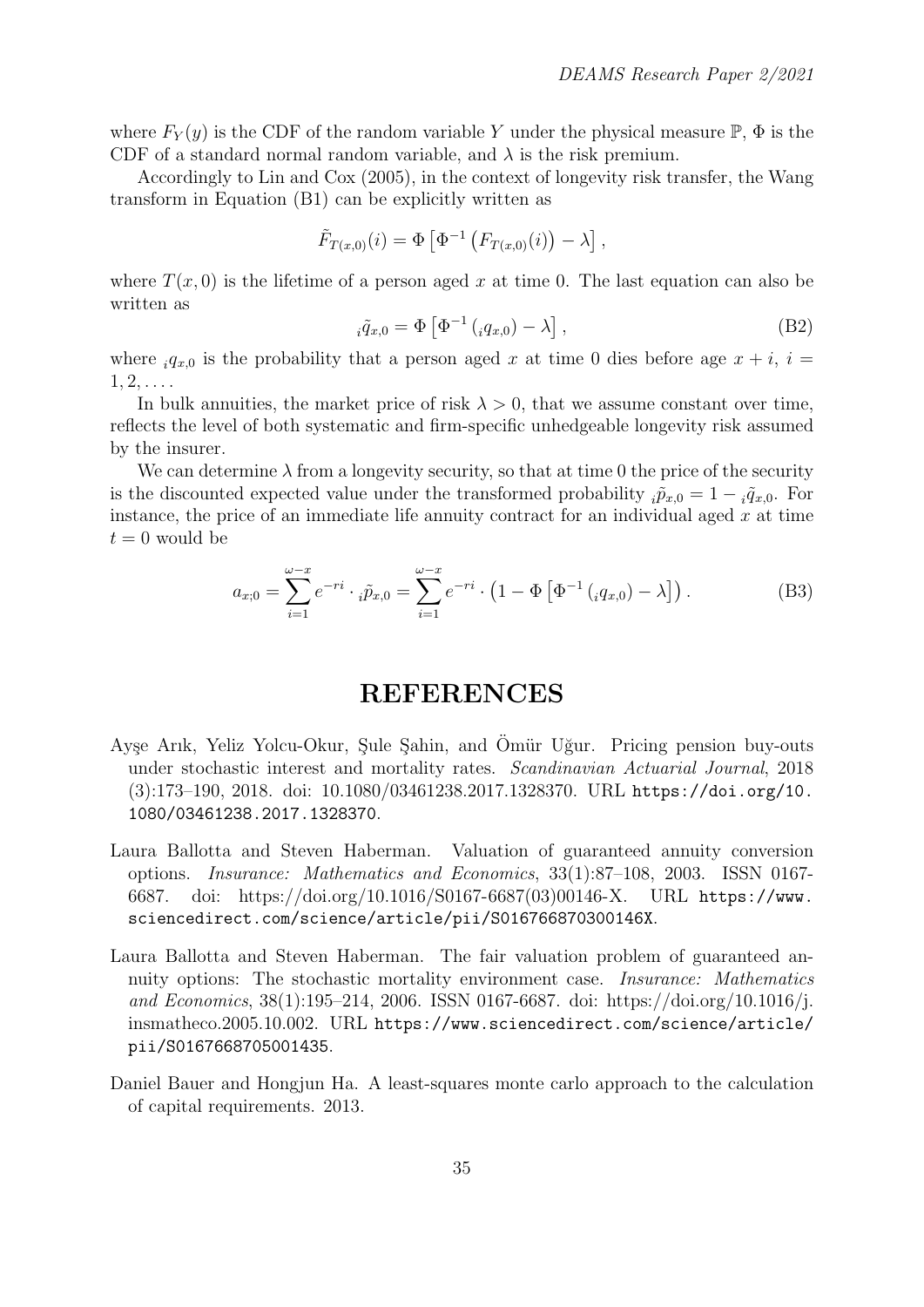- Enrico Biffis. Affine processes for dynamic mortality and actuarial valuations. Insurance: Mathematics and Economics, 37(3):443–468, 2005. ISSN 0167-6687. doi: https: //doi.org/10.1016/j.insmatheco.2005.05.003. URL https://www.sciencedirect.com/ science/article/pii/S0167668705000600.
- Enrico Biffis and Pietro Millossovich. The fair value of guaranteed annuity options. Scandinavian Actuarial Journal, 2006(1):23–41, 2006. doi: 10.1080/03461230500462204. URL https://doi.org/10.1080/03461230500462204.
- David Blake, Andrew Cairns, Guy Coughlan, Kevin Dowd, and Richard MacMinn. The new life market. Journal of Risk and Insurance, 80(3):501–558, 2013. doi: https: //doi.org/10.1111/j.1539-6975.2012.01514.x. URL https://onlinelibrary.wiley. com/doi/abs/10.1111/j.1539-6975.2012.01514.x.
- M. Martin Boyer and Lars Stentoft. If we can simulate it, we can insure it: An application to longevity risk management. Insurance: Mathematics and Economics, 52(1):35–45, 2013. ISSN 0167-6687. doi: https://doi.org/10.1016/j.insmatheco.2012.10.003. URL https://www.sciencedirect.com/science/article/pii/S0167668712001175.
- Phelim Boyle and Mary Hardy. Guaranteed annuity options. ASTIN Bulletin, 33(2): 125–152, 2003. doi: 10.1017/S0515036100013404.
- Andrew J. G. Cairns, David Blake, and Kevin Dowd. A two-factor model for stochastic mortality with parameter uncertainty: Theory and calibration. Journal of Risk and Insurance, 73(4):687–718, 2006. doi: https://doi.org/10.1111/j.1539-6975.2006.00195. x. URL https://onlinelibrary.wiley.com/doi/abs/10.1111/j.1539-6975.2006. 00195.x.
- Andrew J. G. Cairns, David Blake, Kevin Dowd, Guy D. Coughlan, David Epstein, Alen Ong, and Igor Balevich. A quantitative comparison of stochastic mortality models using data from england and wales and the united states. North American Actuarial Journal, 13(1):1–35, 2009. doi: 10.1080/10920277.2009.10597538. URL https://doi.org/10. 1080/10920277.2009.10597538.
- Andrew J.G. Cairns. Modelling and management of longevity risk: Approximations to survivor functions and dynamic hedging. Insurance: Mathematics and Economics, 49(3):438–453, 2011. ISSN 0167-6687. doi: https://doi.org/10.1016/j. insmatheco.2011.06.004. URL https://www.sciencedirect.com/science/article/ pii/S0167668711000771.
- Andrew J.G. Cairns, David Blake, Kevin Dowd, Guy D. Coughlan, David Epstein, and Marwa Khalaf-Allah. Mortality density forecasts: An analysis of six stochastic mortality models. Insurance: Mathematics and Economics, 48(3):355–367, 2011. ISSN 0167-6687. doi: https://doi.org/10.1016/j.insmatheco.2010.12.005. URL https: //www.sciencedirect.com/science/article/pii/S0167668710001484.
- Michel Denuit. Comonotonic approximations to quantiles of life annuity conditional expected present value. Insurance: Mathematics and Economics, 42(2):831–838,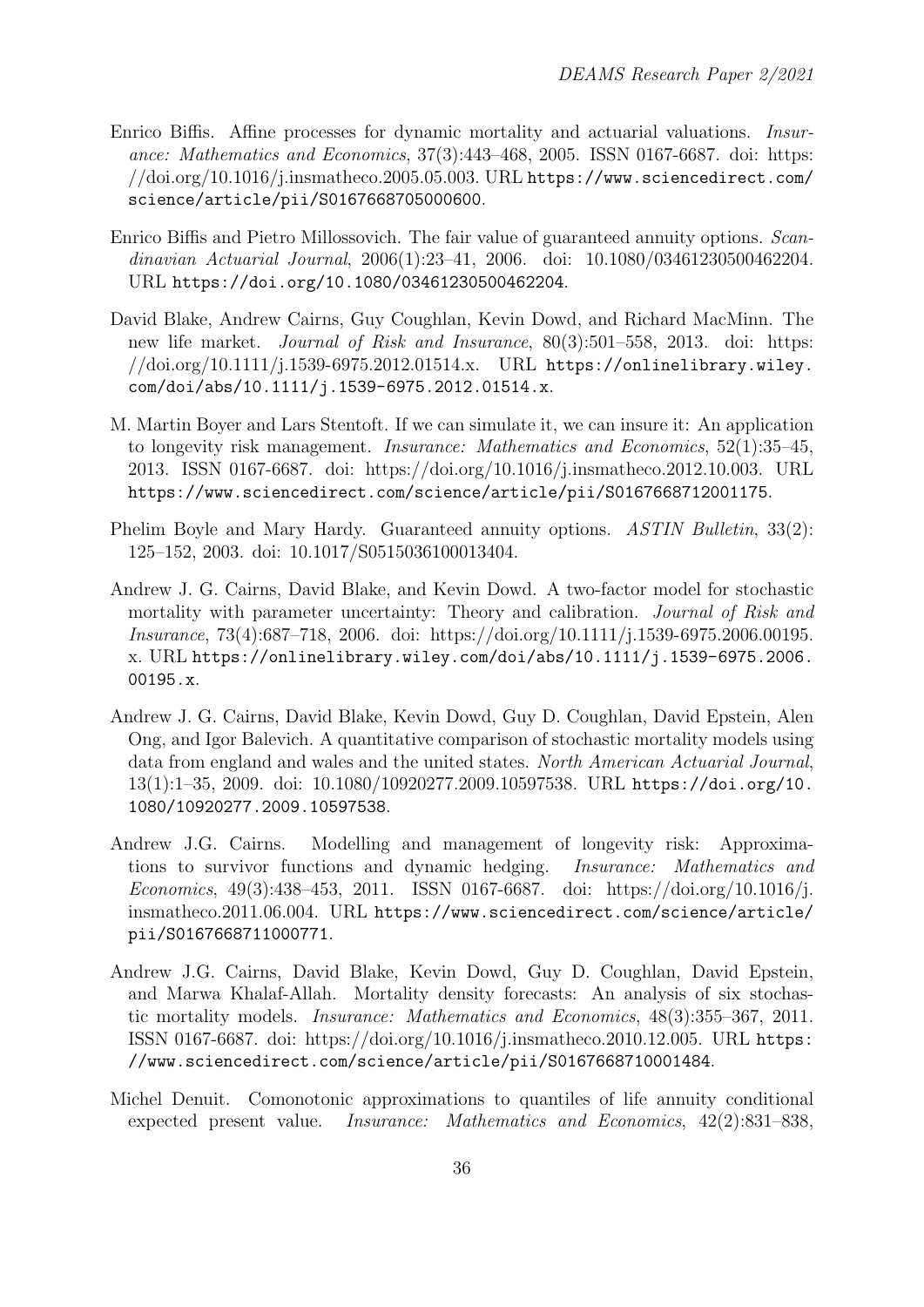2008. ISSN 0167-6687. doi: https://doi.org/10.1016/j.insmatheco.2007.09.006. URL https://www.sciencedirect.com/science/article/pii/S0167668707000984.

- Kevin Dowd, David Blake, and Andrew J. G. Cairns. A computationally efficient algorithm for estimating the distribution of future annuity values under interest-rate and longevity risks. North American Actuarial Journal, 15(2):237–247, 2011. doi: 10.1080/10920277.2011.10597619. URL https://doi.org/10.1080/10920277.2011. 10597619.
- Paul Glasserman. Monte Carlo methods in financial engineering. Springer, New York, 2004. ISBN 0387004513 9780387004518 1441918221 9781441918222. URL http:// www.amazon.com/Financial-Engineering-Stochastic-Modelling-Probability/ dp/0387004513/ref=pd\_sim\_b\_68?ie=UTF8&refRID=1AN8JXSDGMEV2RPHFC2A.
- Steven Haberman and Arthur Renshaw. A comparative study of parametric mortality projection models. Insurance: Mathematics and Economics, 48(1):35–55, 2011. ISSN 0167-6687. doi: https://doi.org/10.1016/j.insmatheco.2010.09.003. URL https://www. sciencedirect.com/science/article/pii/S0167668710001022.
- Tom Hoedemakers, Grzegorz Darkiewicz, and Marc Goovaerts. Approximations for life annuity contracts in a stochastic financial environment. Insurance: Mathematics and Economics, 37(2):239–269, 2005. ISSN 0167-6687. doi: https://doi.org/10.1016/j. insmatheco.2005.02.003. URL https://www.sciencedirect.com/science/article/ pii/S0167668705000144. Papers presented at the 8th IME Conference, Rome, 14-16 June 2004.
- Nan Li and Ronald Lee. Coherent mortality forecasts for a group of populations: An extension of the lee-carter method. Demography, 42(3):575–594, 2005. ISSN 00703370, 15337790. URL http://www.jstor.org/stable/4147363.
- Yijia Lin and Samuel H. Cox. Securitization of mortality risks in life annuities. The Journal of Risk and Insurance, 72(2):227–252, 2005. ISSN 00224367, 15396975. URL http://www.jstor.org/stable/3519949.
- Yijia Lin, Tianxiang Shi, and Ayşe Arik. Pricing buy-ins and buy-outs. Journal of Risk and Insurance, 84(S1):367–392, 2017. doi: https://doi.org/10.1111/jori.12159. URL https://onlinelibrary.wiley.com/doi/abs/10.1111/jori.12159.
- Xiaoming Liu. Annuity uncertainty with stochastic mortality and interest rates. North American Actuarial Journal, 17(2):136–152, 2013. doi: 10.1080/10920277.2013.795481. URL https://doi.org/10.1080/10920277.2013.795481.
- Francis A. Longstaff and Eduardo S. Schwartz. Valuing american options by simulation: A simple least-squares approach. The Review of Financial Studies, 14(1):113–147, 06 2001. ISSN 0893-9454. doi: 10.1093/rfs/14.1.113. URL https://doi.org/10.1093/ rfs/14.1.113.